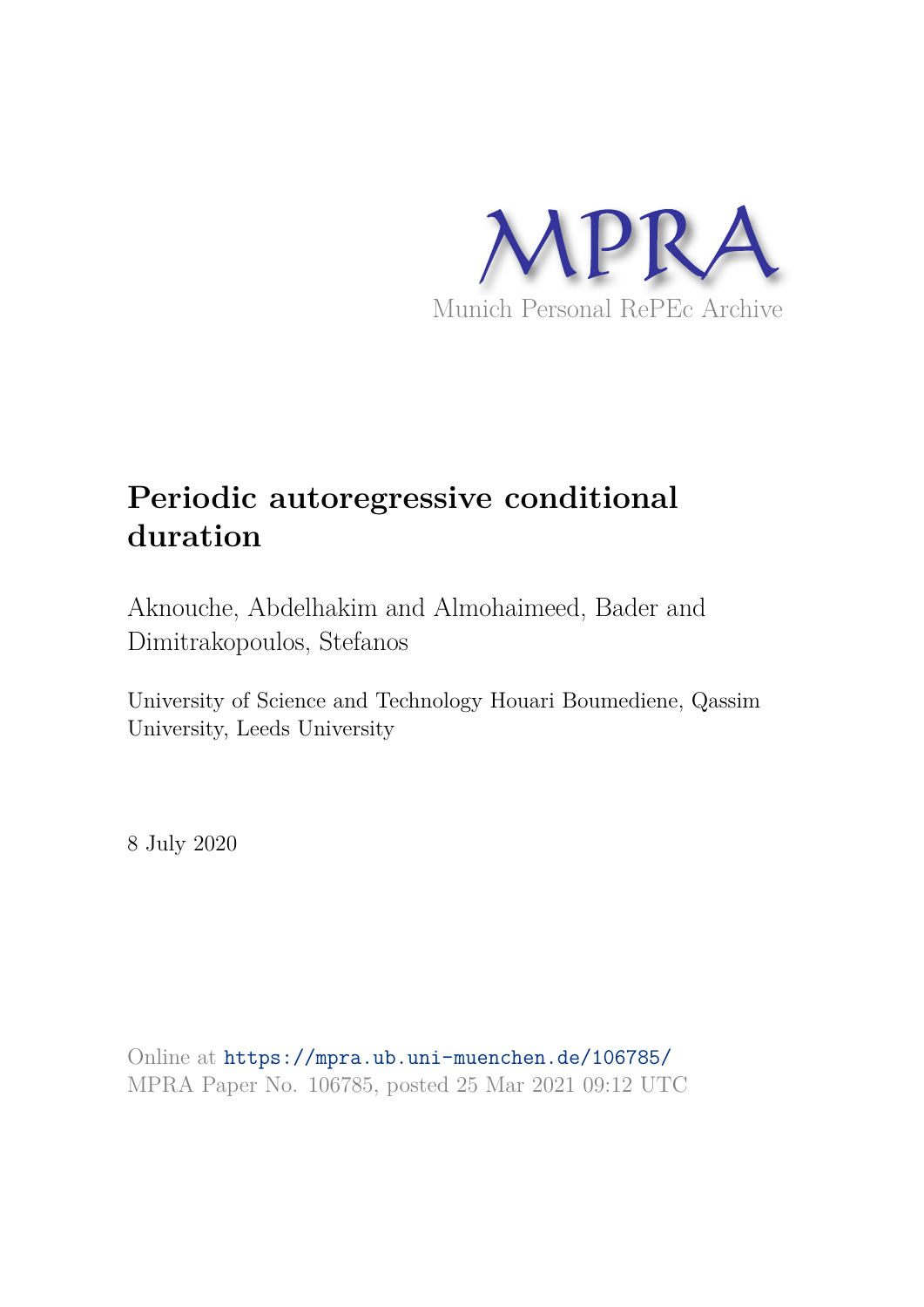## Periodic autoregressive conditional duration

Abdelhakim Aknouche∗†, Bader Almohaimeed<sup>∗</sup> , Stefanos Dimitrakopoulos‡ §

#### Abstract

We propose an autoregressive conditional duration (ACD) model with periodic timevarying parameters and multiplicative error form. We name this model periodic autoregressive conditional duration (PACD). First, we study the stability properties and the moment structures of it. Second, we estimate the model parameters, using (profile and two-stage) Gamma quasi-maximum likelihood estimates (QMLEs), the asymptotic properties of which are examined under general regularity conditions. Our estimation method encompasses the exponential QMLE, as a particular case. The proposed methodology is illustrated with simulated data and two empirical applications on forecasting Bitcoin trading volume and realized volatility. We found that the PACD produces better in-sample and out-of-sample forecasts than the standard ACD.

Keywords: Positive time series, autoregressive conditional duration, periodic timevarying models, multiplicative error models, exponential QMLE, two-stage Gamma QMLE.

## 1 Introduction

Recent research in time series analysis tends to avoid transforming original data prior to modeling and prefers to represent them directly through models that take into account the actual support of their distributions. Such an approach parallels to that of *generalized linear models* (GLM) for independent data (McCullagh and Nelder, 1989). In this way, numerous time series models with "specific values" have, recently, received great interest, such as integer-valued models, including count and binary specifications, and positive-valued models.

<sup>∗</sup>College of Science, Qassim University, Saudi Arabia

<sup>†</sup>Faculty of Mathematics, University of Science and Technology Houari Boumediene, Algeria

<sup>‡</sup>Economics Division, Leeds University, UK

<sup>§</sup>Correspondence to: Stefanos Dimitrakopoulos (s.dimitrakopoulos@leeds.ac.uk)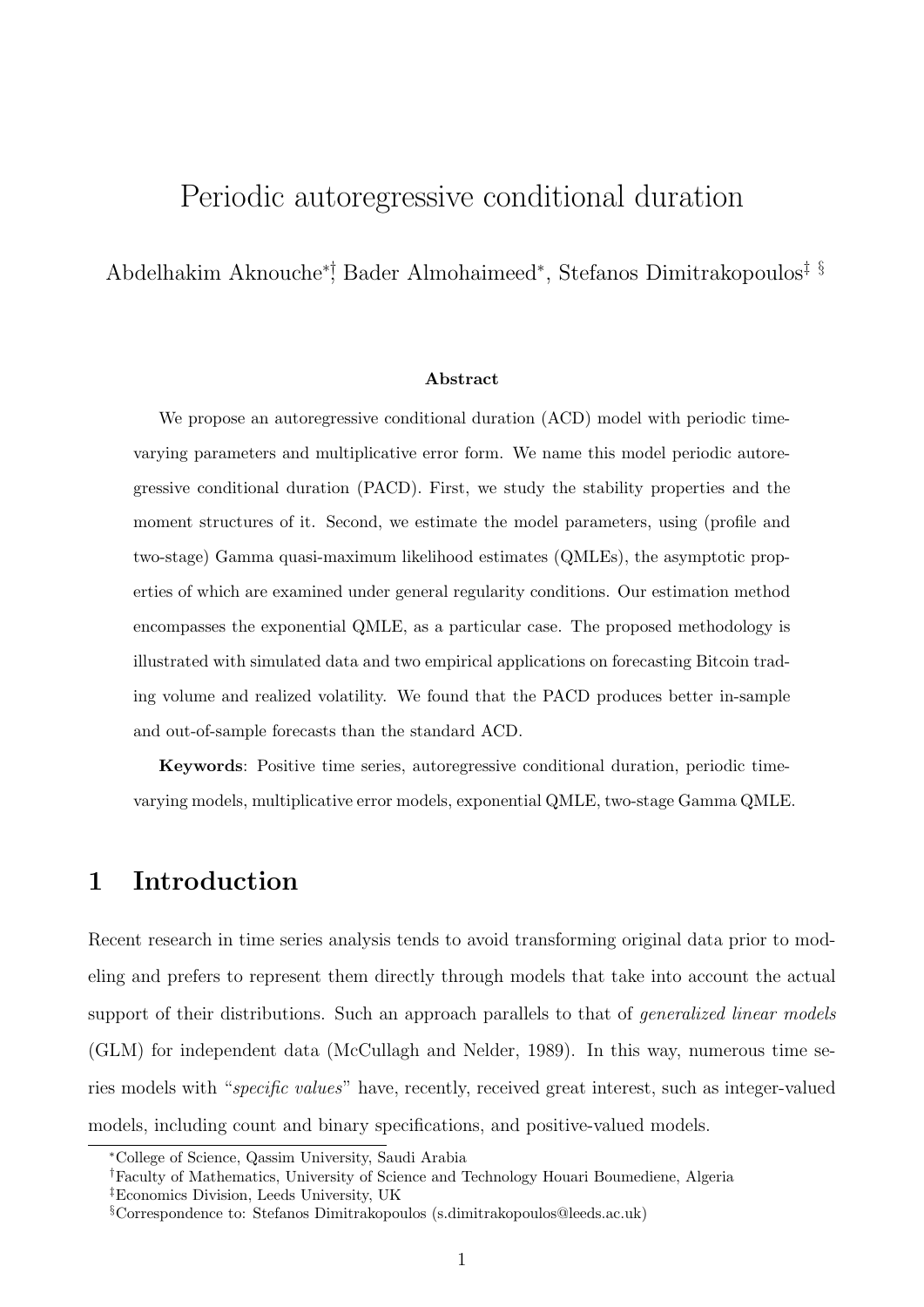A well-known model for positive-valued time series data is the autoregressive conditional duration (ACD), introduced by Engle and Russell (1998). Originally designed to model durations between financial events in high-frequency microstructure markets, the ACD model is also useful for modeling a broad range of positive data, such as regularly-spaced return range series (Chou, 2005), daily realized volatility (Lanne, 2006; Zheng et al, 2015; Aknouche and Francq, 2019) and trading volume (Li, 2020; Aknouche and Francq, 2020). Various generalizations of the ACD model have been proposed to take into account additional facts of positive time series data (Pacurar, 2008; Hautsch, 2012; Bhogal and Variyam, 2019).

As in the case of GARCH models, it has been documented that the high persistence observed in empirical studies utilizing the standard ACD specification, is in fact artificial and can be avoided by considering ACD models with time-varying parameters (Diebold, 1986; Andersen and Bollerslev, 1997; Mikosch and Starica, 2004; Hujer and Vuletic, 2007; Caporin et al, 2017; Gallo and Ortanto, 2018). In this paper, we are dealing with time-varying ACD models, by proposing an ACD model, the parameters of which are allowed to evolve periodically over time. We name this model periodic autoregressive conditional duration (PACD).

Such a model aims to represent seasonally varying positive-valued series. The observed process is defined as the product of a unit mean independent and periodically distributed innovation process with the conditional mean of the model having a GARCH-type specification with periodic time-varying parameters. We first study the stability properties of the PACD model, such as the existence of periodically stationary and ergodic solutions with finite moments or log-moments. Such properties are needed in the estimation stage, which is the second contribution of this paper.

To estimate the model parameters, the exponential quasi-maximum likelihood (EQMLE) is used, since it is well-adapted to the support of the distribution of the data, and it does not require specifying a distribution for the periodically distributed innovation sequence. However, because of the periodicity of that sequence, the EQMLE may be less efficient than the Gamma QMLE (GQMLE) which, in fact, can account for the periodicity of the model innovation.

Consequently, we propose a two-stage Gamma QMLE (2S-GQMLE) which i) utilizes the EQMLE (or a profile GQMLE) in the first stage, ii) estimates the variance innovations, and then iii) uses the latter as a by-product in the second stage of the computation of the GQMLE.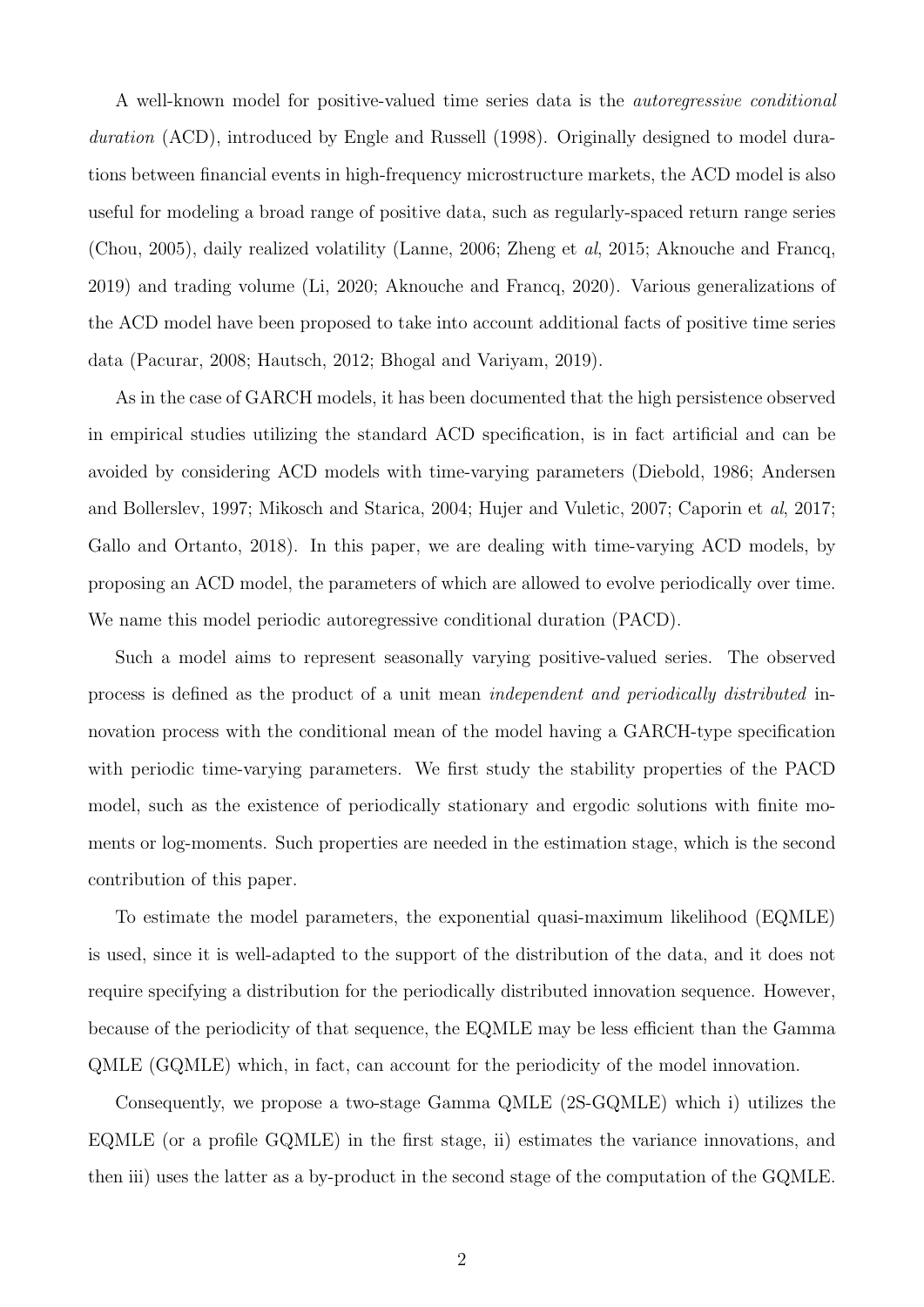Consistency and asymptotic normality (CAN) of the proposed QMLEs are established and the relative efficiency of the 2S-GQMLE is studied for some specific conditional distributions.

The PACD can be used to model various seasonal positive-valued phenomena (realized volatility, trading volumes and transaction rates). The day-of-the-week pattern may be present in all these phenomena, which means that each day of the week may have its own distribution (Franses and Paap, 2000; Boynton et al, 2009; Tsiakas, 2006; Charles, 2010). In that sense, a time-invariant ACD model for daily data is just an average model that does not take into account the specificities of the underlying measures across days. Other examples of non-financial series that may be characterized by periodicity are wind power and wind speed series (Ambach and Croonenbroeck, 2015; Ambach and Schmid, 2015; Ziel et al, 2016).

Our empirical applications concern Bitcoin trading volume data and the UN realized volatility. Both series are likely to be characterized by the day-of-the-week effect and we show that the PACD produces better in-sample and out-of-sample forecasts than the benchmark ACD.

The rest of this paper is outlined as follows. In Section 2 we define the PACD and some special cases of it, and describe the link/relationship between the PACD and the periodic GARCH of Bollerslev and Ghysels (1996). In Section 3 we derive the stability conditions of our model. In Section 4, various Gamma QMLEs are proposed and their asymptotic properties are studied. In section 5 we conduct a simulation study and in section 6 we present the empirical results from two series (Bitcoin trading volume and UN realized volatility). All the proofs are given in the Appendix. A Supplementary material accompanies this paper.

### 2 Periodic Autoregressive Conditional Duration model

All random variables and processes in this paper are defined on a probability space  $(\Omega, \mathscr{F}, P)$ and valued in the set of positive real numbers  $\mathbb{R}_+ = (0, \infty)$ , which is endowed with the Borel field  $\mathscr{B}(\mathbb{R}_{+})$ . Let  $S \geq 1$  be a positive integer called the period, and  $\omega_t^0$ ,  $\alpha_{t1}^0$ , ...,  $\alpha_{tq}^0$ ,  $\beta_{t1}^0$ , ...,  $\beta_{tp}^0$  $(p, q \in \mathbb{N} = \{0, 1, ...\})$  be positive real parameters S-periodic over time, i.e.  $\omega_t^0 = \omega_{t+ks}^0$ ,  $\alpha_{ti}^0 = \alpha_{t+ks}^0$  $\alpha_{t+kS,i}^0$   $(i = 1, ..., q)$  and  $\beta_{tj}^0 = \beta_{t+kS,j}^0$   $(j = 1, ..., p)$  for all integers k and t. Let also  $\{\xi_t, t \in \mathbb{Z}\}\$ be a sequence of positive random variables with  $E\xi_t = 1$  for all t, and a finite  $Var(\xi_t) =$  $\sigma_{0t}^2 > 0$ . Assume that  $\{\xi_t, t \in \mathbb{Z}\}\$ is independent and S-periodically distributed in the sense that  $\{\xi_t, t \in \mathbb{Z}\}\$  is an independent sequence and  $\xi_t \stackrel{D}{=} \xi_{t+S}$  for all t, where  $\stackrel{D}{=}$  denotes equality in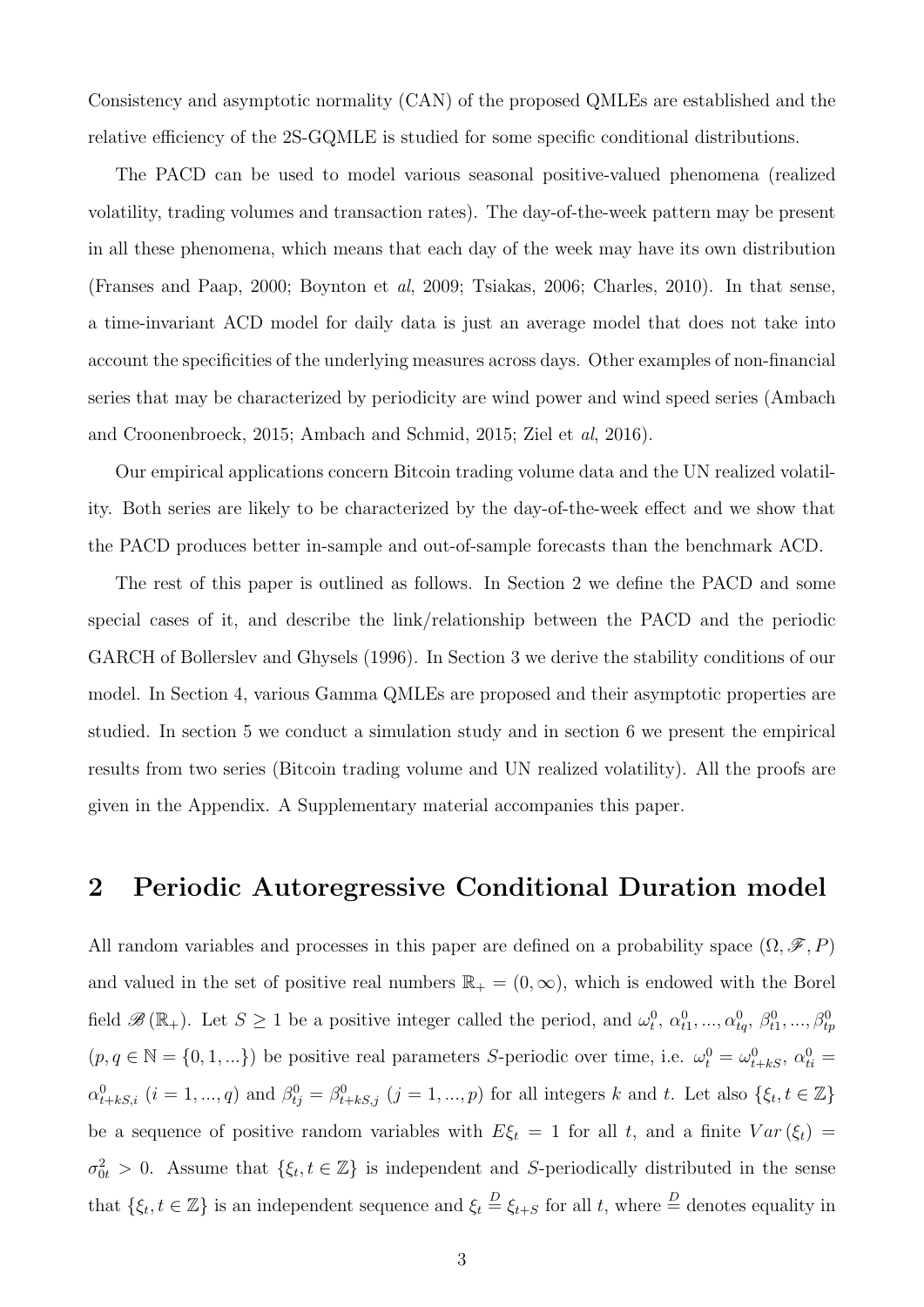distribution.

A positive-valued stochastic process  $\{Y_t, t \in \mathbb{Z}\}$  is said to be an MEM (multiplicative error model; Engle, 2002) periodic autoregressive conditional duration with orders  $p$  and  $q$  (henceforth PACD $(p, q)$ ) if  $Y_t$  is given for all  $t \in \mathbb{Z}$  by

$$
Y_t = \psi_t \xi_t \tag{2.1a}
$$

and

$$
\psi_t = \omega_t^0 + \sum_{i=1}^q \alpha_{ti}^0 Y_{t-i} + \sum_{j=1}^p \beta_{tj}^0 \psi_{t-j},
$$
\n(2.1b)

where the innovation term  $\xi_t$  is independent of  $\psi_{t-j}$  for all  $j \geq 1$ . To ensure the almost sure (a.s.) positivity of  $\psi_t$ , it is assumed that  $\omega_t^0 > 0$ ,  $\alpha_{ti}^0 \ge 0$ , and  $\beta_{tj}^0 \ge 0$ , for all  $t \in \mathbb{Z}$ ,  $i = 1, ..., q$ and  $j = 1, ..., p$ . To emphasize the periodicity of the model, let  $t = nS + v$  for  $n \in \mathbb{Z}$  and  $0 \le v \le S - 1$ . Then, equation (2.1b) can be written as follows

$$
\psi_{nS+v} = \omega_v^0 + \sum_{i=1}^q \alpha_{vi}^0 Y_{nS+v-i} + \sum_{j=1}^p \beta_{vj}^0 \psi_{nS+v-j}, \ n \in \mathbb{Z}, \ 0 \le v \le S-1,\tag{2.1c}
$$

where by season or channel v  $(0 \le v \le S - 1)$  (sometimes in this paper we rather write  $1 \le v \le S$ ) we denote the set  $\{..., v - S, v, v + S, v + 2S, ...\}$  with corresponding parameters  $\omega_v^0$ ,  $\alpha_{vi}^0$ ,  $\beta_{vj}^0$  and  $\sigma_{0v}^2 = Var(\xi_{nS+v})$ . Let  $\mathscr{F}_t$  be the  $\sigma$ -Algebra generated by  $\{Y_{t-i}, i \geq 0\}$ . The conditional mean and conditional variance of the model (2.1) are given respectively by

$$
E(Y_t|\mathscr{F}_{t-1}) = \psi_t \tag{2.2a}
$$

and

$$
Var(Y_t|\mathcal{F}_{t-1}) = \sigma_{0t}^2 \psi_t^2.
$$
\n(2.2b)

The PACD model, thus, follows the quadratic variance-to-mean relationship (i.e. the conditional variance is proportional to the squared conditional mean), where  $\sigma_{0t}^2 > 0$  is the variance of  $\xi_t$  and is S-periodic by construction (from the  $ipd_s$  property of the innovation sequence  $\{\xi_t, t \in \mathbb{Z}\}\)$ . The specification (2.1) is an MEM in the sense of Engle (2002), but the conditional mean equation (2.1b) has rather periodic time-varying coefficients. For  $S = 1$ , model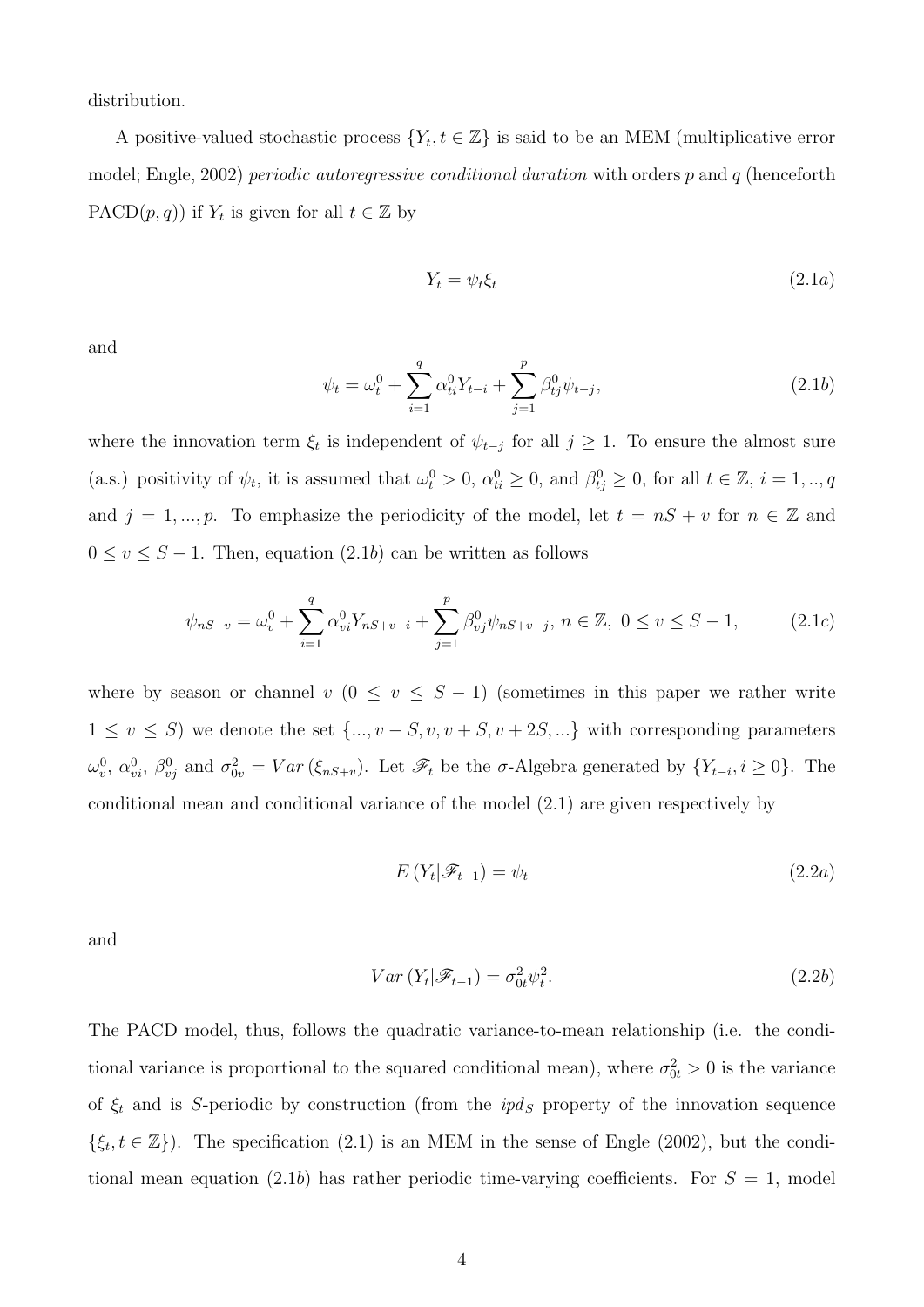(2.1) reduces to the standard autoregressive conditional duration (ACD in short) of Engle and Russell (1998). No specification for the distribution of  $\{\xi_t, t \in \mathbb{Z}\}\$  is imposed apart the semiparametric quadratic variance-to-mean function (2.2b). However, a useful family of conditional distributions satisfying (2.2b) is the Gamma distribution with shape  $\frac{1}{\sigma_{0t}^2}$  and scale  $\frac{1}{\sigma_{0t}^2 \psi_t}$ , that is

$$
Y_t | \mathscr{F}_{t-1} \sim \Gamma\left(\frac{1}{\sigma_{0t}^2}, \frac{1}{\sigma_{0t}^2 \psi_t}\right), \tag{2.3}
$$

where  $\psi_t$  satisfies (2.1b). In the latter case, the innovation term  $\xi_t$  in (2.1) will be marginally Gamma distributed

$$
\xi_t \sim \Gamma\left(\frac{1}{\sigma_{0t}^2}, \frac{1}{\sigma_{0t}^2}\right),\tag{2.4}
$$

and the process defined by  $(2.3)$  is called Gamma PACD $(p, q)$ . A notable particular case of model (2.3) appears when the variance  $\sigma_{0t}^2 \equiv 1$  is constant, so  $\xi_t \sim \Gamma(1,1)$ , which corresponds to the exponential PACD. Another useful and versatile family of conditional distributions we use in this paper is the Beta prime (BP) distribution. Recall that a nonnegative random variable Y is said to have a BP distribution with shape parameters  $a > 0$  and  $b > 0$ , and scale parameter  $c > 0$  (Y ~ BP  $(a, b, c)$ ) if its probability density function is given by

$$
f(y; a, b, c) = \frac{1}{cBeta(a, b)} \left(\frac{y}{c}\right)^{a-1} \left(1 + \frac{y}{c}\right)^{-a-b}, y \ge 0,
$$

where  $Beta(a, b)$  is the classical Beta function (cf. Johnson et al, 1995). In contrast with the Gamma distribution, the BP distribution allows dealing with zero values and can be fat-tailed (Moghaddam et al, 2019). The mean and variance of Y are respectively  $EY = \frac{ac}{b-1}$  $\frac{ac}{b-1}$   $(b > 1)$ and  $Var(Y) = \frac{c^2 a (a+b-1)}{(b-2)(b-1)^2}$   $(b > 2)$ . When  $c = 1$ , the  $BP(a, b, 1)$  is called the standard BP distribution and simply writes  $BP(a, b)$ . Naturally if  $X \sim BP(a, b)$  then for any  $c > 0$ ,  $Y =$  $cX \sim BP(a, b, c)$ . Thus if the innovation  $\xi_t$  is BP distributed with the following parametrization

$$
\xi_t \sim BP\left(2\sigma_{0t}^{-2} + 1, 2\sigma_{0t}^{-2} + 2\right),\,
$$

then  $E\xi_t = 1$  and  $Var(\xi_t) = \sigma_{0t}^2$  as required by (2.1). Moreover, the conditional distribution of  $Y_t = \psi_t \xi_t$  would be

$$
Y_t | \mathscr{F}_{t-1} \sim BP\left(2\sigma_{0t}^{-2} + 1, 2\sigma_{0t}^{-2} + 2, \psi_t\right).
$$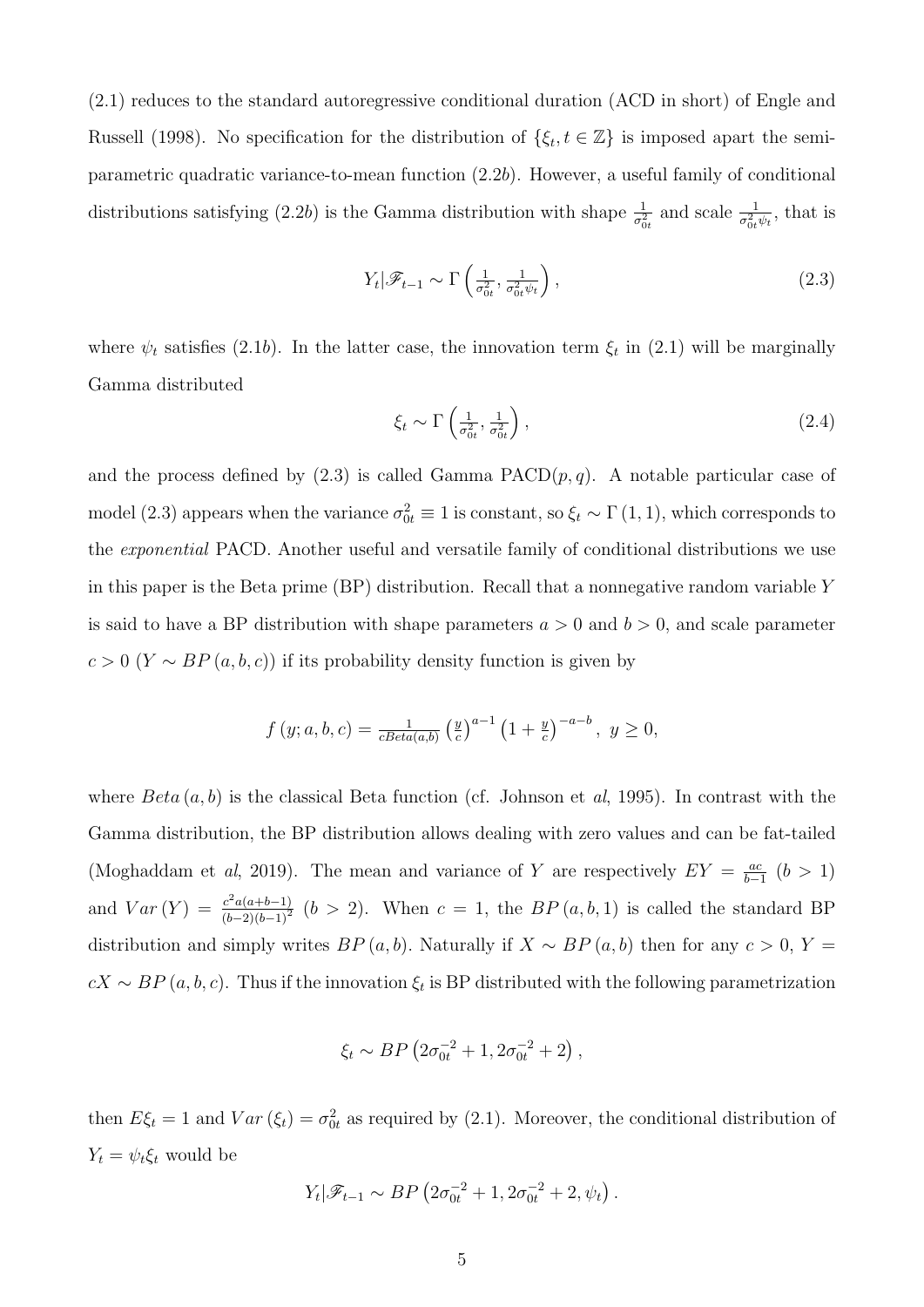Note also that  $E\xi_t^2 < \infty$  when  $\sigma_{0t}^2 > 0$ ,  $E\xi_t^3 < \infty$  when  $0 < \sigma_{0t}^2 < 2$ , and  $E\xi_t^4 < \infty$  when  $0 < \sigma_{0t}^2 < 1.$ 

As in the time-invariant case, the periodic ACD model can be seen as a squared periodic GARCH (PGARCH) model as proposed by Bollerslev and Ghysels (1996). Indeed, consider the following real-valued  $PGARCH(p, q)$  process given by

$$
X_t = \sqrt{h_t} \eta_t \tag{2.5a}
$$

and

$$
h_t = \omega_t^0 + \sum_{i=1}^q \alpha_{ti}^0 X_{t-i}^2 + \sum_{j=1}^p \beta_{tj}^0 h_{t-j},
$$
\n(2.5*b*)

where  $\{\eta_t, t \in \mathbb{Z}\}\$  is an  $ipd_s$  sequence with mean zero and unit variance, and the parameters  $\omega_t^0$ ,  $\alpha_{ti}^0$  and  $\beta_{tj}^0$  are defined as above. It is clear that the squared PGARCH process defined by  $Y_t = X_t^2$   $(t \in \mathbb{Z})$  satisfies the PACD equation (2.1) with  $\xi_t = \eta_t^2$  and  $\psi_t = h_t$ . Conversely, let  $\{Y_t, t \in \mathbb{Z}\}\$  be a PACD model given by  $(2.1)$ , and assume  $\{z_t, t \in \mathbb{Z}\}\$  is an independent and identically distributed (iid) sequence uniformly distributed in  $\{-1, 1\}$  (see also Francq and Zakoian, 2019 for the non-periodic case  $S = 1$ ). Assume  $\{z_t, t \in \mathbb{Z}\}\$ and  $\{\xi_t, t \in \mathbb{Z}\}\$ are independent and define the process  $\{X_t, t \in \mathbb{Z}\}\$  by

$$
X_t = z_t \sqrt{Y_t} = \sqrt{h_t} \eta_t,
$$

where  $h_t = \psi_t$  satisfies (2.5b) and  $\eta_t = z_t \sqrt{\xi_t}$  is a term of an  $ipd_s$  sequence. Hence  $\{X_t, t \in \mathbb{Z}\}$  is a PGARCH model in the sense (2.5). Note finally that a PACD model admits a weak periodic ARMA (PARMA) (Lund and Basawa, 2000; Francq et al, 2011). Setting  $Y_t = \psi_t + \varepsilon_t$ , the process  $\{Y_t, t \in \mathbb{Z}\}\$  may be written in the following PARMA

$$
Y_t = \omega_t^0 + \sum_{i=1}^{\max(p,q)} (\alpha_{ti}^0 + \beta_{ti}^0) Y_{t-i} + \varepsilon_t - \sum_{j=1}^p \beta_{tj}^0 \varepsilon_{t-j},
$$

where

$$
\varepsilon_t = Y_t - E\left(Y_t|\mathcal{F}_{t-1}\right) = \psi_t\left(\xi_t - 1\right) \tag{2.6}
$$

is a zero-mean term of a martingale difference sequence with a finite periodic variance  $E\varepsilon_t^2$  =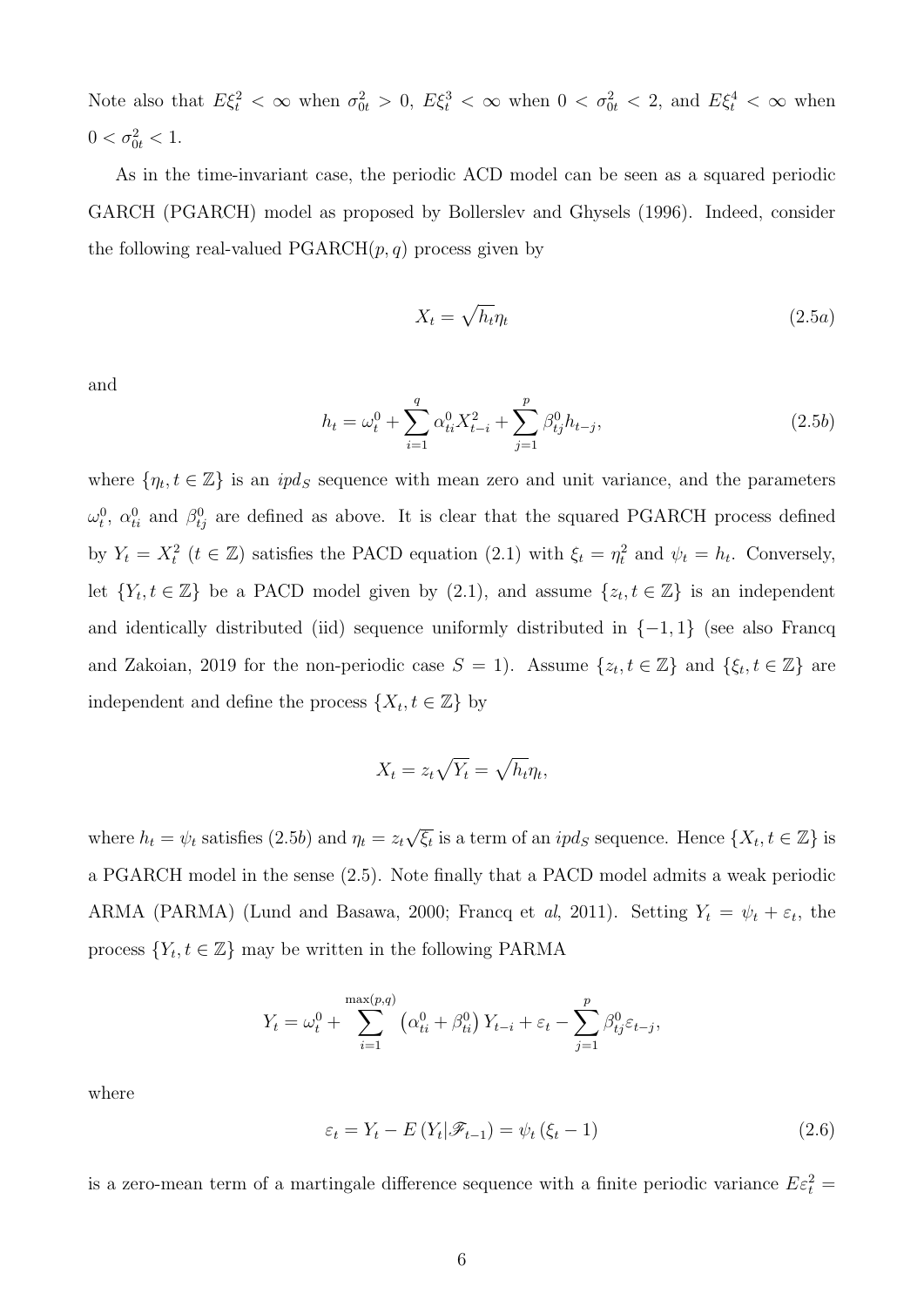$E (\xi_t - 1)^2 E \psi_t^2 = \sigma_{0t}^2 E \psi_t^2.$ 

A more general PACD, which is not necessarily MEM is defined through a conditional distribution of the form

$$
Y_t | \mathcal{F}_{t-1} \sim F_{\psi_t}, \tag{2.7}
$$

where  $F_{\psi}$  is a cumulative probability distribution (with positive support) with mean  $\psi$ , and  $\psi_t$  is given by (2.1b). Notice finally that our PACD is a particular case of the more general time-dependent ACD (tdACD) in which the conditional mean and variance parameters are timevarying, but not necessarily function of the sample size. Time dependence here is understood in the sense of Miller (1968) and Hallin (1984). In a different perspective, Bortoluzzo et al (2010) proposed a class of slowly varying tdACD models (denoted by tvACD) in which the coefficients are time-varying but depend on the sample size similarly to Dahlhaus and Subba Rao (2006). The tvACD process is locally stationary in the sense of Dahlhaus (1997). Mishra and Ramanathan (2010) established some probabilistic and asymptotic results for the tvACD model. Our PACD model, however, is not nested within the tvACD model.

## 3 Periodic ergodicity and finite moment conditions

We now give necessary and/or sufficient conditions for model  $(2.1)$  to be strictly periodically stationary and periodically ergodic. Such properties are recalled in the Supplementary material. We also consider conditions for the existence of finite moments. Combining  $(2.1a)$  and  $(2.1b)$ we obtain the following stochastic recurrence equation (SRE)

$$
\underline{Y}_{nS+v} = A_{nS+v}^0 \underline{Y}_{nS+v-1} + B_{nS+v}^0,\tag{3.1}
$$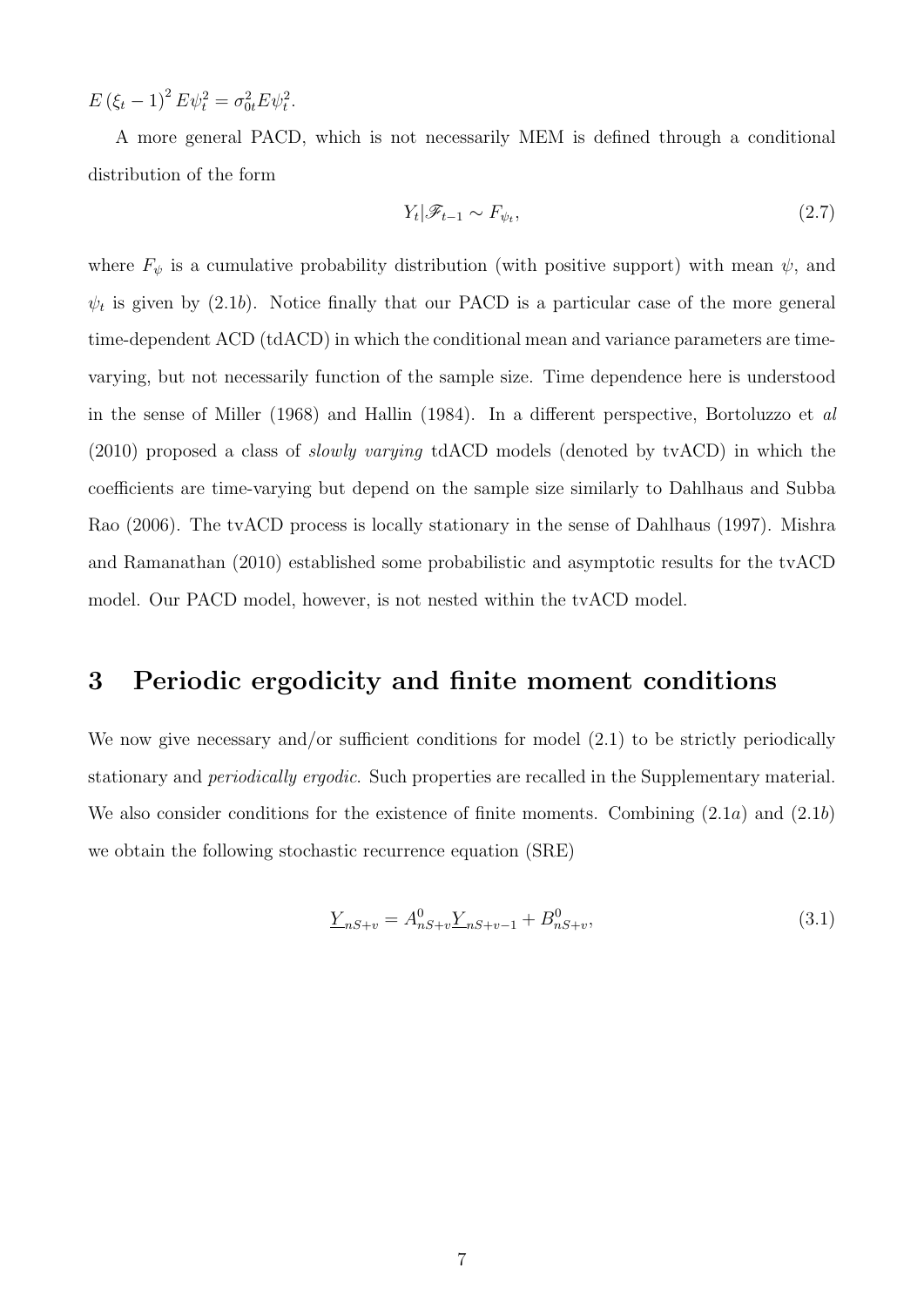driven by the  $ipd_S$  sequence  $\{(A^0_{nS+v}, B^0_{nS+v}), n \in \mathbb{Z}, 0 \le v \le S-1\}$ , where  $\underline{Y}_{nS+v} = (Y_{nS+v}, \dots, Y_{nS+v})$ ,  $Y_{nS+v-q+1}$ ,  $\psi_{nS+v}$ , ...,  $\psi_{nS+v-p+1}$ ',  $B_{nS+v}^0 = (\omega_v^0 \xi_{nS+v}, 0_{(q-1)\times 1}, \omega_v^0, 0_{(p-1)\times 1})'$ , and

$$
A_{nS+v}^{0} = \left(\begin{array}{ccccccccc} \alpha_{v1}^{0}\xi_{nS+v} & \cdots & \alpha_{v,q-1}^{0}\xi_{nS+v} & \alpha_{vq}^{0}\xi_{nS+v} & \beta_{v1}^{0}\xi_{nS+v} & \cdots & \beta_{v,p-1}^{0}\xi_{nS+v} & \beta_{vp}^{0}\xi_{nS+v} \\ 1 & \cdots & 0 & 0 & 0 & \cdots & 0 & 0 \\ \vdots & \vdots & \vdots & \vdots & \vdots & \ddots & \vdots & \vdots \\ 0 & \cdots & 1 & 0 & 0 & \cdots & 0 & 0 \\ \alpha_{v1}^{0} & \cdots & \alpha_{v,q-1}^{0} & \alpha_{vq}^{0} & \beta_{v1}^{0} & \cdots & \beta_{v,p-1}^{0} & \beta_{vp}^{0} \\ 0 & \cdots & 0 & 0 & 1 & \cdots & 0 & 0 \\ \vdots & \vdots & \vdots & \vdots & \vdots & \ddots & \vdots & \vdots \\ 0 & \cdots & 0 & 0 & 0 & \cdots & 1 & 0 \end{array}\right),
$$

 $0_{m \times n}$  being the null matrix of dimension  $m \times n$ . Let

$$
\gamma^S=\inf\left\{\frac{1}{n}E\log{\left\|A^0_{nS}...A^0_2A^0_1\right\|}\,,\ n\geq 1\right\}
$$

be the top Lyapunov exponent associated with the  $ipd<sub>S</sub>$ -driven SRE (3.1) (Aknouche et al, 2020). Let also

$$
\boldsymbol{\beta}_{nS+v}^0 = \left( \begin{array}{cccc} \beta_{v1}^0 & \cdots & \beta_{v,p-1}^0 & \beta_{vp}^0 \\[1ex] 1 & \cdots & 0 & 0 \\[1ex] \vdots & \ddots & \vdots & \vdots \\[1ex] 0 & \cdots & 1 & 0 \end{array} \right),
$$

and denote by  $\rho(A^0)$  the spectral radius of the squared matrix  $A^0$ , i.e. the maximum modulus of the eigenvalues of  $A^0$ . The following result gives the conditions for equation  $(3.1)$  to have a unique strictly periodically stationary and periodically ergodic solution.

**Theorem 3.1** i) Assume  $E(\log(\xi_v)) < \infty$  for all  $1 \le v \le S$ . A necessary and sufficient condition for model (2.1) to have a unique nonanticipative strictly periodically stationary and periodically ergodic solution is that

$$
\gamma^S < 0. \tag{3.2}
$$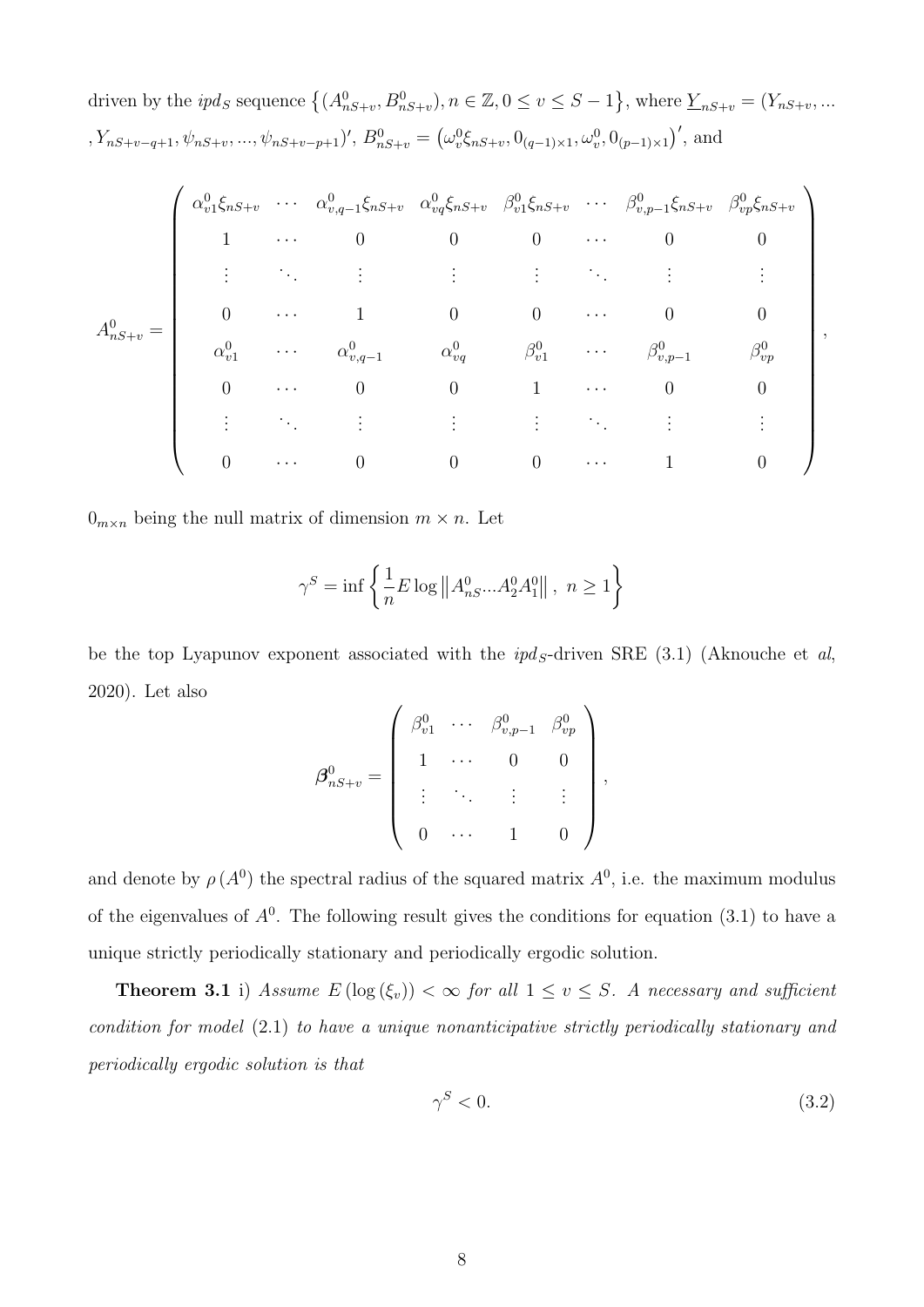Such a solution is given for all  $n \in \mathbb{Z}$  and  $0 \le v \le S - 1$  by

$$
\underline{Y}_{nS+v} = \sum_{j=0}^{\infty} \prod_{i=0}^{j-1} A_{nS+v-i}^0 B_{nS+v-j}^0,
$$
\n(3.3)

where the series in the right hand side of (3.3) converges absolutely almost surely.

ii) If (2.1) admits a strictly periodically stationary solution then

$$
\rho\left(\prod_{v=0}^{S-1}\beta_{S-v}^0\right) < 1.\tag{3.4}
$$

In the special case where  $p = q = 1$ , the periodic stationarity condition (3.2) is simplified as follows

$$
\sum_{v=1}^{S} E\left(\log\left(\alpha_v^0 \xi_{v-1} + \beta_v^0\right)\right) < 0,
$$

while (3.4) reduces to  $\prod_{n=1}^{S}$  $v=1$  $\beta_v^0 < 1.$ 

Conditions for the existence of moments of the  $PACD(p, q)$  process are given as follows.

**Theorem 3.2** Assume  $E\xi_v < \infty$  for all  $1 \le v \le S$ . A sufficient condition for the process given by (2.1) to be strictly periodically stationary and periodically ergodic with  $EY_v < \infty$  $(1 \le v \le S)$  is that

$$
\rho\left(\prod_{v=0}^{S-1} E\left(A_{S-v}^0\right)\right) < 1. \tag{3.5}
$$

Some remarks are in order:

- In the case, where  $S = 1$ , the conditional mean coefficients are time-invariant, that is  $\omega_v^0 = \omega^0$ ,  $\alpha_{vi}^0 = \alpha_i^0$  and  $\beta_{vj}^0 = \beta_j^0$ . Therefore, using a similar device by Chen and An (1998), (3.5) reduces to the following stationarity in mean condition

$$
\sum_{i=1}^q \alpha_i^0 + \sum_{j=1}^p \beta_j^0 < 1
$$

as provided by Engle and Russell (1998).

- When  $p = q = 1$ , the periodic stationarity-in-mean condition (3.5) is equivalent to the following condition

$$
\prod_{v=1}^{S} (\alpha_v^0 + \beta_v^0) < 1. \tag{3.6}
$$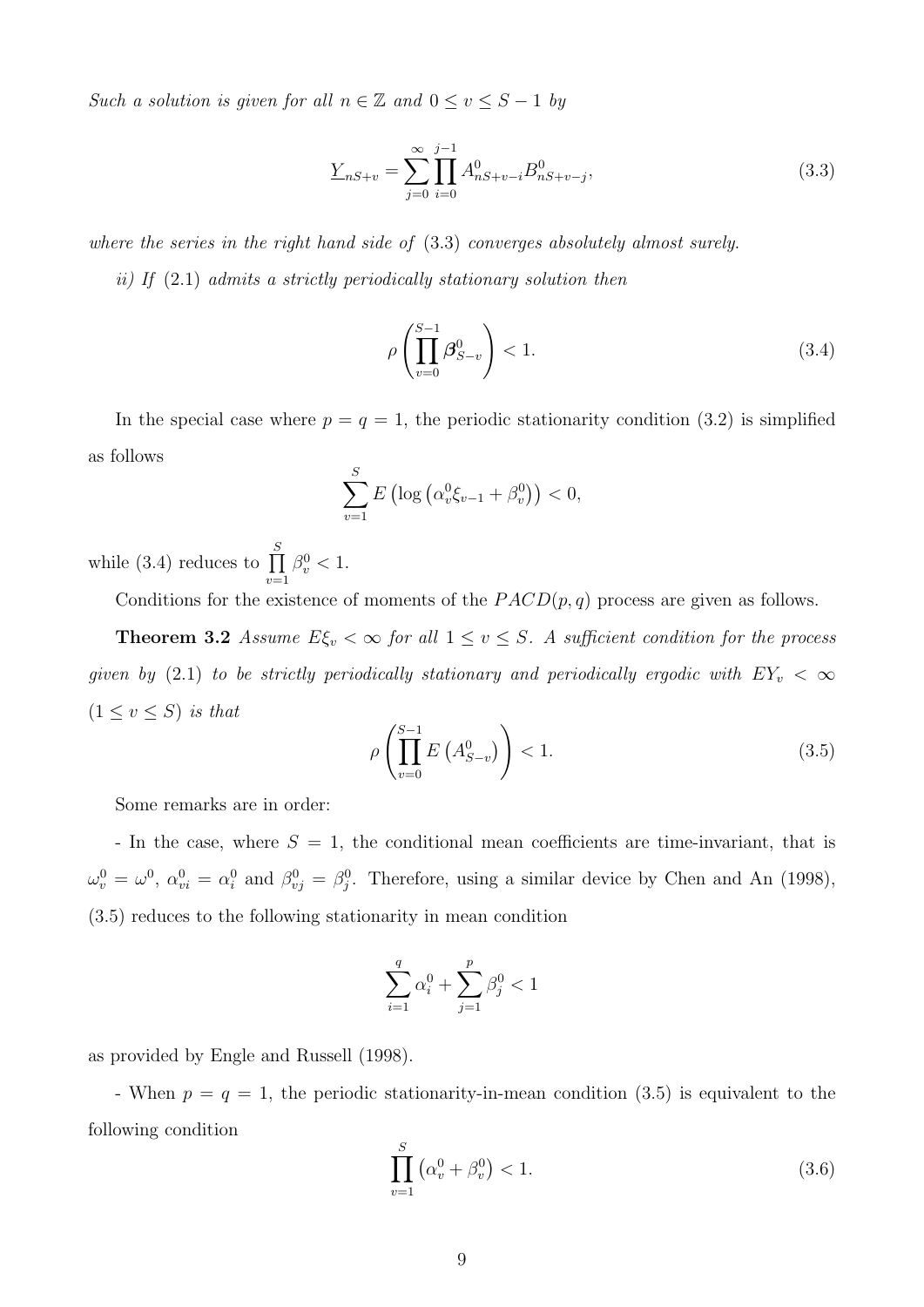As many time-varying models, the PACD(1, 1) model may be locally instable, i.e.  $\alpha_v^0 + \beta_v^0 \ge 1$ for some season  $v$ , but even thought stable in the sense  $(3.6)$ .

**Theorem 3.3** i) Under (3.2) there exists  $\kappa > 0$  such that for all  $1 \le v \le S$ 

$$
E\psi_v^{\kappa} < \infty \quad \text{and} \quad EY_v^{\kappa} < \infty. \tag{3.7}
$$

ii) Let  $\{Y_t, t \in \mathbb{Z}\}\$ be a strictly periodically stationary solution of (2.1) and assume that  $E\xi_v^m$  ( $m \in \mathbb{N}^*$ ) is finite for all  $1 \le v \le S$ . A sufficient condition for  $EY_v^m$  to be finite (for all  $1 \leq v \leq S$ ) is that

$$
\rho\left(\prod_{v=0}^{S-1} E\left(A_{S-v}^{0\otimes m}\right)\right) < 1,\tag{3.8}
$$

where  $A^{0\otimes m}$  is the Kronecker product:  $A^0 \otimes A^0 \otimes \cdots \otimes A^0$  with m factors.

In the special case of Gamma PACD with  $p = q = 1$ , explicit conditions equivalent to (3.8) can be given. These conditions are also necessary for the existence of finite moments. For the next Proposition and its proof, to simplify the notation, we will denote the parameters  $\omega_v^0$ ,  $\alpha_v^0$ and  $\beta_v^0$  by  $\omega_{0v}$ ,  $\alpha_{0v}$  and  $\beta_{0v}$ , respectively.

**Proposition 3.1** The Gamma  $PACD(1,1)$  model (2.3) admits a unique nonanticipative periodically ergodic solution  $\{Y_t, t \in \mathbb{Z}\}\$  such that:

- i)  $EY_v < \infty$  ( $1 \le v \le S$ ) if and only if (3.6) holds.
- ii)  $EY_v^2 < \infty$  (  $1 \le v \le S$ ) if and only if  $E\xi_v^2 < \infty$  ( $1 \le v \le S$ ), (3.6) and

$$
\prod_{v=1}^{S} \left( \alpha_{0v}^2 E \xi_{v-1}^2 + 2 \alpha_{0v} \beta_{0v} + \beta_{0v}^2 \right) < 1. \tag{3.9}
$$

iii)  $EY_v^3 < \infty$  ( $1 \le v \le S$ ) if and only if  $E\xi_v^3 < \infty$  ( $1 \le v \le S$ ), (3.6), (3.9) and

$$
\prod_{v=1}^{S} \left( \alpha_{0v}^{3} E \xi_{v-1}^{3} + 3 \left( \sigma_{0,v-1}^{2} + 1 \right) \alpha_{0v}^{2} \beta_{0v} + 3 \alpha_{0v} \beta_{0v}^{2} + \beta_{0v}^{3} \right) < 1.
$$
 (3.10)

iv)  $EY_v^4 < \infty$  ( $1 \le v \le S$ ) if and only if  $E\xi_v^4 < \infty$  ( $1 \le v \le S$ ), (3.6), (3.9), (3.10) and the following hold

$$
\prod_{v=1}^{S} \left( \alpha_{0v}^4 E \xi_{v-1}^4 + 4 \left( 1 + \sigma_{0,v-1}^2 \right) \left( 1 + 2\sigma_{0,v-1}^2 \right) \alpha_{0v}^3 \beta_{0v} + 6 \left( 1 + \sigma_{0,v-1}^2 \right) \alpha_{0v}^2 \beta_{0v}^2 + 4\alpha_{0v} \beta_{0v}^3 + \beta_{0v}^4 \right) < 1. \tag{3.11}
$$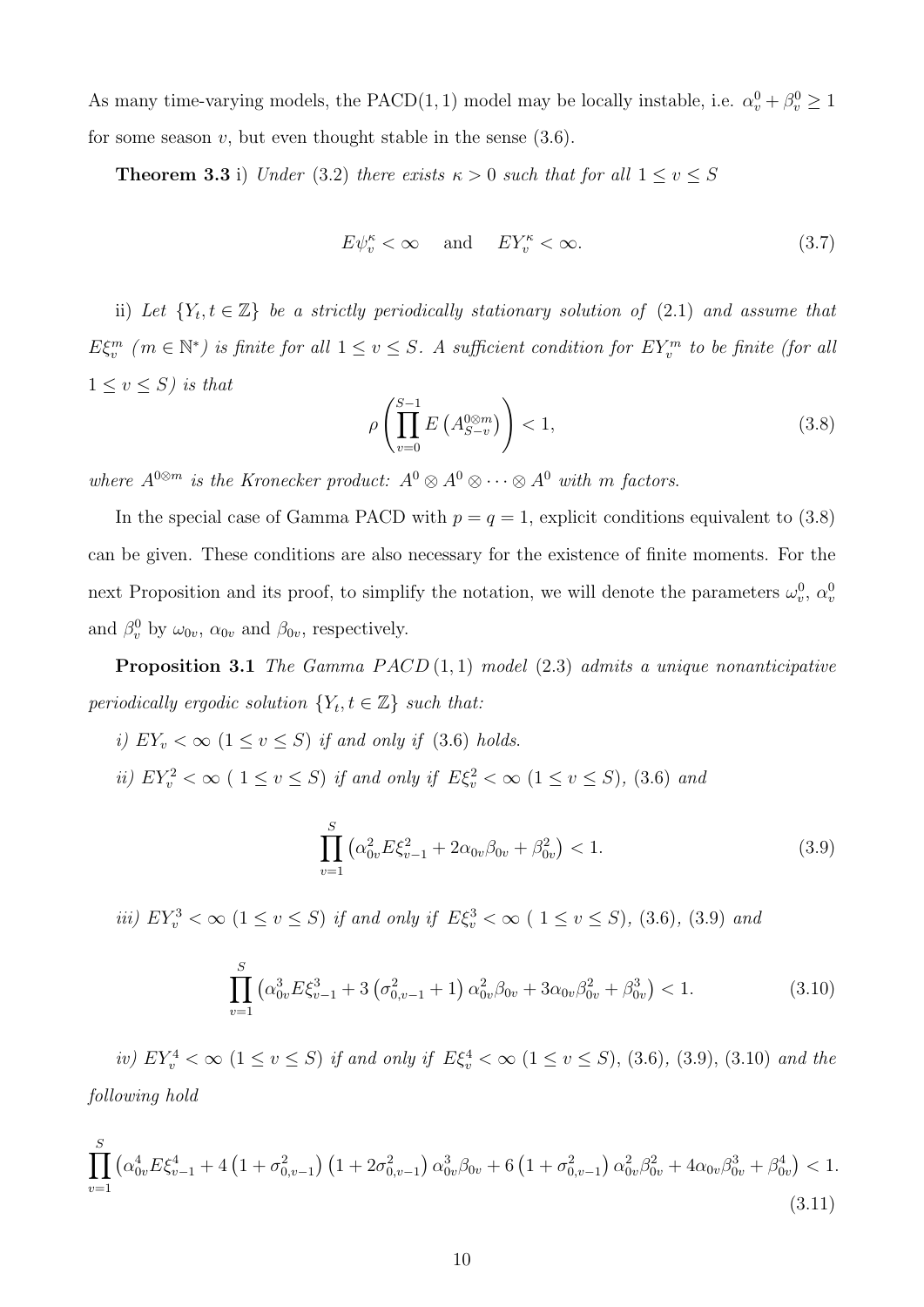For the particular exponential PACD(1, 1) model,  $Y_{nS+v}|\mathscr{F}_{nS+v-1} \sim \Gamma\left(1, \frac{1}{\psi_{nS}}\right)$  $\psi_{nS+v}$  , just replace in Proposition 3.1 the moments  $E\xi_v^2$ ,  $E\xi_v^3$  and  $E\xi_v^4$  by 1, 6 and 24 respectively, and  $\sigma_{0v}^2$ by 1 for all  $1 \le v \le S$ .

### 4 Gamma quasi-maximum likelihood estimates

Let  $Y_1, Y_2, ..., Y_T$  be a series generated from the  $PACD(p, q)$  model, which we can rewrite in the following form

$$
Y_{nS+v} = \psi_{nS+v} \xi_{nS+v}
$$
  

$$
\psi_{nS+v} = \psi_{nS+v} (\theta_0) = \omega_v^0 + \sum_{i=1}^q \alpha_{vi}^0 Y_{nS+v-i} + \sum_{j=1}^p \beta_{vj}^0 \psi_{nS+v-j}
$$
  

$$
n \in \mathbb{Z}, 0 \le v \le S-1, \quad (4.1)
$$

where the true parameter  $\theta_0 = (\theta_1^{0}, \theta_2^{0}, ..., \theta_S^{0})'$  with  $\theta_v^0 = (\omega_v^0, \alpha_{v1}^0, ..., \alpha_{vq}^0, \beta_{v1}^0, ..., \beta_{vp}^0)'$  ( $1 \le v \le v$ S) belongs to a parameter space  $\Theta \subset ((0,\infty) \times [0,\infty)^{(p+q)})^S$ . The true innovation variance parameter which is denoted by  $\sigma_0^2 = (\sigma_{01}^2, ..., \sigma_{0S}^2)'$ , where  $\sigma_{0v}^2 = Var(\xi_{nS+v})$   $(1 \le v \le S)$ , belongs to a parametric space  $\Delta \subset (0,\infty)^S$ . The sample size  $T = NS (N \ge 1)$  is assumed without loss of generality a multiple of S. Given initial values  $Y_0, ..., Y_{1-q}, \widetilde{\psi}_0, ..., \widetilde{\psi}_{1-p}$  and a generic parameter  $\theta \in \Theta$  define

$$
\widetilde{\psi}_{nS+v}(\theta) = \omega_v + \sum_{i=1}^{q} \alpha_{vi} Y_{nS+v-i} + \sum_{j=1}^{p} \beta_{vj} \widetilde{\psi}_{nS+v-j}(\theta), \ 1 \le v \le S, \ n \ge 0,
$$
\n(4.2a)

as an observable proxy for  $\psi_{nS+v}(\theta)$ . The latter is defined as a periodically stationary solution of the following generic model  $(\theta \in \Theta)$ 

$$
\psi_{nS+v}(\theta) = \omega_v + \sum_{i=1}^q \alpha_{vi} Y_{nS+v-i} + \sum_{j=1}^p \beta_{vj} \psi_{nS+v-j}(\theta), \ 0 \le v \le S-1, \ n \in \mathbb{Z}.
$$
 (4.2b)

#### 4.1 Exponential and profile Gamma QMLEs

The true conditional distribution of (4.1) is unknown due to the unspecification of the law of  $\xi_v$  (1  $\leq v \leq S$ ). Thus, a quasi-maximum likelihood estimate (QMLE) which does not require any precise knowledge of the conditional distribution is suitable for estimating the parameter  $\theta_0$  involved in the conditional mean. Among many possible QMLEs, the one computed on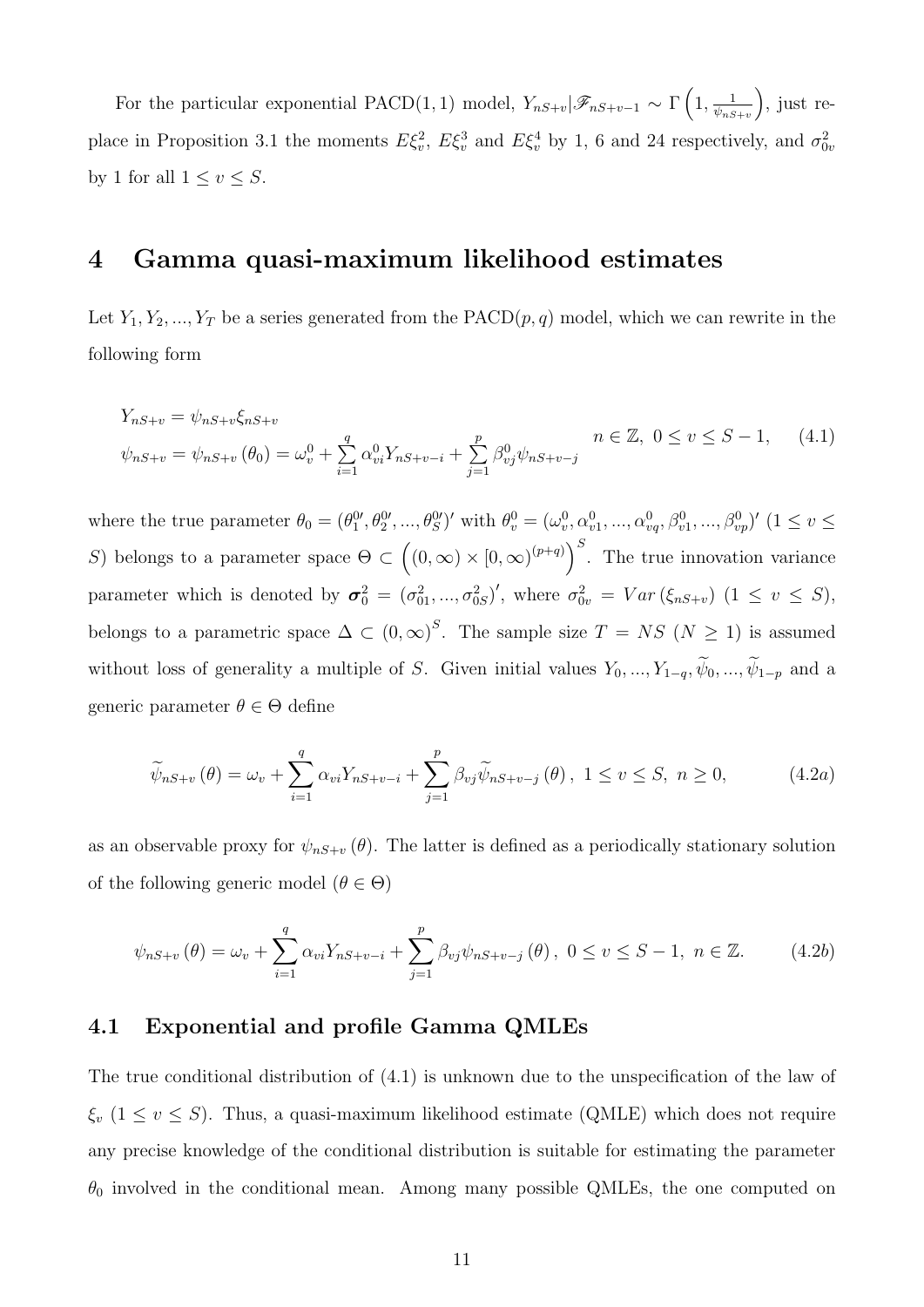the basis of the exponential distribution (EQMLE in short) is especially useful for positive duration data because it reduces to the maximum likelihood estimate when  $\xi_v$  is exponentially distributed (Aknouche and Francq, 2020). A more general QMLE, which can be more efficient than the EQMLE in the periodic time-varying innovation context, is the one computed on the basis of the Gamma distribution with arbitrary fixed variance parameters. Let  $(\sigma_t^2)_t$  be fixed known positive numbers, S-periodic over t, i.e.  $\sigma_{nS+v}^2 = \sigma_v^2$ , for all  $n \in \{0, ..., N-1\}$ . (This does not be confused with the unknown true  $\sigma_{0t}^2$ ). The profile Gamma likelihood associated with  $\boldsymbol{\sigma}^2 = (\sigma_1^2, ..., \sigma_S^2)' > 0$  is given, ignoring constants, by

$$
\widetilde{L}_T\left(\theta,\sigma^2\right) = \frac{1}{T}\sum_{t=1}^T \widetilde{l}_t\left(\theta,\sigma_t^2\right) = \frac{1}{NS}\sum_{v=1}^S \sum_{n=0}^{N-1} \widetilde{l}_{nS+v}\left(\theta,\sigma_v^2\right),\tag{4.3a}
$$

$$
\widetilde{l}_{nS+v}\left(\theta,\sigma_{v}^{2}\right)=\frac{1}{\sigma_{v}^{2}}\left(\frac{Y_{nS+v}}{\widetilde{\psi}_{nS+v}(\theta)}+\log\widetilde{\psi}_{nS+v}\left(\theta\right)\right).
$$
\n(4.3b)

The profile Gamma QMLE (GQMLE)  $\theta_G$  of  $\theta_0$  is, then, the minimizer of  $L_T(\theta, \sigma^2)$  over  $\Theta$ ,

$$
\widehat{\theta}_G = \arg\min_{\theta \in \Theta} \widetilde{L}_T \left( \theta, \sigma^2 \right), \tag{4.4}
$$

for some arbitrarily fixed and known  $\sigma^2$ .

When  $\sigma^2 = (1, ..., 1)'$ , the GQMLE defined by (4.4) reduces to the EQMLE denoted by  $\widehat{\theta}_E = \arg\min_{\theta \in \Theta} \widetilde{L}_T (\theta, \mathbf{1})$  (Aknouche and Francq, 2020), that is

$$
\widehat{\theta}_E = \arg \min_{\theta \in \Theta} \frac{1}{NS} \sum_{v=1}^{S} \sum_{n=0}^{N-1} \frac{Y_{nS+v}}{\widetilde{\psi}_{nS+v}(\theta)} + \log \widetilde{\psi}_{nS+v}(\theta).
$$

Let  $\gamma^S(A^0)$  be the top Lyapunov exponent associated with  $(A^0_{nS+v})_{n,v}$  in (3.1). Let also  $\beta_v$ defined as in (3.1) with  $\beta_{vj}$  in place of  $\beta_{vj}^0$ . To establish the strong consistency of  $\hat{\theta}_G$  we need the following assumptions.

**A1**  $\gamma^S(A^0) < 0$  and  $\forall \theta \in \Theta$ ,  $\rho\left(\prod_{n=1}^{S-1} \right)$  $\prod\limits_{v=0}\boldsymbol{\beta}_{S-v}$  $\lambda$  $< 1$ .  $A2 \theta_0 \in \Theta$  and  $\Theta$  is compact.

**A3** The polynomials  $\alpha_v^0(z) = \sum^q$  $i=1$  $\alpha_{vi}^0 z^i$  and  $\beta_v^0(z) = 1 - \sum_{i=1}^p$  $j=1$  $\beta_{vj}^0 z^j$  have no common root,  $\alpha_v^0(1) \neq 0$ , and  $\alpha_{vq}^0 + \beta_{vp}^0 \neq 0$  for all  $1 \leq v \leq S$ .

**A4**  $\xi_v$  is non-degenerate and  $E\xi_v = 1$  for all  $1 \le v \le S$ .

As seen in Section 3,  $\gamma^S(A^0) < 0$  in **A1** ensures periodic stationarity and periodic ergodicity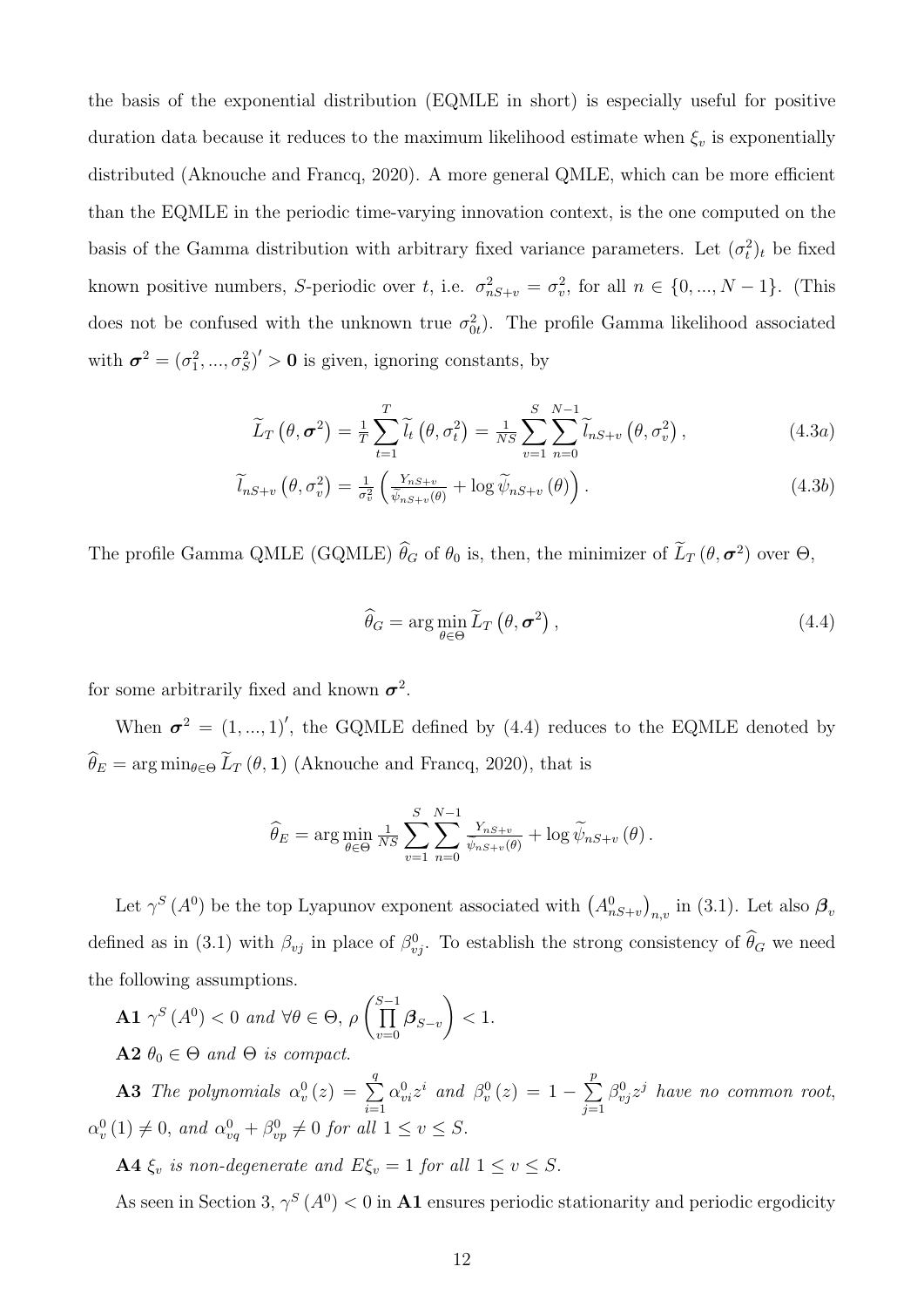of the PACD model (4.1). The condition  $\rho$  $\int\prod^{S-1}$  $\prod\limits_{v=0}\boldsymbol{\beta}_{S-v}$  $\setminus$ < 1 is imposed for the invertibility of equation (4.2b) for any  $\theta \in \Theta$ . The compactness assumption **A2** is standard while **A3** and **A4** are made to guarantee the identifiability of the model.

**Theorem 4.1** Let  $(\widehat{\theta}_G)$  be a sequence of GQMLEs defined by (4.4). Under  $A1-A4$ ,

$$
\widehat{\theta}_G \to \theta_0 \text{ a.s. as } N \to \infty \text{ for all } \sigma^2 > 0.
$$

Turn now to the asymptotic normality property of  $\widehat{\theta}_G$ . The following assumptions are to be considered.

**A5**  $\theta_0$  belongs to the interior of  $\Theta$ .

**A6**  $E\xi_v^2 = \sigma_{0v}^2 \in (0, \infty)$  for all  $1 \le v \le S$ , the matrices

$$
I\left(\theta_{0},\boldsymbol{\sigma}_{0}^{2},\boldsymbol{\sigma}^{2}\right)=\sum_{v=1}^{S}\frac{\sigma_{0v}^{2}}{\sigma_{v}^{4}}E\left(\frac{1}{\psi_{v}^{2}(\theta_{0})}\frac{\partial\psi_{v}(\theta_{0})}{\partial\theta}\frac{\partial\psi_{v}(\theta_{0})}{\partial\theta'}\right)\text{ and }J\left(\theta_{0},\boldsymbol{\sigma}^{2}\right)=\sum_{v=1}^{S}\frac{1}{\sigma_{v}^{2}}E\left(\frac{1}{\psi_{v}^{2}(\theta_{0})}\frac{\partial\psi_{v}(\theta_{0})}{\partial\theta}\frac{\partial\psi_{v}(\theta_{0})}{\partial\theta'}\right)
$$
\n
$$
(4.5)
$$

are finite, and  $J(\theta_0, \sigma^2)$  is nonsingular for all  $\sigma^2 > 0$ .

Theorem 4.2 Under  $A1-A6$  we have

$$
\sqrt{N}\left(\widehat{\theta}_G-\theta_0\right)\stackrel{D}{\to}\mathscr{N}\left(0,\Sigma\left(\theta_0,\sigma_0^2,\sigma^2\right)\right)\ \ as\ N\to\infty\ \text{for all}\ \sigma^2>0,\tag{4.6a}
$$

where

$$
\Sigma\left(\theta_0,\boldsymbol{\sigma}_0^2,\boldsymbol{\sigma}^2\right)=J\left(\theta_0,\boldsymbol{\sigma}^2\right)^{-1}I\left(\theta_0,\boldsymbol{\sigma}_0^2,\boldsymbol{\sigma}^2\right)J\left(\theta_0,\boldsymbol{\sigma}^2\right)^{-1}
$$
(4.6b)

is block-diagonal and  $\stackrel{D}{\rightarrow}$  stands for convergence in distribution.

#### Remark 4.1

i) When  $\sigma^2 = (1, ..., 1)' := 1$ , the EQMLE has a covariance matrix in a "sandwich" form and is, in general, not asymptotically efficient unless  $\sigma_0^2 = 1$  and the conditional distribution is exponential.

ii) For the special exponential PACD $(p, q)$  model corresponding to  $Var(\xi_v) = 1$  for all  $1 \le v \le S$ , if we set  $\sigma^2 = 1$  then  $J(\theta_0, 1) = I(\theta_0, 1, 1)$  and the asymptotic covariance matrix of the EQMLE reduces to  $\Sigma = J(\theta_0, 1)^{-1}$ . The EQMLE is thus asymptotically efficient.

iii) If  $\xi_v$  has a constant variance, i.e.  $\sigma_{0v}^2 = Var(\xi_v) = \sigma_0^2$  for all  $1 \le v \le S$ , then it suffices to take  $\sigma^2 = (1, ..., 1)'$  and apply the EQMLE. We would have  $I(\theta_0, \sigma_0^2, 1) = \sigma_0^2 J(\theta_0, 1)$  and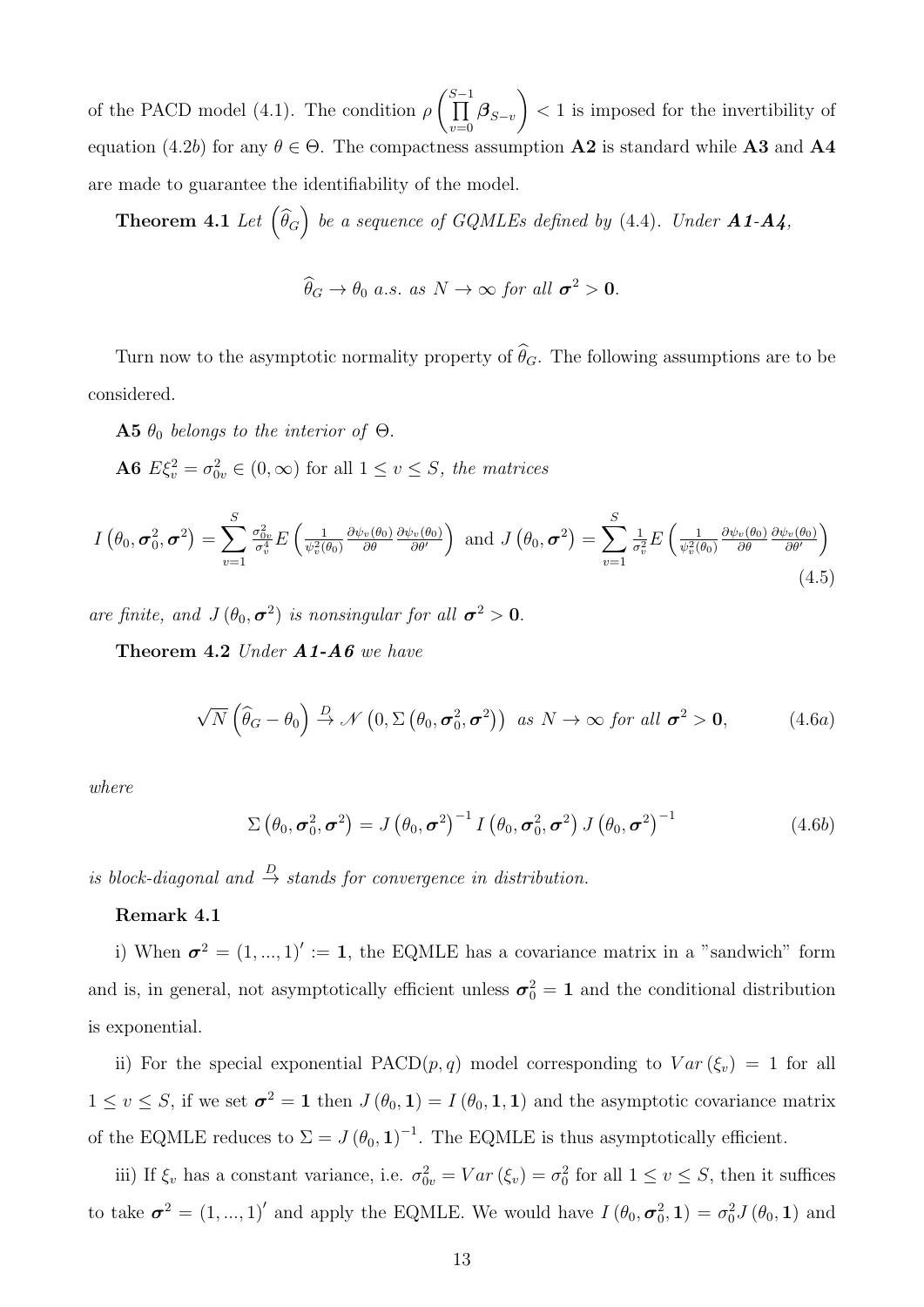the covariance matrix would be equal to  $\Sigma = \sigma_0^2 J(\theta_0, 1)^{-1}$ . In this case, the EQMLE is the best QMLE among all QMLEs belonging to the linear exponential family.

iv) For the non-periodic ACD corresponding to  $S = 1$  and then  $\sigma_{0v}^2 = \sigma_0^2$  for all  $1 \le v \le S$ , it is natural to take  $\sigma_v^2 = \sigma^2$  for all  $1 \le v \le S$ . In this case, the profile likelihood (4.3) would be given by  $\tilde{L}_T(\theta, \sigma^2) = \frac{1}{\sigma^2} \frac{1}{T}$  $\frac{1}{T}$  $\sum_{i=1}^{T}$  $t=1$  $\frac{Y_t}{\tilde{\psi}_t(\theta)} + \log \tilde{\psi}_t(\theta)$  and the resulting GQMLE then amounts to maximizing  $\frac{1}{T}\sum_{i=1}^{T}$  $_{t=1}$  $\frac{Y_t}{\tilde{\psi}_t(\theta)} + \log \tilde{\psi}_t(\theta)$  which is nothing else but the EQMLE criterion. This is why, in general, the EQMLE is the most used QMLE for non-periodic ACD even when the latter is strictly (conditionally) Gamma distributed.

v) Although  $\theta_G$  is consistent and asymptotically Gaussian for all fixed known  $\sigma^2$ , and thus can be used in applications, it is generally inefficient unless  $\sigma^2$  is fixed to the true variance parameter  $\sigma_0^2 = (\sigma_{01}^2, ..., \sigma_{0S}^2)'$  which is generally unknown.

vi) When the profile variance  $\sigma^2$  coincides with the true variance  $\sigma_0^2$  we would have  $J(\theta_0, \sigma_0^2)$  =  $I(\theta_0, \sigma_0^2, \sigma_0^2)$  and  $\Sigma = J(\theta_0, \sigma_0^2)^{-1}$ , where the GQMLE is the most efficient among all QMLEs belonging to the exponential family. As  $\sigma_0^2$  is generally unknown, a crucial step is to get a consistent estimate  $\hat{\sigma}^2$  and construct with it an estimated (profile) log-likelihood from which a new Gamma QMLE, called the two-stage Gamma QMLE (2S-GQMLE), is computed. The resulting estimate would have the aforementioned efficiency property.

vii) As for the Gaussian QMLE of GARCH models, the GQMLEs do not require any moment condition on the observed process  $(Y_t)$ , but only on the innovation process  $(\xi_v)$ , which is a desirable property for any QMLE.

viii) Theorem 4.1 also holds for the non-MEM PACD (2.7). It suffices to replace the assumptions **A1-A4** by the following:

**A1**' The process  $\{Y_t, t \in \mathbb{Z}\}\)$  is strictly periodically stationary and periodically ergodic.

**A2**'  $EY_t^{1+\epsilon} < \infty$  for some  $\epsilon > 0$ .

**A3'**  $\psi_t(\theta) = \psi_t(\theta_0)$   $a.s. \Rightarrow \theta = \theta_0$ .

#### 4.2 Estimating the innovation variances

To estimate the unknown variances  $\sigma_0^2 = (\sigma_{01}^2, ..., \sigma_{0S}^2)'$  under the MEM constraint recall (2.1)- $(2.2)$  and let

$$
u_t = (Y_t - \psi_t)^2 - Var(Y_t | \mathcal{F}_{t-1}) = \psi_t^2 ((\xi_t - 1)^2 - \sigma_{0t}^2).
$$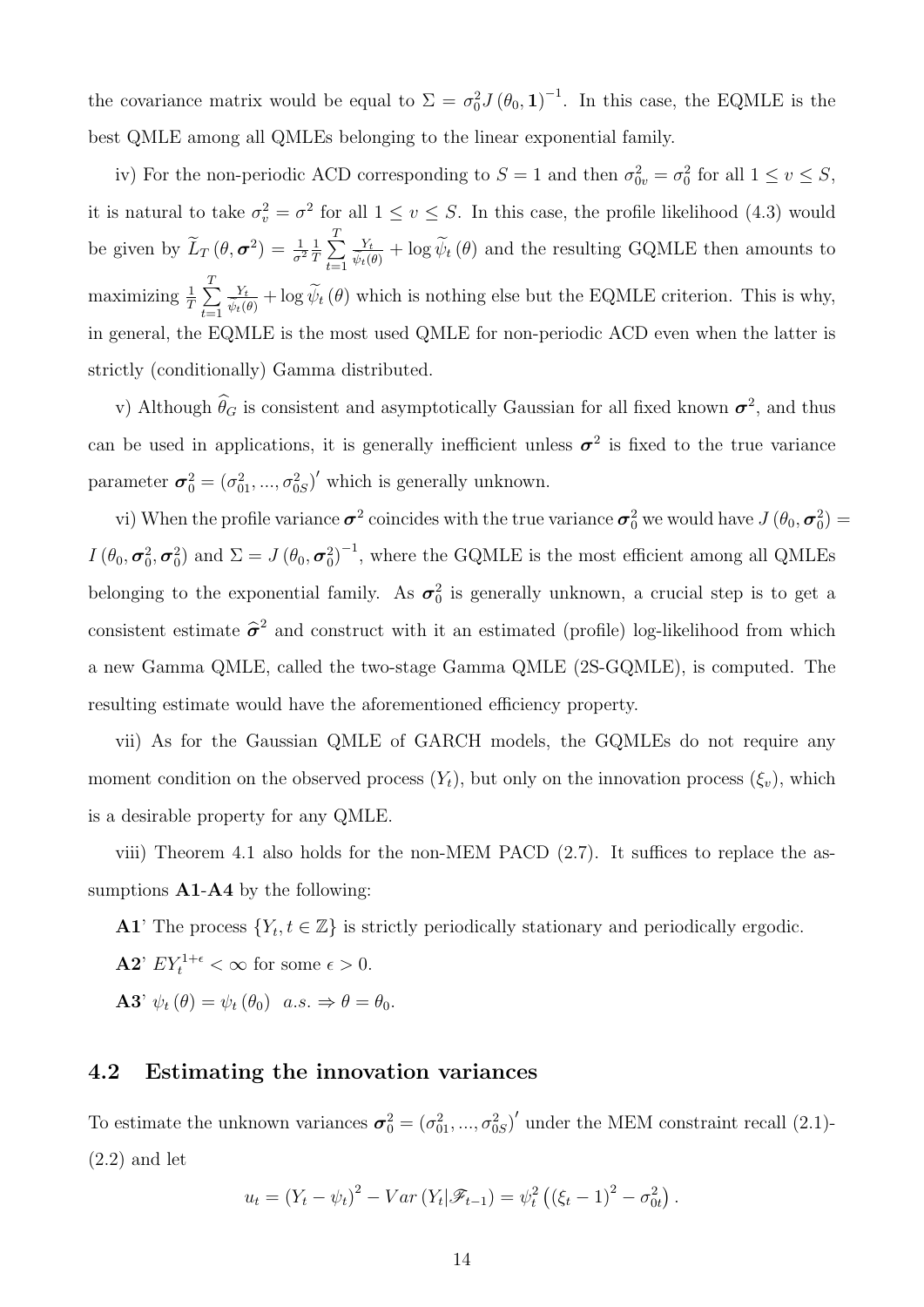Then

$$
\frac{(Y_t - \psi_t)^2}{\psi_t^2} = \sigma_{0t}^2 + v_t,\tag{4.7a}
$$

where  $v_t = \frac{u_t}{\psi_t^2} = (\xi_t - 1)^2 - \sigma_{0t}^2$ . The sequence  $(v_t)$  is thus zero-mean  $ipd_s$  with variance  $E((\xi_t-1)^2-\sigma_{0t}^2)^2$ , which is finite under the following assumption.

**A7**  $E\xi_v^4 < \infty$  for all  $v = 1, ..., S$ .

Since  $\psi_t = \psi_t(\theta_0)$  depends on the unknown parameter  $\theta_0$ , the regressand in  $(4.7a)$  is unobservable. If we replace  $\theta_0$  by a consistent estimate, say the GQMLE in (4.4), then we get the following approximate regression but with observable regressand

$$
\frac{\left(Y_t - \widehat{\psi}_t\right)^2}{\widehat{\psi}_t^2} = \sigma_{0t}^2 + \widehat{\upsilon}_t,\tag{4.7b}
$$

where  $\hat{\psi}_t = \psi_t(\hat{\theta}_G)$ . From (4.7b) a feasible OLS estimate (OLSE) of  $\sigma_0^2$  is given by

$$
\widehat{\sigma}_v^2 = \frac{1}{N} \sum_{n=0}^{N-1} \frac{\left(Y_{nS+v} - \widehat{\psi}_{nS+v}\right)^2}{\widehat{\psi}_{nS+v}^2}, \text{ for all } v = 1, ..., S. \tag{4.8}
$$

The following result shows that the OLSE  $\hat{\sigma}_v^2$   $(1 \le v \le S)$  is consistent and asymptotically Gaussian.

Theorem 4.3 Under A1-A4

$$
\widehat{\sigma}_v^2 \to \sigma_{0v}^2 \quad a.s. \text{ as } N \to \infty, \text{ for all } v = 1, ..., S. \tag{4.9a}
$$

If in addition  $A7$  holds then for all  $v = 1, ..., S$ 

$$
\sqrt{N} \left( \hat{\sigma}_v^2 - \sigma_{0v}^2 \right) \stackrel{D}{\to} \mathcal{N} \left( 0, \Lambda_v \right) \text{ as } N \to \infty,
$$
\n(4.9b)

where  $\Lambda_v = E ((\xi_v - 1)^2 - \sigma_{0v}^2)^2$ .

An immediate stronger consequence of the latter Theorem is that

$$
\sqrt{N}\left(\widehat{\boldsymbol{\sigma}}^2-\boldsymbol{\sigma}_0^2\right)\stackrel{D}{\rightarrow}\mathscr{N}\left(0,\Lambda\right),\,
$$

where  $\hat{\sigma}^2 = (\hat{\sigma}_1^2, ..., \hat{\sigma}_S^2)'$  and  $\Lambda = diag(\Lambda_1, ..., \Lambda_S)$ . This means that  $\hat{\sigma}_v^2$  is asymptotically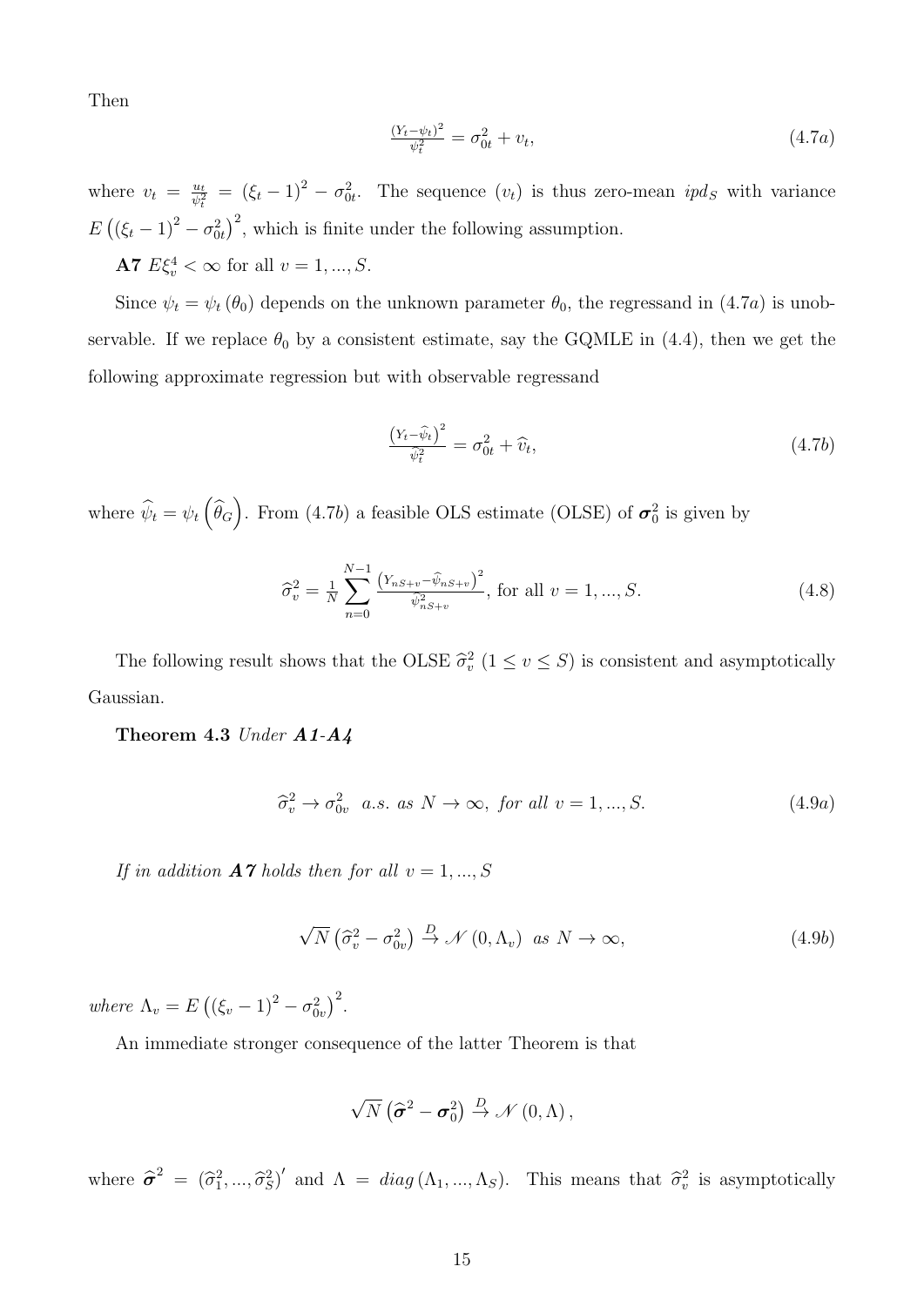independent of  $\hat{\sigma}_s^2$  for all  $v \neq s$ . A consistent estimate of the limiting variance  $\Lambda_v$  in (4.9b) is given by

$$
\widehat{\Lambda}_v = \frac{1}{N} \sum_{n=0}^{N-1} \left( \left( \widehat{\xi}_{nS+v} - 1 \right)^2 - \widehat{\sigma}_v^2 \right)^2, \ v = 1, ..., S,
$$
\n(4.10)

where  $\widehat{\xi}_{nS+v} = \frac{Y_{nS+v}}{\widehat{\psi}_{nS+v}}$  is the residual of model (2.1). With (4.9b) and (4.10), the asymptotic matrices in  $(4.5)$  may also be estimated. A consistent estimate of  $\Sigma$ , while replacing the true parameters  $\theta_0$  and  $\sigma_0^2 = (\sigma_{01}^2, ..., \sigma_{0S}^2)'$  by their respective estimates  $\widehat{\theta}_G$  and  $\widehat{\sigma}^2 = (\widehat{\sigma}_1^2, ..., \widehat{\sigma}_S^2)'$ , is

$$
\widehat{\Sigma}\left(\boldsymbol{\sigma}^2\right) := \widehat{\Sigma}\left(\boldsymbol{\sigma}^2, \widehat{\theta}_G\right) = \widehat{J}^{-1}\left(\boldsymbol{\sigma}^2\right)\widehat{I}^{-1}\left(\boldsymbol{\sigma}^2\right)\widehat{J}^{-1}\left(\boldsymbol{\sigma}^2\right),\tag{4.11}
$$

where

$$
\widehat{J}(\boldsymbol{\sigma}^2) : = \widehat{J}(\widehat{\theta}_G, \boldsymbol{\sigma}^2) = \frac{1}{N} \sum_{n=0}^{N-1} \sum_{v=1}^{S} \frac{1}{\sigma_v^2 \psi_{nS+v}^2(\widehat{\theta}_G)} \frac{\partial \psi_{nS+v}(\widehat{\theta}_G)}{\partial \theta} \frac{\partial \psi_{nS+v}(\widehat{\theta}_G)}{\partial \theta'},
$$

$$
\widehat{I}(\boldsymbol{\sigma}^2) : = \widehat{I}(\widehat{\theta}_G, \boldsymbol{\sigma}^2) = \frac{1}{N} \sum_{n=0}^{N-1} \sum_{v=1}^{S} \frac{\widehat{\sigma}_v^2}{\sigma_v^4 \psi_{nS+v}^2(\widehat{\theta}_G)} \frac{\partial \psi_{nS+v}(\widehat{\theta}_G)}{\partial \theta} \frac{\partial \psi_{nS+v}(\widehat{\theta}_G)}{\partial \theta'}.
$$

#### 4.3 Two-stage Gamma QMLE

We have seen above that the asymptotic distribution and then the asymptotic efficiency of the profile GQMLE depend on the choice of the profile variance  $\sigma^2$ . To improve the efficiency of the GQMLE, we can replace in (4.4) the profile variances  $\sigma^2$  by the OLS estimates  $\hat{\sigma}^2 = (\hat{\sigma}_1^2, ..., \hat{\sigma}_S^2)'$ given by (4.8). The resulting estimate is denoted by 2S-GQMLE and is given by the following steps.

#### Algorithm 4.1 Two-stage GQMLE

- i) Fix an arbitrarily known  $\sigma^2 > 0$ , for example  $\sigma^2 = (1, ..., 1)'$ .
- ii) Get the profile GQMLE  $\widehat{\theta}_G$  from (4.4).
- iii) Estimate the innovation variance  $\sigma_0^2$  using  $\hat{\sigma}^2$  in (4.8).
- iv) Consider the 2S-GQMLE as a solution of the following problem

$$
\widehat{\theta}_{G}^{*} = \arg \min_{\theta \in \Theta} \widetilde{L}_{T} \left( \theta, \widehat{\sigma}^{2} \right) = \arg \min_{\theta \in \Theta} \sum_{n=0}^{N-1} \sum_{v=1}^{S} \frac{Y_{nS+v}}{\widehat{\sigma}_{v}^{2} \widetilde{\psi}_{nS+v}(\theta)} + \frac{1}{\widehat{\sigma}_{v}^{2}} \log \widetilde{\psi}_{nS+v} \left( \theta \right). \tag{4.12}
$$

Consistency of asymptotic normality of  $\theta_G^*$  are a by-product of Theorems 4.1-4.2.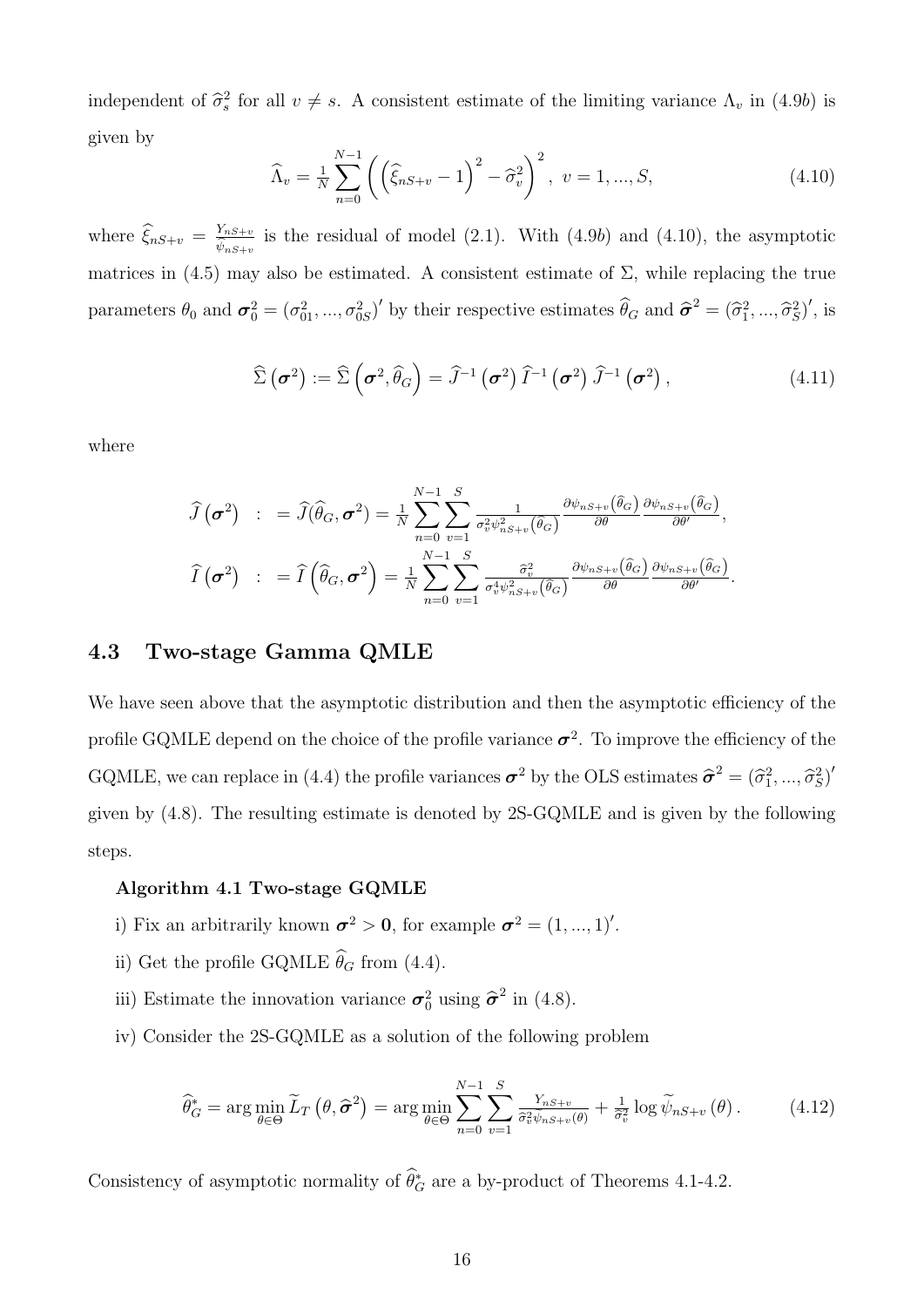Corollary 4.1 Under A1-A4

$$
\widehat{\theta}_G^* \to \theta_0 \text{ a.s. as } N \to \infty.
$$

If in addition  $\bf{A5\text{-}A6}$  hold then

$$
\sqrt{N}\left(\widehat{\theta}_{G}^{*}-\theta_{0}\right)\stackrel{D}{\rightarrow}\mathcal{N}\left(0,\Sigma\left(\theta_{0},\sigma_{0}^{2},\sigma_{0}^{2}\right)\right)\quad\text{as}\quad N\rightarrow\infty,
$$
\n(4.13)

.

where

$$
\Sigma\left(\theta_{0},\boldsymbol{\sigma}_{0}^{2},\boldsymbol{\sigma}_{0}^{2}\right)=J\left(\theta_{0},\boldsymbol{\sigma}_{0}^{2}\right)^{-1}=\left(\sum_{v=1}^{S}\tfrac{1}{\sigma_{0v}^{2}}E\left(\tfrac{1}{\psi_{v}^{2}(\theta_{0})}\tfrac{\partial\psi_{v}(\theta_{0})}{\partial\theta}\tfrac{\partial\psi_{v}(\theta_{0})}{\partial\theta'}\right)\right)^{-1}
$$

The latter result shows that whatever the distribution of  $(\xi_v)_v$  is, the 2S-GQMLE  $\theta_G^*$  is asymptotically the most efficient one among all QMLEs belonging to the linear exponential family (cf. Gourieroux et *al*, 1984; Wooldridge, 1999). In particular,  $\theta_G^*$  in never asymptotically less efficient than the profile GQMLE  $\widehat{\theta}_G$  and therefore than the EQMLE  $\widehat{\theta}_E$ . Similarly to (4.11), a consistent estimate of  $J(\theta_0, \sigma_0^2)$  in Corollary 4.1 is

$$
\widehat{J} := \widehat{J}(\widehat{\theta}_{G}^{*}, \widehat{\sigma}^{2}) = \frac{1}{N} \sum_{n=0}^{N-1} \sum_{v=1}^{S} \frac{1}{\widehat{\sigma}_{v}^{2} \psi_{nS+v}^{2}(\widehat{\theta}_{G}^{*})} \frac{\partial \psi_{nS+v}(\widehat{\theta}_{G}^{*})}{\partial \theta} \frac{\partial \psi_{nS+v}(\widehat{\theta}_{G}^{*})}{\partial \theta'}.
$$
(4.14)

#### 4.4 Testing for periodic parameter variation

#### 4.4.1 Conditional mean parameters

As for any periodic time-varying model, an important issue in building a PACD model is to test for the periodic variation of its parameters. This may validate the periodic structure of the model and also reduce the complexity of the model and thus simplify its estimation procedure. For specified (Gaussian) periodic ARMA and (conditionally Gaussian) GARCH models, Franses and co-workers (e.g. Boswijk and Franses, 1995,1996; Franses and Paap, 2000,2004) among others (see also Aknouche 2015) employed likelihood ratio (LR), Lagrange Multiplier (LM), Fisher (F), or Wald tests for the null hypothesis of no periodic parameter variation against its opposite as alternative. For our PACD model, such a null hypothesis writes for the conditional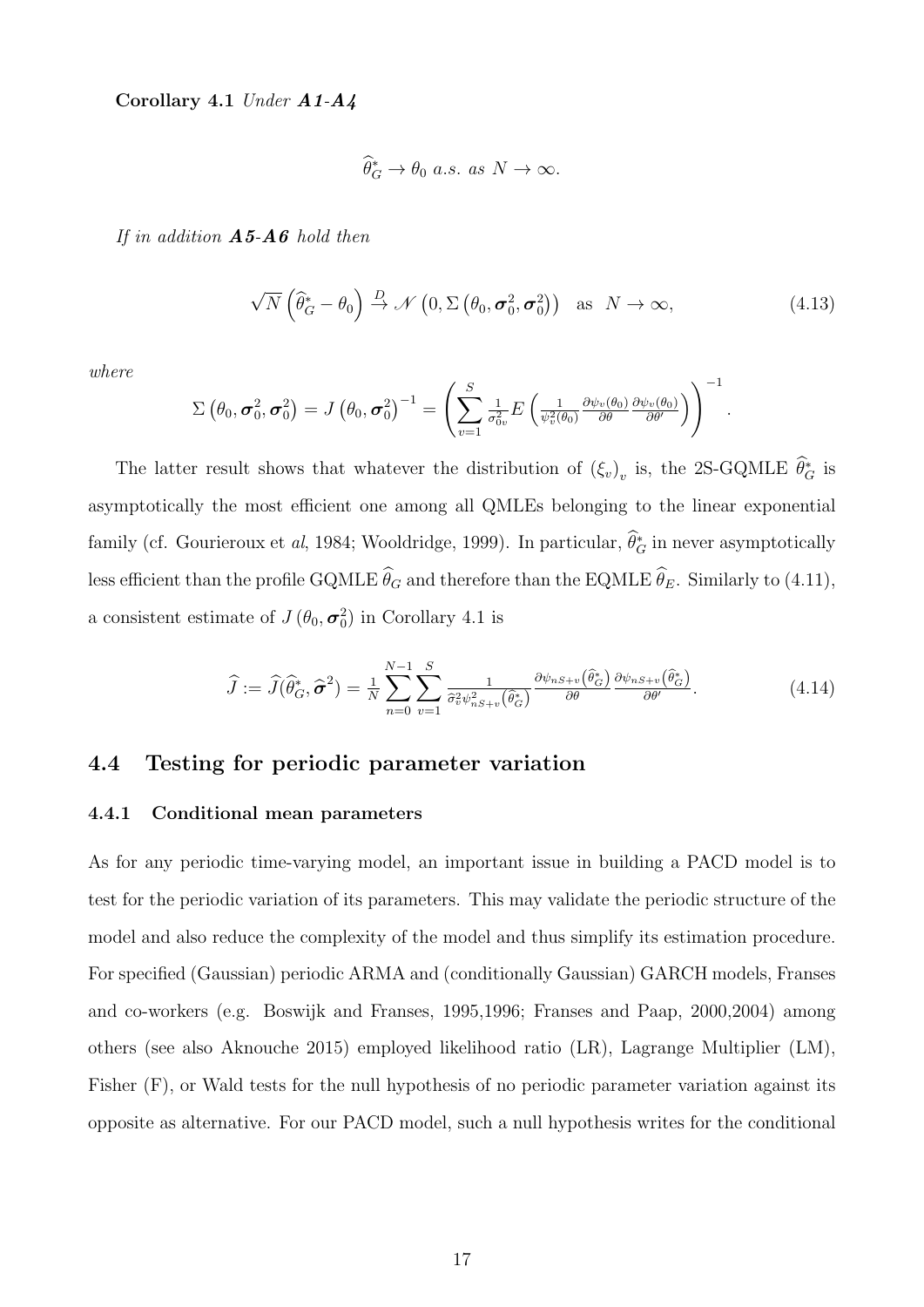mean parameter as follows

$$
H_0^{\theta} : \theta_1^0 = \theta_2^0 = \dots = \theta_S^0, \quad i.e. \ M\theta_0 = \mathbf{0}, \tag{4.15}
$$

where

$$
M = \left(\begin{array}{cccccc} I_k & -I_k & 0_k & \cdots & 0_k \\ 0_k & I_k & -I_k & \cdots & 0_k \\ \vdots & \ddots & \ddots & \ddots & \vdots \\ 0_k & 0_k & \cdots & I_k & -I_k \end{array}\right)
$$

is of dimension  $(S-1) k \times Sk$  with  $I_k$  and  $0_k$  being respectively the identity matrix and the null square matrix of dimension  $k = p + q + 1$ . Note that the matrix M is not unique and can be replaced by any appropriate block-permutation of it. Since we do not specify a distribution for the PACD model, quasi- versions of the LR and the LM statistics might be derived to test (4.15), but they would depend on the nuisance parameter  $\sigma_0^2$ , which is a complicated task. We thus alternatively use the Wald test which is more simple since it does not rely on the conditional distribution of the PACD model. A feasible Wald statistic for (4.15), based on the asymptotic distribution of the 2S-GQMLE as given by (4.13), is defined by

$$
W^{\theta} = \left(M\widehat{\theta}_{G}^{*}\right)' \left(M\frac{1}{N}\widehat{J}^{-1}M'\right)^{-1}M\widehat{\theta}_{G}^{*},\tag{4.16}
$$

where  $\hat{J}$  is given by (4.14). The use of the 2S-GQMLE rather than a profile GQMLE is made because the latter is never asymptotically efficient than the former. Under  $H_0^{\theta}$  in (4.15) and the assumptions of Corollary 4.1 it can be seen that

$$
W^{\theta} \stackrel{D}{\to} \chi^2_{((S-1)(p+q+1))} \text{ as } N \to \infty.
$$

Given a size  $\alpha \in (0,1)$ , let  $\chi_{\alpha}$  be the critical value such that  $P(W^{\theta} > \chi_{\alpha}) \to \alpha$  as  $N \to \infty$ . The null  $H_0^{\theta}$  is thus rejected if  $W^{\theta} > \chi_{\alpha}$ .

Note that if the null (4.15) is rejected, this does not imply that all parameters across season are different, and it may be possible that at least two seasonal parameters are significantly equal. In lieu of a global hypothesis over all seasons as in (4.15), we can also consider the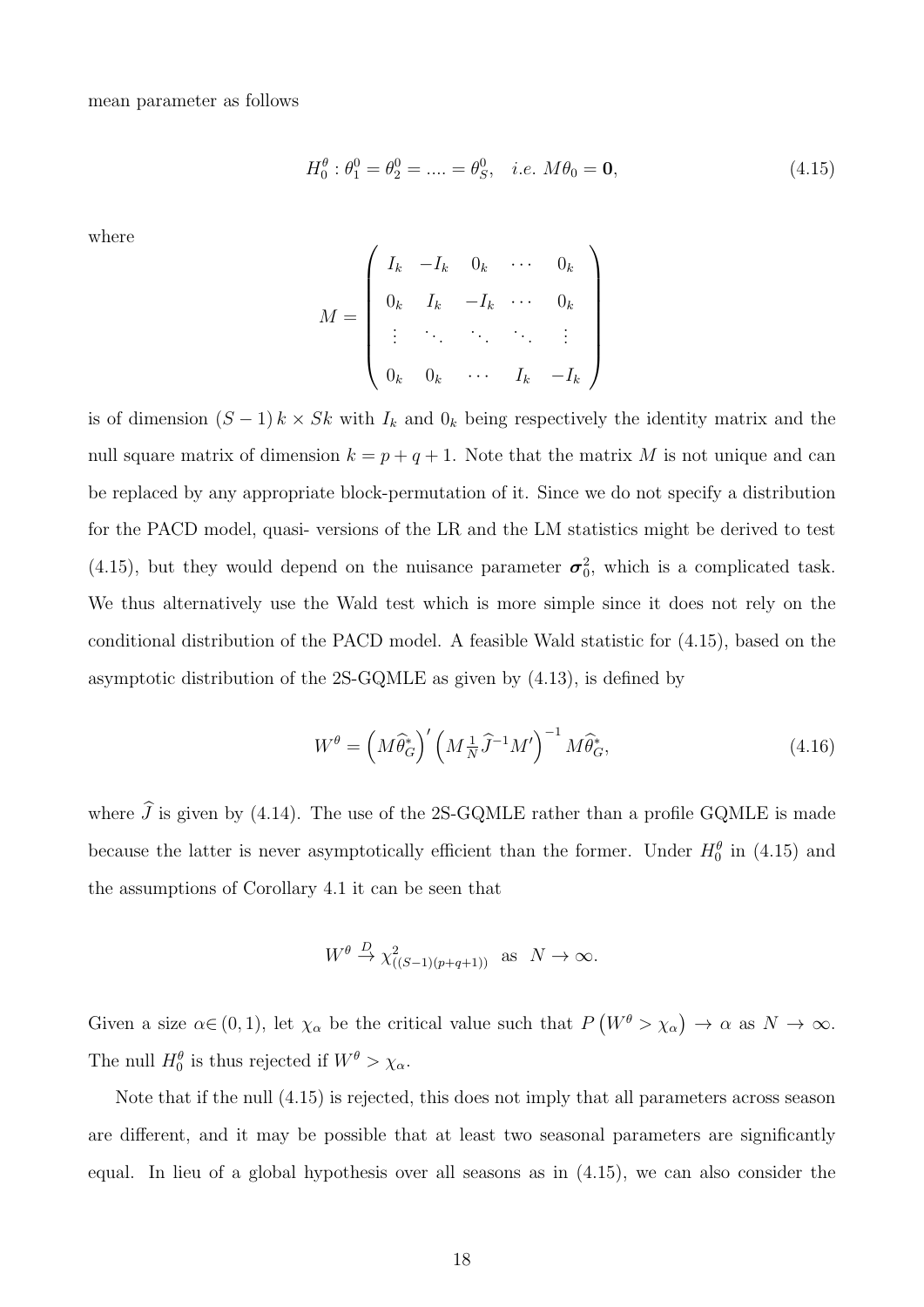following pairwise null hypothesis

$$
H_0^{\theta, vs} : \theta_v^0 - \theta_s^0 = 0 \text{ for some } v \neq s \tag{4.17}
$$

for which we use again the Wald test. As the asymptotic variance in (4.13) is block diagonal, the limiting result (4.13) can be rewritten in the following reduced form

$$
\sqrt{N}\left(\widehat{\theta}^*_v - \theta^0_v\right) \stackrel{D}{\to} \mathcal{N}\left(0, J_v\left(\theta^0_v, \sigma^2_{0v}\right)^{-1}\right) \text{ as } N \to \infty \text{ for all } 1 \le v \le S,
$$

where  $J_v(\theta_v^0, \sigma_{0v}^2) = \frac{1}{\sigma_{0v}^2} E\left(\frac{1}{\psi_v^2(\theta_0)}\right)$  $\partial \psi_v(\theta_0)$ ∂θ  $\frac{\partial \psi_v(\theta_0)}{\partial \theta'}$ ) and  $\widehat{\theta}^*_v$  is the subvector of  $\widehat{\theta}^*_G$  corresponding to the parameter  $\theta_v^0$  over the vth season. For all  $v \neq s$ , the estimates  $\hat{\theta}_v^*$  and  $\hat{\theta}_s^*$  are asymptotically independent, implying that

$$
\sqrt{N}\left(\widehat{\theta}_{v}^{*}-\widehat{\theta}_{s}^{*}\right)\stackrel{D}{\rightarrow}\mathscr{N}\left(0,J_{vs}\right),
$$

where  $J_{vs} = J_v (\theta_v^0, \sigma_{0v}^2)^{-1} + J_s (\theta_s^0, \sigma_{0s}^2)^{-1}$ . A Wald statistic for testing (4.17) is given by

$$
W_{vs}^{\theta} = \left(\widehat{\theta}_{v}^{*} - \widehat{\theta}_{s}^{*}\right)' \left(\frac{1}{N} \widehat{J}_{vs}\right)^{-1} \left(\widehat{\theta}_{v}^{*} - \widehat{\theta}_{s}^{*}\right), \tag{4.18}
$$

where from  $(4.14)$ 

$$
\widehat{J}_{vs} = \left(\frac{1}{N} \sum_{n=0}^{N-1} \frac{1}{\widehat{\sigma}_v^2 \psi_{nS+v}^2(\widehat{\theta}_G^*)} \frac{\partial \psi_{nS+v}(\widehat{\theta}_G^*)}{\partial \theta} \frac{\partial \psi_{nS+v}(\widehat{\theta}_G^*)}{\partial \theta'}\right)^{-1} + \left(\frac{1}{N} \sum_{n=0}^{N-1} \frac{1}{\widehat{\sigma}_s^2 \psi_{nS+s}^2(\widehat{\theta}_G^*)} \frac{\partial \psi_{nS+s}(\widehat{\theta}_G^*)}{\partial \theta} \frac{\partial \psi_{nS+s}(\widehat{\theta}_G^*)}{\partial \theta'}\right)^{-1}
$$

is a consistent estimate of  $J_{vs}$ . Under the assumptions of Corollary 4.1 and  $H_0^{\theta, vs}$  $_{0}^{\sigma, vs}$  in (4.17) we have

$$
W_{vs}^{\theta} \stackrel{D}{\to} \chi_{(p+q+1)}^2 \text{ as } N \to \infty.
$$

#### 4.4.2 Innovation variances

We can also test for the periodicity of the innovation sequence  $(\xi_t)$ . For this we consider a similar null hypothesis to (4.15)

$$
H_0^{\sigma} : \sigma_{01}^2 = \sigma_{02}^2 = \dots = \sigma_{0S}^2 \quad i.e. \quad L\sigma_0^2 = \mathbf{0}, \tag{4.19}
$$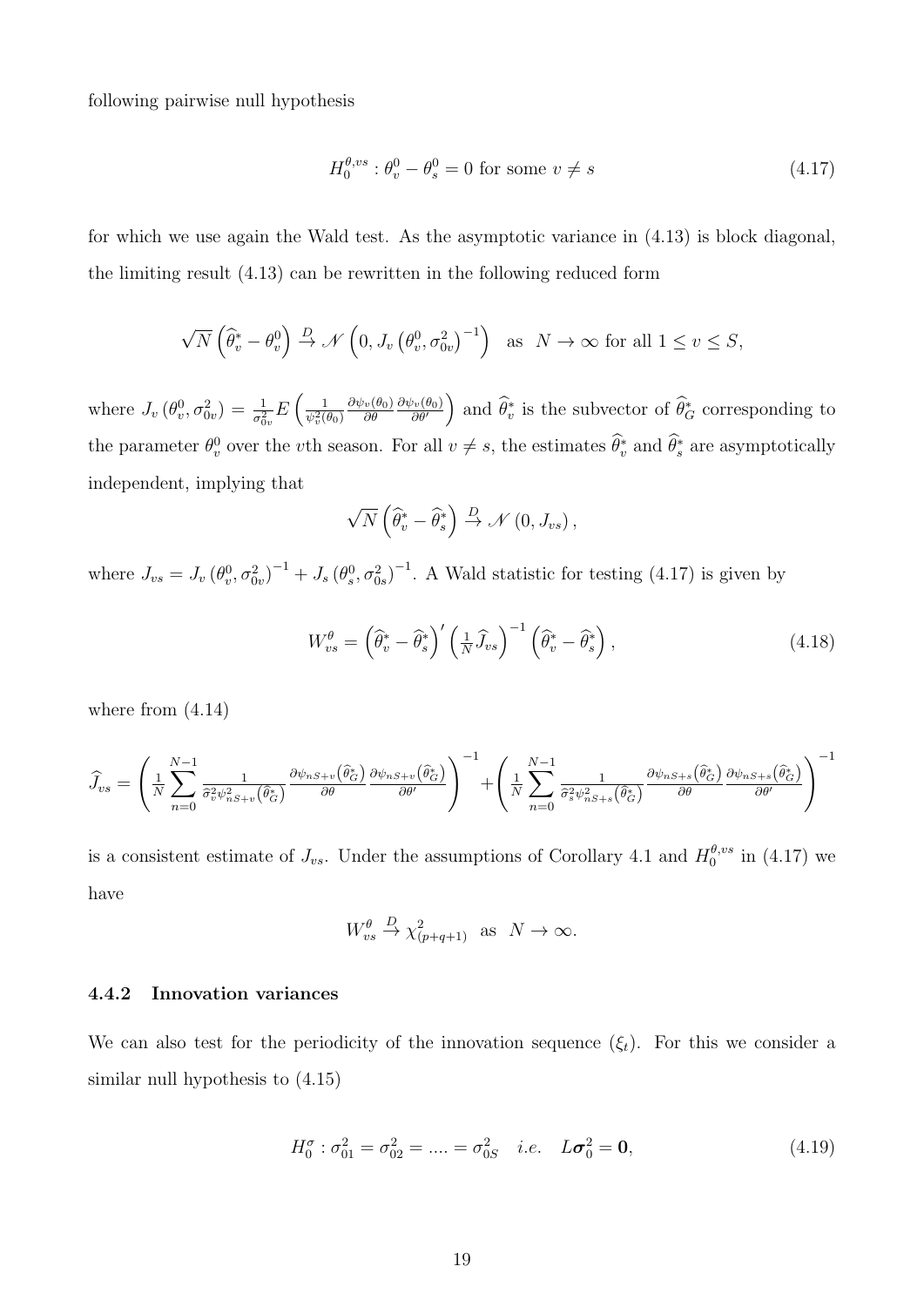where the  $(S - 1) \times S$  matrix L is equal to M in (4.15) when  $k = 1$ . The Wald statistic for testing (4.19) is given by

$$
W^{\sigma} = \left(L\hat{\sigma}^2\right)' \left(L_{N}^{-1}\hat{\Lambda}L'\right)^{-1}L\hat{\sigma}^2, \tag{4.20}
$$

where  $\hat{\Lambda} = diag\left(\hat{\Lambda}_1, ..., \hat{\Lambda}_1\right)'$  is the diagonal matrix formed by  $\hat{\Lambda}_v$  given by (4.10). Under the assumptions of Theorem 4.3 we have

$$
W^{\sigma} \stackrel{D}{\rightarrow} \chi^2_{(S-1)}
$$
 as  $N \to \infty$ .

A pairwise null hypothesis for the innovation variances can also be considered

$$
H_0^{\sigma, vs} : \sigma_{0v}^2 - \sigma_{0s}^2 = 0
$$
 for some  $v \neq s$ .

The corresponding Wald statistic,

$$
W_{vs}^{\sigma} = N\widehat{\Delta}_{vs}^{-1} \left(\widehat{\sigma}_{0v}^{2} - \widehat{\sigma}_{0s}^{2}\right)^{2},\tag{4.21}
$$

satisfies

$$
W_{vs}^{\sigma} \stackrel{D}{\to} \chi_{(1)}^2 \text{ as } N \to \infty,
$$

where  $\Delta_{vs} = \Delta_v + \Delta_s$  follows from the asymptotic independence between  $\hat{\sigma}_v^2$  and  $\hat{\sigma}_s^2$  ( $v \neq s$ ).

## 5 Simulation study

We examine the finite-sample behavior of the Gamma QMLEs, as defined above, using many simulated PACD(1,1) series with sample size  $T = 2000$ . We consider three distributions for the innovation ( $\xi_t$ ) in (2.1), namely i) the exponential distribution ( $\xi_t \sim \mathscr{E}(1) \equiv \Gamma(1,1)$ ) so that  $Y_t | \mathscr{F}_{t-1} \sim \Gamma(1, 1/\psi_t)$  (cf. Table 5.1), ii) the Gamma distribution  $(\xi_t \sim \Gamma(\sigma_{0t}^{-2}, \sigma_{0t}^{-2}))$ which entails  $Y_t | \mathscr{F}_{t-1} \sim \Gamma\left(\sigma_{0t}^{-2}, \sigma_{0t}^{-2} / \psi_t\right)$ , where  $\sigma_{0v}^{-2}$   $(1 \le v \le S)$  are given in Tables 5.2, and iii) the beta prime distribution, i.e.  $\xi_t \sim BP\left(2\sigma_{0t}^{-2}+1, 2\sigma_{0t}^{-2}+2\right)$  (cf. Tables 5.3-5.4) so that  $Y_t | \mathscr{F}_{t-1} \sim GBP (2\sigma_{0t}^{-2} + 1, 2\sigma_{0t}^{-2} + 2, \psi_t).$ 

We take  $S = 5$  for the two Gamma cases (Tables 5.1-5.2) and  $S = 4$  for the Beta prime distribution (Tables 5.3-5.4). Such choices are representative of numerous real daily trading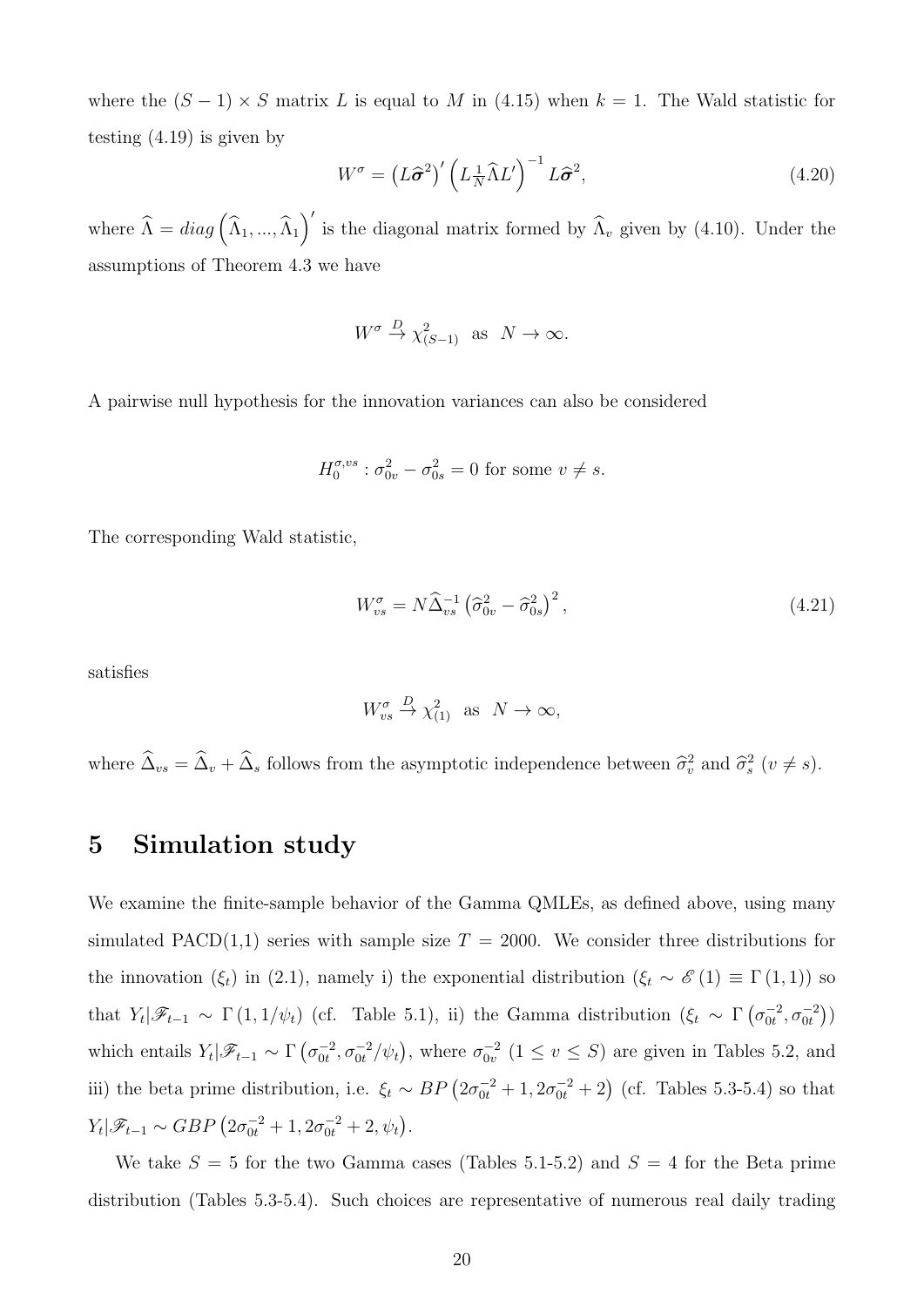measurements for  $S = 5$ , such as trading volumes and realized volatilities, and quarterly data when  $S = 4$ . The true conditional mean parameters, which are reported in Tables 5.1-5.4, are chosen so that the PACD model is stable in the sense of Section 3, while implying fairly persistent series that are in accordance with the empirical evidence. For each case and each series we compute the profile GQMLE and the two-stage GQMLE (2S-GQMLE), using 1000 Monte Carlo replications. In Tables 5.1-5.3 we take the profile variance  $\sigma^2 = 1$  so that the profile GQMLE reduces to the EQMLE. In Table 5.4 the profile variance of the first stage profile GQMLE is  $\sigma^2 = (1, 1.5, 2, 0.8)'$ .

The starting parameter value in the nonlinear optimization routines (4.4) and (4.12) is set to the true value, while the unobservable starting values  $Y_0$  and  $\psi_0(\theta)$  of the PACD(1, 1) equation are set to the intercept  $\omega_0^0$ . The two-stage GQMLE is calculated, with the mentioned profile GQMLE computed in the first stage.

Means, standard deviations and (estimated) asymptotic standard errors (ASE) of the estimates  $\theta_G$  and  $\theta_G^*$  over the 1000 replications are reported in Table 5.1 for the exponential  $PACD(1,1)$  model, in Table 5.2 for the homolog Gamma  $PACD(1,1)$  model, and in Tables 5.3-5.4 for the Beta prime model. It can be observed from Tables 5.1-5.4 that the results are consistent with asymptotic theory. They are indeed almost identical in the exponential case with a slight superiority of the EQMLE over the 2S-GQMLE (cf. Table 5.1). The two estimates are, in fact, asymptotically efficient in this case but the EQMLE is much simpler to compute. For the Gamma PACD model in Table 5.2,  $\theta_G^*$  outperforms  $\theta_E$  in terms of bias and variability, as expected. In all cases, the 2S-GQMLE is the least risky one in the misspecification case. In the Beta prime case, the 2S-GQMLE  $\theta_G^*$  still dominates its competing estimates  $\theta_E$  (Table 5.3) and  $\hat{\theta}_G$  (Table 5.4), even with some  $\sigma_{0v}^2$  exceeding 1 which implies that  $E(\xi_v^4) = \infty$ . In fact, we have seen from Theorem 4.3 that for the consistency of  $\hat{\sigma}_v^2$  (and thus for that the asymptotic normality of  $\theta_G^*$ ) we only need  $E(\xi_v^2) < \infty$ , i.e.  $\sigma_{0v}^2 > 0$ . However, when  $\sigma_{0v}^2 > 1$  the ASE of  $\hat{\sigma}_v^2$  is arbitrary since  $E(\xi_v^4) < \infty$ , a necessary condition for asymptotic normality of  $\hat{\sigma}_v^2$ , is no longer satisfied.

On the other hand, the ASEs estimated from (4.10)-(4.11) and (4.13) are close to the standard deviations of the estimates and are consistent with asymptotic theory. In particular, it can be seen that the ASEs of  $\theta_G^*$  are in general (slightly) smaller than  $\theta_E$  and  $\theta_G$  (Tables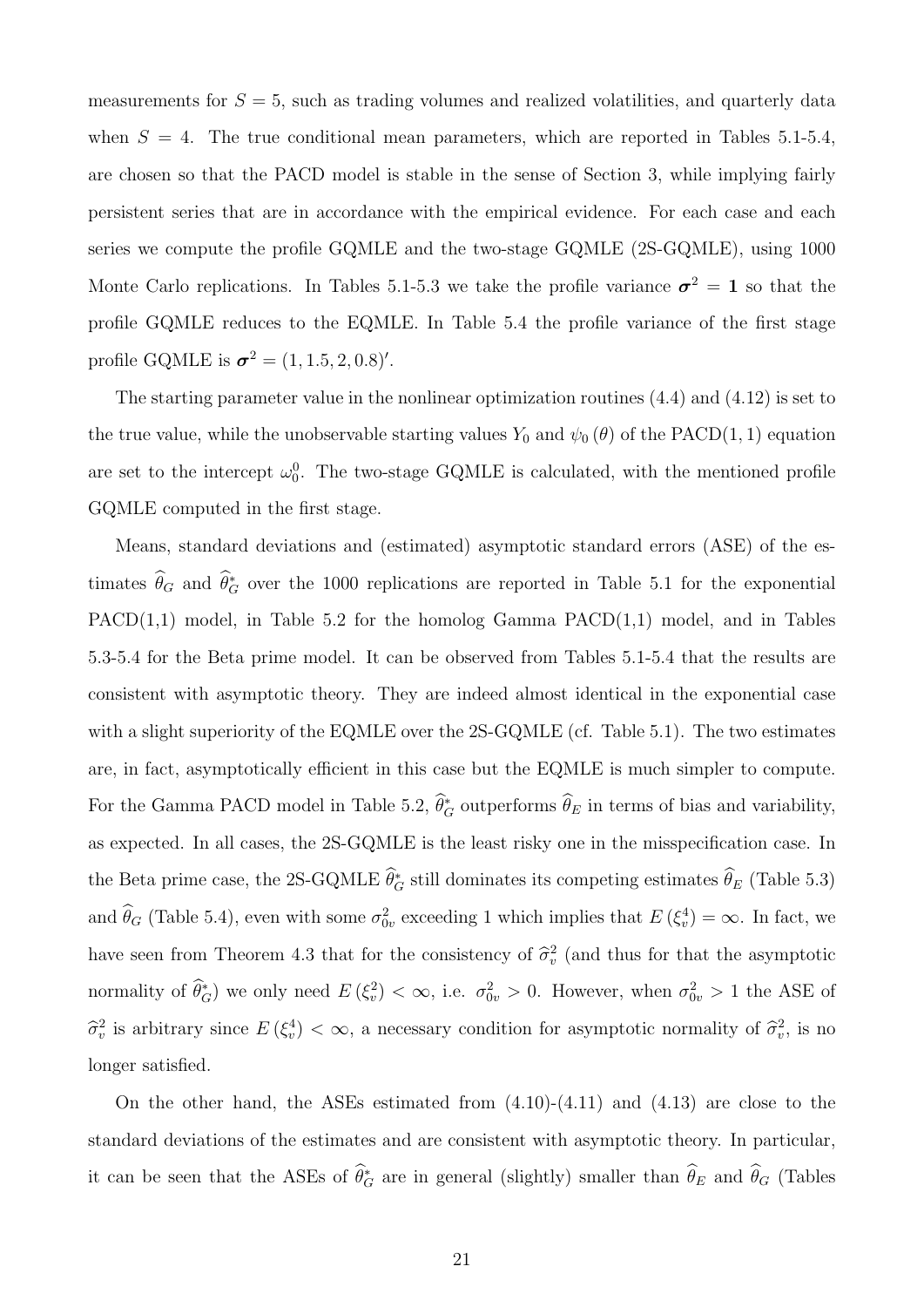|                |                      |              | <b>EQMLE</b> |             |                 | 2S-GQMLE     |              |             |
|----------------|----------------------|--------------|--------------|-------------|-----------------|--------------|--------------|-------------|
| $\upsilon$     | $\theta_v^0$         | $\omega_v^0$ | $\alpha_v^0$ | $\beta_v^0$ | $\sigma_{0v}^2$ | $\omega_v^0$ | $\alpha_v^0$ | $\beta_v^0$ |
|                | True                 | $0.5\,$      | 0.6          | 0.35        | $\mathbf{1}$    | 0.5          | 0.6          | 0.35        |
| $\mathbf{1}$   | Mean                 | 0.5126       | 0.5976       | 0.3497      | 0.9849          | 0.5127       | 0.5976       | 0.3497      |
|                | StD                  | 0.3284       | 0.0693       | 0.0695      | 0.0948          | 0.3284       | 0.0695       | 0.0695      |
|                | ASE                  | 0.2059       | 0.0681       | 0.0579      | 0.0186          | 0.2059       | 0.0682       | 0.0579      |
|                | True                 | 0.9          | 0.4          | $0.5\,$     | $\mathbf{1}$    | 0.9          | 0.4          | 0.5         |
| $\overline{2}$ | Mean                 | 0.8953       | 0.3984       | 0.5030      | 0.9884          | 0.8955       | 0.3984       | 0.5029      |
|                | StD                  | 0.3589       | 0.0678       | 0.0900      | 0.1018          | 0.3590       | 0.0677       | 0.0899      |
|                | ASE                  | 0.1992       | 0.0658       | 0.0605      | 0.0188          | 0.1993       | 0.0658       | 0.0605      |
|                | True                 | 1.5          | 0.5          | $0.5\,$     | $\mathbf{1}$    | 1.5          | 0.5          | 0.5         |
| 3              | Mean                 | 1.4735       | 0.4961       | 0.5113      | 0.9795          | 1.4731       | 0.4962       | 0.5112      |
|                | StD                  | 0.4820       | 0.0797       | 0.1055      | 0.0951          | 0.4811       | 0.0800       | 0.1054      |
|                | ASE                  | 0.2424       | 0.0759       | 0.0697      | 0.0179          | 0.2424       | 0.0759       | 0.0697      |
|                | True                 | 0.45         | 0.45         | 0.45        | $\mathbf{1}$    | 0.45         | 0.45         | 0.45        |
| $\overline{4}$ | Mean                 | 0.4662       | 0.4458       | 0.4479      | 0.9798          | 0.4664       | 0.4458       | 0.4479      |
|                | StD                  | 0.4095       | 0.0633       | 0.0799      | 0.09617         | 0.4095       | 0.0633       | 0.0799      |
|                | ASE                  | 0.2298       | 0.0627       | 0.0591      | 0.0181          | 0.2298       | 0.0627       | 0.0591      |
|                | True                 | 0.7          | 0.55         | 0.4         | $\overline{1}$  | 0.7          | 0.55         | 0.4         |
|                | Mean                 | 0.6865       | 0.5493       | 0.4060      | 0.9813          | 0.6867       | 0.5493       | 0.4060      |
| $\overline{5}$ | StD                  | 0.3776       | 0.0723       | 0.0785      | 0.0934          | 0.3773       | 0.0722       | 0.0785      |
|                | $\operatorname{ASE}$ | 0.2264       | 0.0690       | 0.0617      | 0.0182          | 0.2264       | 0.0690       | 0.0617      |

Table 5.1. EQMLE and 2S-GQMLE results for 1000  $\text{PACD}_5(1,1)$  series with  $n = 2000$ generated from the exponential  $\Gamma(1,1/\psi_{nS+v})$  distribution;  $\sigma^2 = (1,1,1,1,1)'$ .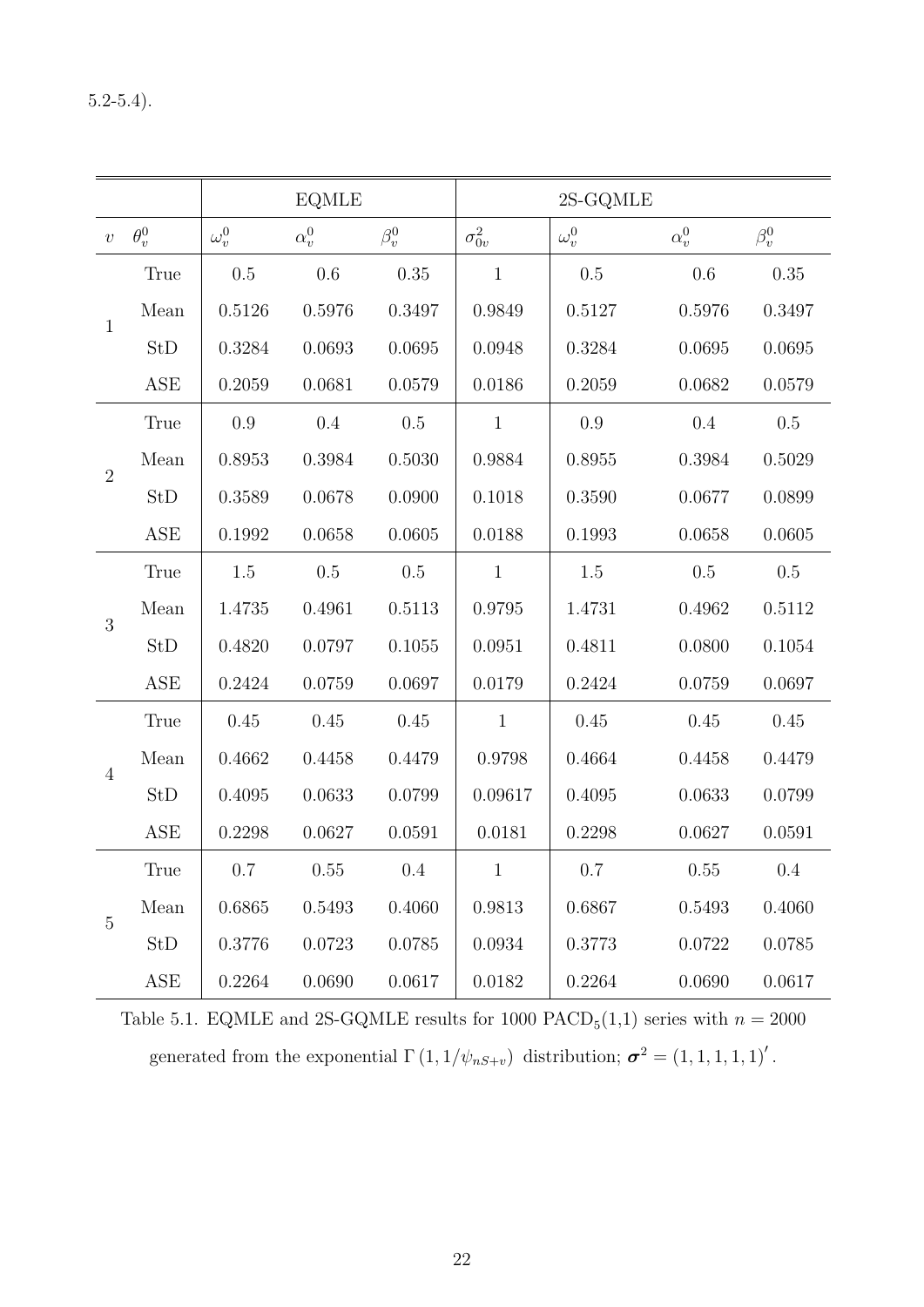|                |              |              | <b>EQMLE</b> |             |                 | 2S-GQMLE     |              |             |
|----------------|--------------|--------------|--------------|-------------|-----------------|--------------|--------------|-------------|
| $\upsilon$     | $\theta_v^0$ | $\omega_v^0$ | $\alpha_v^0$ | $\beta_v^0$ | $\sigma_{0v}^2$ | $\omega_v^0$ | $\alpha_v^0$ | $\beta_v^0$ |
|                | True         | 0.2          | 0.4          | 0.5         | 0.5             | 0.2          | 0.4          | $0.5\,$     |
| $\mathbf{1}$   | Mean         | 0.2036       | 0.3990       | 0.5026      | 0.4982          | 0.1957       | 0.3992       | 0.5039      |
|                | StD          | 0.1600       | 0.0412       | 0.0766      | 0.0441          | 0.1571       | 0.0398       | 0.0743      |
|                | ASE          | 0.0748       | 0.0402       | 0.0395      | 0.0031          | 0.0744       | 0.0402       | 0.0395      |
|                | True         | 0.9          | $0.3\,$      | 0.6         | $0.3\,$         | 0.9          | 0.3          | 0.6         |
| $\overline{2}$ | Mean         | 0.8855       | 0.3040       | 0.6043      | 0.2983          | 0.8942       | 0.3012       | 0.6023      |
|                | StD          | 0.1464       | 0.0669       | 0.0884      | 0.0240          | 0.1439       | 0.0560       | 0.0759      |
|                | ASE          | 0.0704       | 0.0404       | 0.0443      | 0.0008          | 0.0702       | 0.0404       | 0.0442      |
|                | True         | 0.3          | $0.5\,$      | 0.4         | 1.5             | $0.3\,$      | 0.5          | 0.4         |
| 3              | Mean         | 0.3328       | 0.5012       | 0.3878      | 1.4728          | 0.3389       | 0.5024       | 0.3859      |
|                | StD          | 0.2825       | 0.1088       | 0.1262      | 0.1643          | 0.2802       | 0.1073       | 0.1237      |
|                | ASE          | 0.1893       | 0.1076       | 0.1160      | 0.0573          | 0.1898       | 0.1080       | 0.1164      |
|                | True         | 0.4          | 0.45         | 0.45        | $\mathbf{1}$    | 0.4          | 0.45         | 0.45        |
| $\overline{4}$ | Mean         | 0.4127       | 0.4495       | 0.4462      | 0.9872          | 0.4048       | 0.4483       | 0.4488      |
|                | StD          | 0.2586       | 0.0680       | 0.0988      | 0.0979          | 0.2548       | 0.0659       | 0.0963      |
|                | ASE          | 0.1359       | 0.0649       | 0.0659      | 0.0189          | 0.1358       | 0.0648       | 0.0659      |
|                | True         | 0.5          | 0.55         | 0.35        | $\overline{2}$  | $0.5\,$      | 0.55         | $0.35\,$    |
| $\overline{5}$ | Mean         | 0.4838       | 0.5491       | 0.3602      | 1.9465          | 0.4799       | 0.5515       | 0.3612      |
|                | StD          | 0.2645       | 0.0926       | 0.0968      | 0.2253          | 0.2454       | 0.0828       | 0.0838      |
|                | ASE          | 0.1945       | 0.1006       | 0.0980      | 0.1203          | 0.1945       | 0.1009       | 0.0985      |

Table 5.2. EQMLE and 2S-GQMLE results for 1000  $\text{PACD}_5(1,1)$  series with  $T = 2000$ generated from the Gamma  $\Gamma(1/\sigma_{0v}^2, 1/\sigma_{0v}^2 \psi_{nS+v})$  distribution;  $\boldsymbol{\sigma}^2 = (1, 1, 1, 1, 1)'.$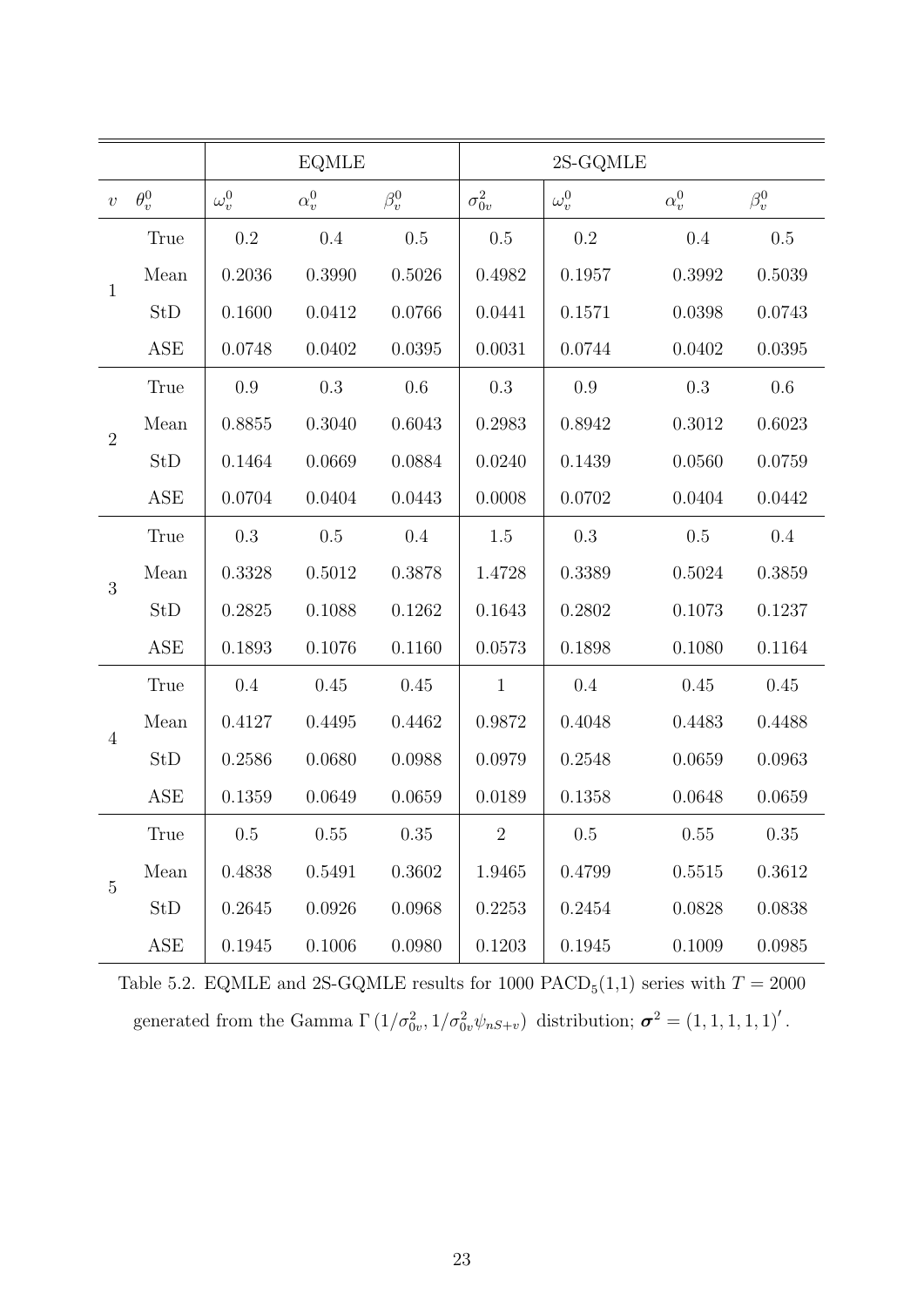|                |              |              | <b>EQMLE</b> |             |                 | $2S-GQMLE$   |              |             |
|----------------|--------------|--------------|--------------|-------------|-----------------|--------------|--------------|-------------|
| $\upsilon$     | $\theta_v^0$ | $\omega_v^0$ | $\alpha_v^0$ | $\beta_v^0$ | $\sigma_{0v}^2$ | $\omega_v^0$ | $\alpha_v^0$ | $\beta_v^0$ |
|                | True         | $\mathbf{1}$ | 0.6          | 0.3         | $\mathbf{1}$    | $\mathbf{1}$ | 0.6          | 0.3         |
| $\mathbf{1}$   | Mean         | 0.9786       | 0.6009       | 0.3065      | 0.9691          | 0.9790       | 0.6008       | $0.3065\,$  |
|                | Std          | 0.4374       | 0.0728       | 0.0797      | 0.2841          | 0.4351       | 0.0728       | 0.0788      |
|                | <b>ASE</b>   | 0.3498       | 0.0305       | 0.0578      | 0.1098          | 0.3498       | 0.0305       | 0.0579      |
|                | True         | 0.9          | 0.3          | 0.6         | $\mathbf{1}$    | 0.9          | 0.3          | 0.6         |
| $\overline{2}$ | Mean         | 0.9053       | 0.2990       | 0.6037      | 0.9602          | 0.9065       | 0.2990       | 0.6036      |
|                | Std          | 0.5243       | 0.0659       | 0.1061      | 0.3356          | 0.5277       | 0.0662       | 0.1057      |
|                | <b>ASE</b>   | 0.2228       | 0.0312       | 0.0455      | 0.1323          | 0.2231       | $0.0313\,$   | 0.0456      |
|                | True         | 1.5          | 0.5          | 0.5         | $\mathbf{1}$    | 1.5          | 0.5          | 0.5         |
| 3              | Mean         | 1.4776       | 0.4980       | 0.5049      | 0.9528          | 1.4759       | 0.4977       | 0.5054      |
|                | Std          | 0.6110       | 0.0800       | 0.1135      | 0.2767          | 0.6105       | 0.0799       | 0.1135      |
|                | <b>ASE</b>   | 0.2893       | 0.0367       | 0.0561      | 0.1046          | 0.2889       | 0.0367       | 0.0560      |
|                | True         | 0.7          | 0.4          | 0.4         | $\mathbf{1}$    | 0.7          | 0.4          | 0.4         |
| $\overline{4}$ | Mean         | 0.7723       | 0.4002       | 0.3889      | 0.9546          | 0.7700       | 0.3998       | 0.3895      |
|                | Std          | 0.4958       | 0.0655       | 0.0829      | 0.2952          | 0.4944       | 0.0648       | 0.0824      |
|                | <b>ASE</b>   | 0.3069       | 0.0347       | 0.0585      | 0.1151          | 0.3068       | 0.0347       | 0.0585      |

Table 5.3. EQMLE and 2S-GQMLE results for 1000  $\text{PACD}_4(1,1)$  series with  $T = 2000$ from the Beta Prime  $BP(2\sigma_{0v}^{-2}+1, 2\sigma_{0v}^{-2}+2)$  innovation distribution;  $\sigma^2 = (1, 1, 1, 1)'$ .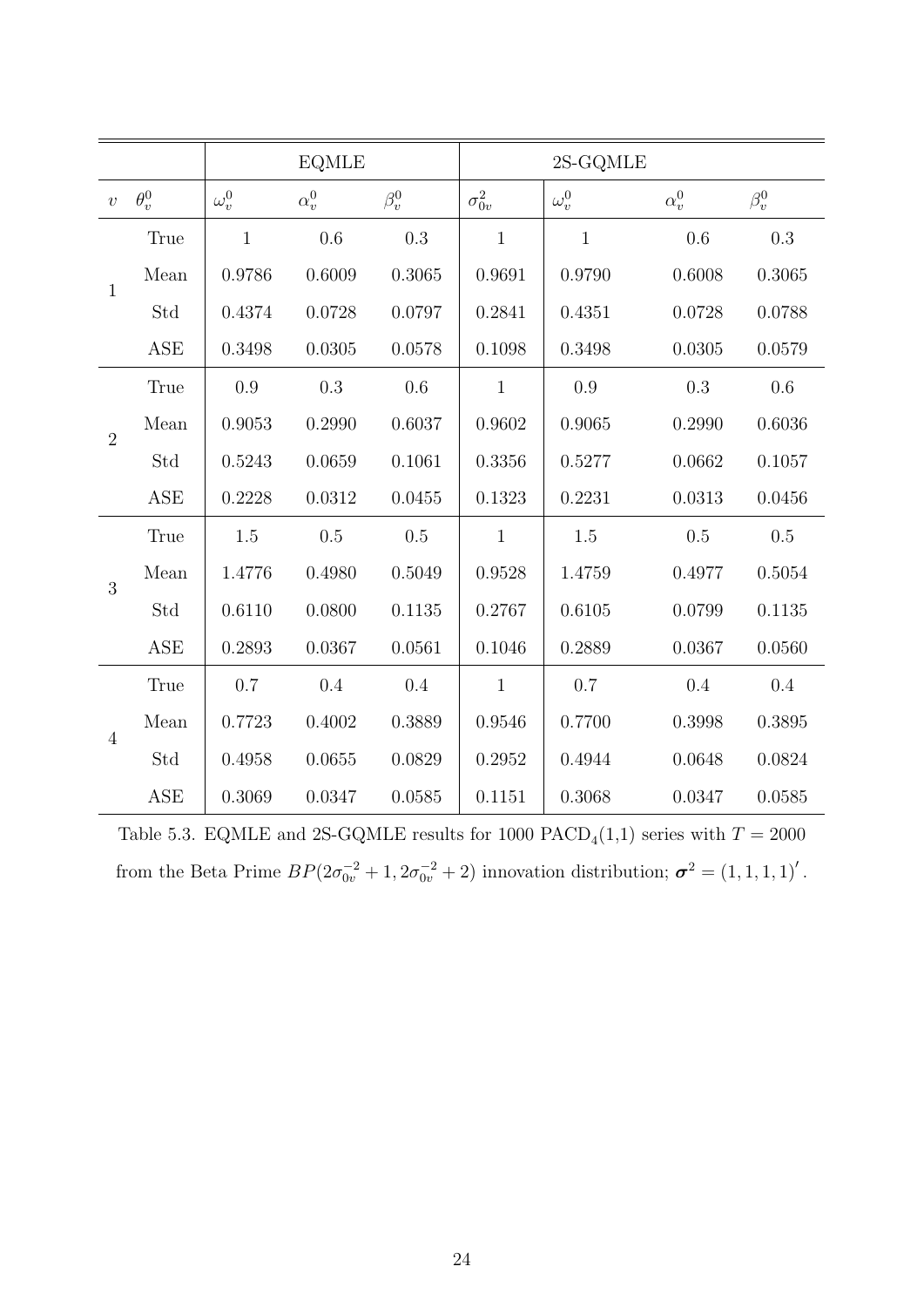|                |              |              | <b>GQMLE</b> |             |                 | 2S-GQMLE     |              |             |
|----------------|--------------|--------------|--------------|-------------|-----------------|--------------|--------------|-------------|
| $\upsilon$     | $\theta_v^0$ | $\omega_v^0$ | $\alpha_v^0$ | $\beta_v^0$ | $\sigma_{0v}^2$ | $\omega_v^0$ | $\alpha_v^0$ | $\beta_v^0$ |
| $\mathbf{1}$   | True         | $\mathbf{1}$ | 0.6          | 0.3         | $\mathbf{1}$    | $\mathbf{1}$ | 0.6          | 0.3         |
|                | Mean         | 1.0043       | 0.5976       | 0.3000      | 0.9428          | 0.9950       | 0.5978       | 0.3012      |
|                | <b>StD</b>   | 0.4851       | 0.0734       | 0.0816      | 0.2533          | 0.4721       | 0.0700       | 0.0760      |
|                | <b>ASE</b>   | 0.3157       | 0.0703       | 0.0710      | 0.0863          | 0.3160       | 0.0703       | 0.0712      |
|                | True         | 0.9          | 0.3          | 0.6         | 0.5             | 0.9          | 0.3          | 0.6         |
|                | Mean         | 0.9004       | 0.3000       | 0.6033      | 0.4910          | 0.8863       | 0.2981       | 0.6065      |
| $\overline{2}$ | <b>StD</b>   | 0.4331       | $0.0512\,$   | 0.0893      | 0.0758          | 0.4313       | 0.0475       | 0.0860      |
|                | ASE          | 0.1964       | 0.0444       | 0.0502      | 0.0083          | 0.1959       | 0.0443       | 0.0502      |
|                | True         | 1.5          | $0.5\,$      | 0.5         | 0.8             | 1.5          | 0.5          | 0.5         |
| 3              | Mean         | 1.4905       | 0.5020       | 0.5025      | 0.7798          | 1.4919       | 0.4970       | 0.5057      |
|                | <b>StD</b>   | 0.6040       | 0.1010       | 0.1345      | 0.1888          | 0.5877       | 0.0899       | 0.1182      |
|                | <b>ASE</b>   | 0.2999       | 0.0761       | 0.0837      | 0.0474          | 0.2978       | 0.0758       | 0.0836      |
|                | True         | 0.7          | 0.4          | 0.4         | 1.2             | 0.7          | 0.4          | 0.4         |
|                | Mean         | 0.7316       | 0.4026       | 0.3951      | 1.1273          | 0.7492       | 0.4030       | 0.3933      |
| $\overline{4}$ | StD          | 0.5698       | 0.0725       | 0.0923      | 0.3723          | 0.5704       | 0.0702       | 0.0902      |
|                | <b>ASE</b>   | 0.3415       | 0.0695       | 0.0770      | 0.1732          | 0.3413       | 0.0696       | 0.0771      |

Table 5.4. GQMLE and 2S-GQMLE results for 1000  $\text{PACD}_4(1,1)$  series with  $T = 2000$ from the Beta Prime  $BP(2\sigma_{0v}^{-2}+1, 2\sigma_{0v}^{-2}+2)$  innovation distribution;  $\sigma^2 = (1, 1.5, 2, 0.8)'$ .

## 6 Empirical applications

### 6.1 Application to Bitcoin trading volume data

In our application, we fit the  $PACD(1,1)$  model to the daily Bitcoin trading volume (BTV). The choice of  $p = q = 1$  is made for parameters as the number of parameters highly increases with  $p$  and  $q$ . Moreover, we found that for larger orders, the estimated parameters are not significant, and the information criteria AIC and BIC, computed for specific conditional distributions such as the Gamma and BP distributions, are not quite smaller. The dataset was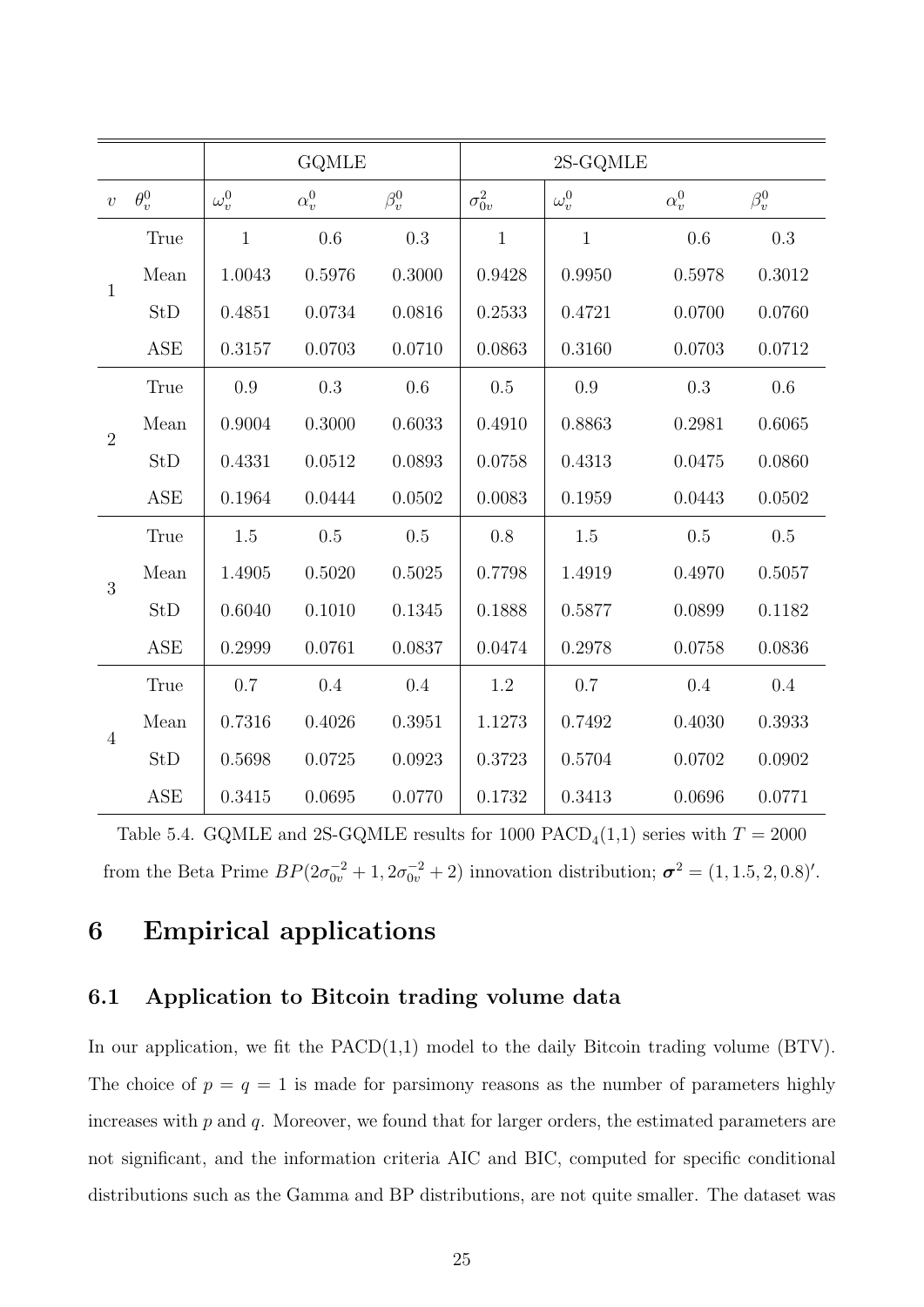

Figure 6.1: Daily Bitcoin trading volume (BTV).

obtained from the webpage www.blockchain.com. This series spans from July, 3, 2017 to June, 26, 2020, with a total of  $T = 1092 = 7 \times 156$  observations. Figure 6.1 displays the time series plot of the data.

Periodicity in cryptocurrencies is a recently studied topic. For example, Mbanga (2019) found evidence of the presence of the day-of-the-week pattern in Bitcoin prices. In our paper we investigate time-dependent anomalies in Bitcoin trading volume. Baur et al (2019) and Wang et al (2020) identified trading volume patterns over an average week with lower trading activity on weekends compared with weekdays. This finding, which is consistent with that reported for currency markets, suggests the presence of institutional investors who play an active and important role in the trading of the Bitcoin, and that retail traders do not dominate the Bitcoin market. In other words, the overall lower trading activity during weekend is driven by the lower institutional trades.

Thus our aim here is to show that the Bitcoin volume data are also characterized by the day-of-the-week effect, which implies a period of  $S = 7$ . Such a case is different from the data usually encountered in non-cryptocurrency returns (such as stocks, exchange rates), which are characterized by a periodicity of  $S = 5$ , due to the existence of non-trading days at each week (Franses and Paap, 2000; Tsiakas, 2006).

Table 6.1 provides some descriptive statistics for the full sample and for each day of the week separately. The mean of BTV series is clearly different from one day to another. The difference is more pronounced for the Kurtosis and skewness across the days. Also, the estimated kernel densities of the data across the days are visually different (see Supplementary material). In that regard, we suspect that the day-of-the week effect may characterize the Bitcoin trading volume series.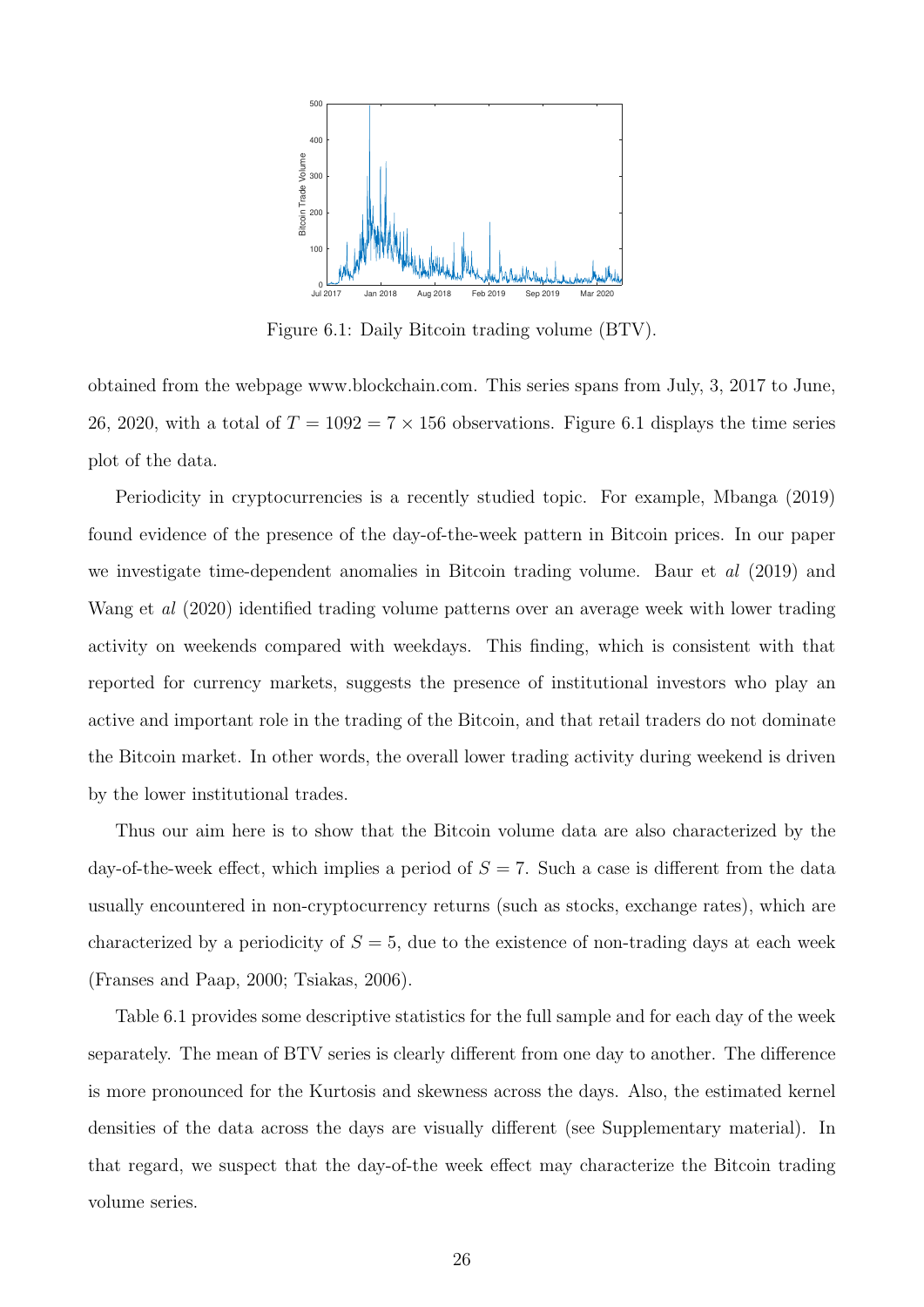| Day             | Full series Mon |         | Tue     | Wed     | Thu     | Fri     | Sat     | Sun     |
|-----------------|-----------------|---------|---------|---------|---------|---------|---------|---------|
| Mean            | 40.8394         | 33.3621 | 41.3257 | 42.9304 | 46.3669 | 46.7979 | 44.2866 | 30.8063 |
| StD             | 47.2340         | 40.9090 | 41.2095 | 49.5528 | 52.3069 | 57.7127 | 48.9096 | 34.3056 |
| Kurtosis        | 17.2929         | 9.1734  | 6.6888  | 16.2964 | 11.3676 | 25.8981 | 10.0401 | 5.8247  |
| <b>Skewness</b> | -2.9736         | 2.3813  | 1.9404  | 3.1176  | 2.5808  | 3.8368  | 2.3894  | 1.8163  |

Table 6.1. Day-of-the-week pattern in the BTV series.

We first estimate a standard ACD(1,1) model (i.e. PACD with  $S = 1$ ), using the EQMLE as recommended in Remark 4.1, (iv). Parameter estimates of higher-order  $\text{ACD}(p, q)$  are not significantly different from zero. This model is used as a competitor to our  $PACD(1,1)$ . The initial parameter values are set to  $\theta^{(0)} = (\omega^{(0)}, \alpha^{(0)}, \beta^{(0)})' = (0.1, 0.3, 0.5)'$  and the starting values of the conditional mean equation are fixed to  $Y_0 = \psi_0 = \omega^{(0)}$ . The estimated parameters and their asymptotic standard errors (ASE) in parentheses, obtained from Theorem 4.2-4.3 with  $S = 1$ , are reported in Table 6.2. In particular, the ASE of  $\hat{\sigma}^2$  is computed from (4.10). The persistence parameter estimate,  $\hat{\alpha} + \hat{\beta} = 0.9865$ , indicates a strong persistence in the series, as expected.

| $\widehat{\omega}$ |          |          | $\sim$ 2 | $\hat{\alpha} + \beta$ IMSFE IMAFE            |  |
|--------------------|----------|----------|----------|-----------------------------------------------|--|
| 0.8293<br>(0.2062) | (0.0270) | (0.0296) | (0.0019) | 0.4615 0.5250 0.3351 0.9865 701.9662 14.01243 |  |

Table 6.2. EQML estimates for the  $ACD(1,1)$ ; BTV series.

Table 6.2 also displays the in-sample mean square (one-step ahead) forecast error (IMSFE) and the in-sample mean absolute forecast error (IMAFE) given by IMSFE=  $\frac{1}{T} \sum_{n=1}^{T}$  $\sum_{t=1} (Y_t - \psi_t)^2$ and IMAFE=  $\frac{1}{T} \sum_{i=1}^{T}$  $t=1$  $\left| Y_t - \hat{\psi}_t \right|$ , respectively. Unreported sample autocorrelations of the residuals consolidate the validity of the estimated  $ACD(1,1)$ . Since this model does not take into account the day-of-the-week effect, we fit a 7-periodic  $PACD(1,1)$  to the BTV series. To this end, we utilize the 2S-GQMLE by starting from the EQMLE in the first stage with the following initial parameter values for the optimization routine:  $\omega^{(0)} = (0.6, 0.25, 0.35, 3, 2, 4, 1.5)'$ ,  $\alpha^{(0)} = (0.25, 0.15, 0.1, 0.3, 0.3, 0.4, 0.35)'$  and  $\beta^{(0)} = (0.7, 0.8, 0.85, 0.4, 0.5, 0.2, 0.45)'$ . These ini-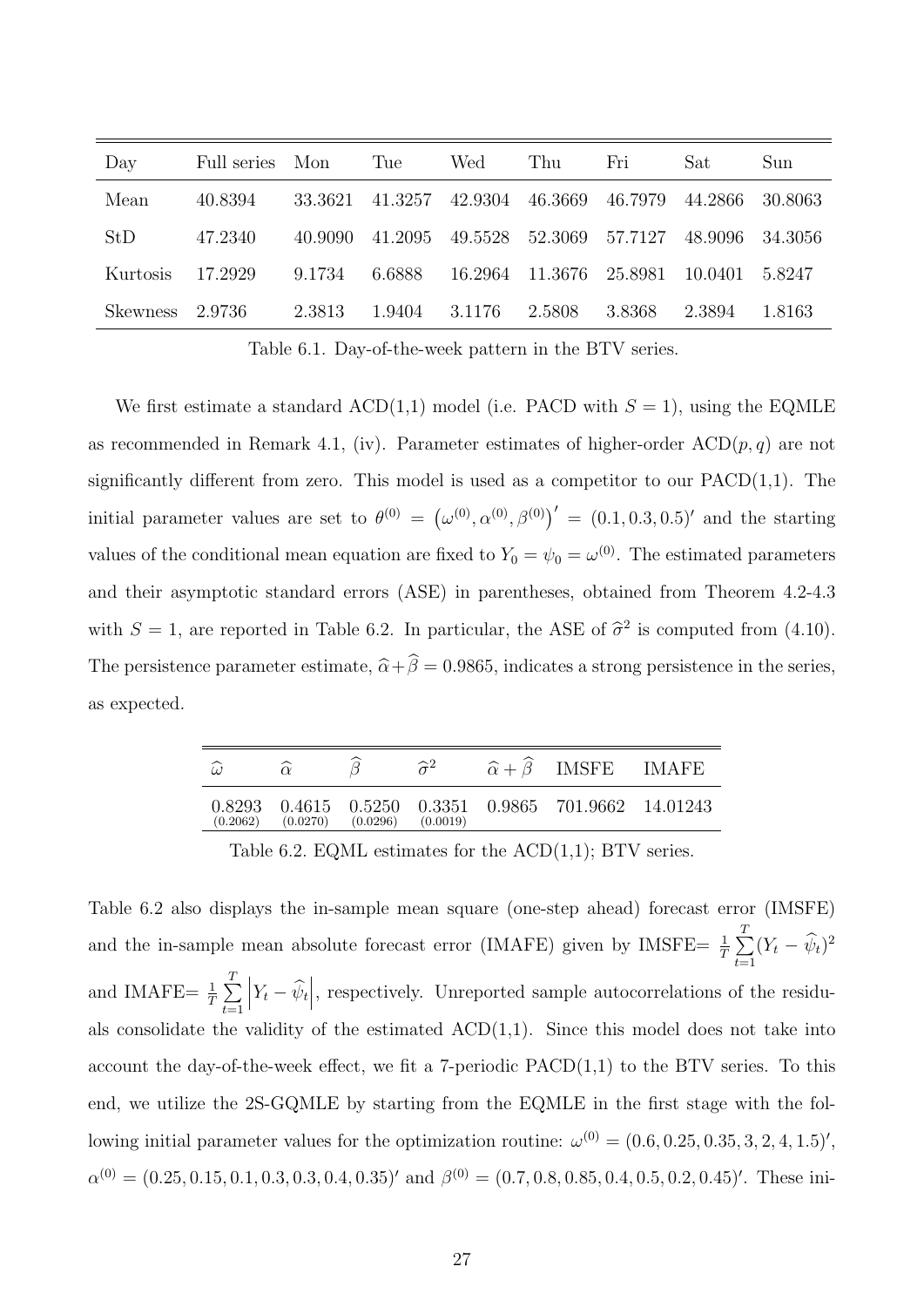| Day          | $\upsilon$       | $\widehat{\sigma}_{v}^{2}$ | $\widehat{\omega}_v$ | $\widehat{\alpha}_v$ | $\widehat{\beta}_v$ | $\widehat{\alpha}_v + \widehat{\beta}_v$ | <b>IMSFE</b> | <b>IMAFE</b> |
|--------------|------------------|----------------------------|----------------------|----------------------|---------------------|------------------------------------------|--------------|--------------|
| Mon          | 1                | 0.2526<br>(0.0050)         | 0.0165<br>(0.3537)   | 0.5205<br>(0.0421)   | 0.5645<br>(0.0481)  | 1.0850                                   |              |              |
| Tue          | $\overline{2}$   | 0.2716<br>(0.0102)         | 2.9945<br>(0.4361)   | 0.5423<br>(0.0379)   | 0.7173<br>(0.0430)  | 1.2597                                   |              |              |
| Wed          | 3                | 0.3682<br>(0.0180)         | 0.3109<br>(0.2705)   | 0.1544<br>(0.0414)   | 0.8710<br>(0.0428)  | 1.0244                                   |              |              |
| Thu          | $\overline{4}$   | 0.2839<br>(0.0075)         | 0.0125<br>(0.6255)   | 0.4951<br>(0.0690)   | 0.5641<br>(0.0772)  | 1.0591                                   |              |              |
| Fri          | 5                | 0.3299<br>(0.0092)         | 0.2889<br>(0.5360)   | 0.3663<br>(0.0655)   | 0.6358<br>(0.0714)  | 1.0021                                   |              |              |
| Sat          | 6                | 0.2129<br>(0.0014)         | 1.3040<br>(0.5645)   | 0.4422<br>(0.0724)   | 0.4786<br>(0.0810)  | 0.9207                                   |              |              |
| Sun          | $\overline{7}$   | 0.2372<br>(0.0043)         | 0.3513<br>(0.4721)   | 0.4339<br>(0.0781)   | 0.2256<br>(0.0914)  | 0.6596                                   |              |              |
| All          | $\widehat{\phi}$ |                            |                      |                      |                     | 0.9025                                   | 651.9418     | 13.1164      |
| $W^{\theta}$ |                  | 1182.382                   |                      |                      |                     |                                          |              |              |
| $W^{\sigma}$ |                  | 18.5338                    |                      |                      |                     |                                          |              |              |

tial values are arbitrary but we checked that the estimates are robust even with other initial values.

Table 6.3. 2S-GQML estimates for the  $PACD(1,1)$ ; BTV series.

The 2S-GQML estimates and their ASEs in parentheses are reported in Table 6.3. We observe that the estimates are quite different across the days. To comfort this fact we test the hypothesis of no conditional mean parameter variation by computing the global and pairwise Wald statistics given by (4.16) and (4.18) respectively. We also do the same for the variance parameters using (4.20) and (4.21). The global Wald statistics  $W_{\theta} = 1182.382$  and  $W^{\sigma} =$ 18.5338 indicate that the null hypotheses  $H_0^{\theta}$  and  $H_0^{\sigma}$  of no periodic (conditional mean and variance) parameter variation cannot be accepted at any reasonable level. Table 6.4 displays the pairwise Wald statistics for the conditional mean parameters (lower triangular part of table in bold) and the variances parameters (upper triangular part of the table). For the conditional mean variation, only the statistics  $W_{41}^{\theta}$ ,  $W_{45}^{\theta}$   $W_{65}^{\theta}$  are significant at the level  $\alpha = 0.05$ . For the pairwise variance hypothesis, only six statistics among the 21 ones are significant at 0.05 (cf. Table 6.4). Overall, the time-invariant hypothesis cannot be accepted reasonably.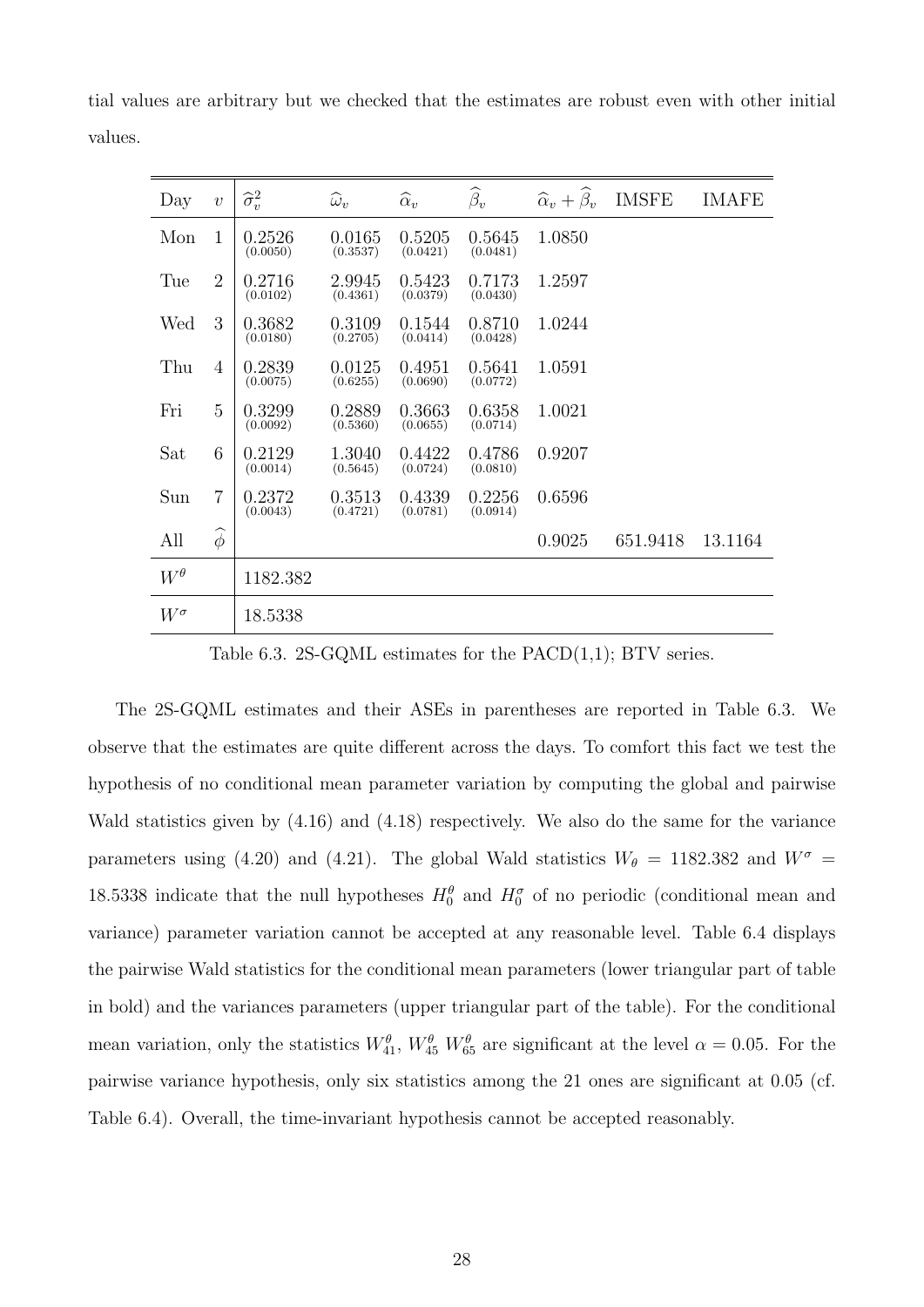| $\upsilon$<br>$\setminus s$ | $\mathbf{1}$   | 2        | 3              | $\overline{4}$ | 5        | 6        | $\overline{7}$ |
|-----------------------------|----------------|----------|----------------|----------------|----------|----------|----------------|
| 1                           | $\overline{0}$ | 0.1674   | 4.0703         | 0.5489         | 2.9525   | 1.7111   | 0.1788         |
| $\overline{2}$              | 298.9884       | $\theta$ | 2.3179         | 0.0597         | 1.2296   | 2.0815   | 0.5754         |
| 3                           | 42.4191        | 806.5083 | $\overline{0}$ | 1.9502         | 0.3770   | 8.7020   | 5.4034         |
| $\overline{4}$              | 1.1300         | 270.0954 | 19.9804        | $\Omega$       | 0.8883   | 3.9490   | 1.2984         |
| 5                           | 11.0859        | 395.3212 | 12.7764        | 5.1796         | $\Omega$ | 9.0424   | 4.4821         |
| 6                           | 21.0663        | 387.5937 | 27.1226        | 14.0177        | 5.1002   | $\theta$ | 0.7264         |
| 7                           | 144.2691       | 541.4114 | 150.8982       | 95.7066        | 112.2777 | 77.5127  | $\Omega$       |

Table 6.4. Pairwise Wald statistics for BTV.  $W_{vs}^{\theta}$  in bold for  $v > s$ .

 $W_{vs}^{\sigma}$  in the uper triangular part  $(v < s)$ .

The persistence parameters over the days show locally explosive behaviors except for Saturday and Sunday. However, the whole persistence parameter,  $\hat{\phi} := \prod_{v=1}^{7} (\hat{\alpha}_v + \hat{\beta}_v) = 0.9025$  (also called the monodromy estimate) is, as expected, considerably smaller than the one given by the estimated standard  $ACD(1,1)$ . All results have been obtained irrespective of any distributional specification of the models.

Note that the ASE of estimates for the PACD are larger than those obtained for the ACD. This is due to the fact that for the PACD the ASEs are computed for lower channel series with sample size  $\frac{T}{S} = 156$ . To get the same precision as with the ACD we should consider larger series with the sample size multiplied at least by 7. Nevertheless, in term of in-sample forecast ability (IMSFE and IMASE), the PACD model outperforms the standard ACD.

Figure 6.2 shows the probability integral transform (PIT) of the residuals  $\hat{\xi}_{nS+v}$  with respect to four distributions of the innovation in the PACD framework: The exponential distribution  $\xi_v \sim \Gamma(1, 1)$  (exponential PACD), the Gamma distribution with constant variance  $\xi_v \sim$  $\Gamma\left(\sigma_0^{-2},\sigma_0^{-2}\right)$  (Gamma PACD), the Gamma distribution with periodic variance  $\xi_v \sim \Gamma\left(\sigma_{0v}^{-2},\sigma_{0v}^{-2}\right)$ (Gamma PACD<sup>\*</sup>), and the Beta prime distribution  $\xi_v \sim BP(2\sigma_{0v}^{-2}+1, 2\sigma_{0v}^{-2}+2)$  (Beta prime PACD). It can be seen from Figure 6.2 that the residuals fit better with the Beta prime distribution, followed by the Gamma distribution. The exponential distribution seems to be a bad model. The Gamma distribution with periodic variance is slightly preferred to the Gamma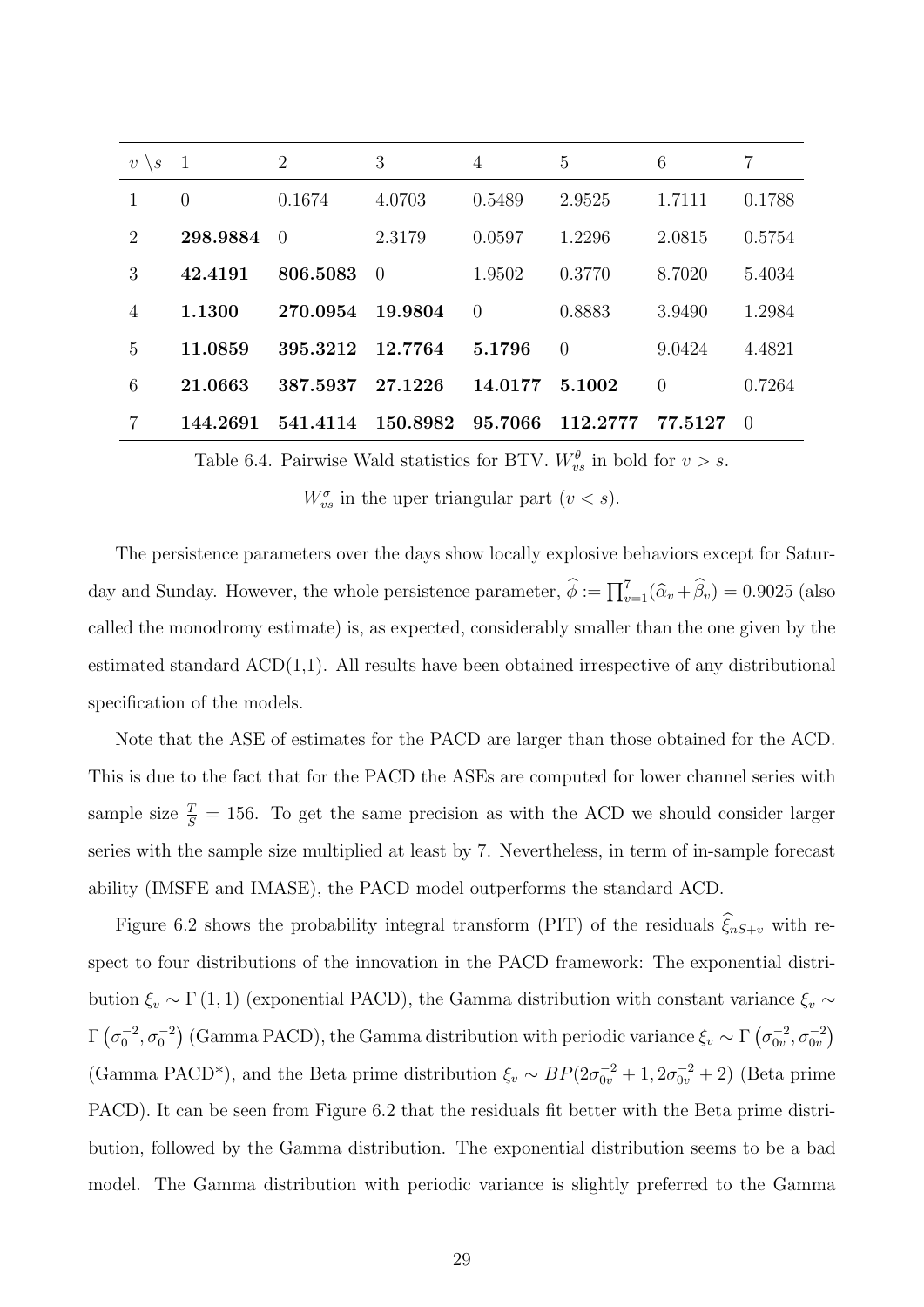

Figure 6.2: PITs of the residuals  $\hat{\xi}_t$  (BTV series) for four PACD innovation distributions. distribution with a constant variance.

Finally, we compare the out-of-sample forecasting performance of the two models. We estimate the two competing models on the basis of the first  $T_f$  observations of the series, where  $1 < T_f < T$ . For the PACD, we use two estimates, the EQMLE, which is mainly recommended for the PACD with constant variance, and the 2S-GQMLE. Then, we compute the one-step ahead forecast on the period  $(T_f + 1, ..., T)$  based on

$$
\widehat{\psi}_t = \widehat{\omega}_t + \widehat{\alpha}_t Y_{t-1} + \widehat{\beta}_t \widehat{\psi}_{t-1} \text{ for } t = T_f + 1, ..., T.
$$

We finally calculate for each model the following three criteria: i) the mean square forecast error MSFE=  $\frac{1}{T-T_f}$  $\sum_{i=1}^{T}$  $\sum_{t=T_f+1} (Y_t - \hat{\psi}_t)^2$ , ii) the mean absolute forecast error given by MAFE = 1  $T - T_f$  $\sum_{i=1}^{T}$  $t = T_f + 1$  $\left| Y_t - \widehat{\psi}_t \right|$ , and iii) the mean QLIKE (cf. Patton, 2011; Aknouche and Francq, 2019)  $\text{MQLI}=\frac{1}{T-T_f}$  $\sum_{i=1}^{T}$  $\sum_{t=T_f+1} (\log \hat{\psi}_t + \frac{Y_t}{\hat{\psi}_t}).$ 

Table 6.5 shows the computed values of these criteria for the two models and for various truncated series with sample size  $T_f$ . For the PACD model, the forecasts based on the EQMLE are denoted by PACD<sub>E</sub> while those computed using the 2S-GQMLE are denoted by PACD<sub> $G^*$ </sub>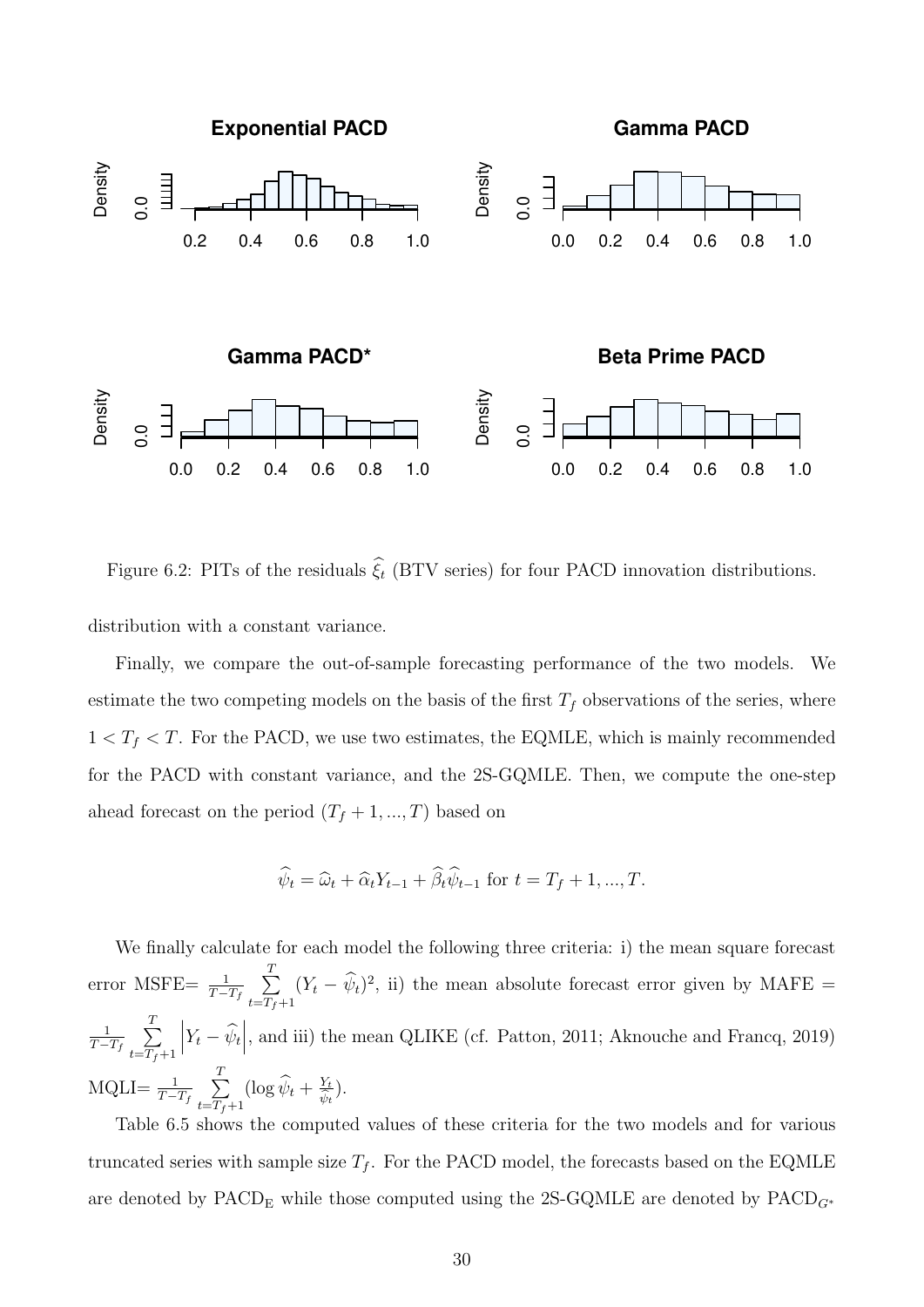(cf. Table 6.5). It can be observed that irrespective of the chosen time-cut  $T_f$ , the PACD yields better out-of-sample forecasts with regard to the aforementioned criteria. Moreover, for almost all horizons the PACD forecasts provided by 2S-GQMLE are (slightly) better than those obtained by the EQMLE. For a significant comparison between the three model forecasts in Table 6.5, we employ the Model Confidence Set method of Hansen et al (2011) using the R package MCS of Bernardi and Catania (2014). For all time-cut  $T_f$ , we found that the forecasts obtained by the  $PACD<sub>G</sub>∗$  and  $PACD<sub>E</sub>$  models generally constitute the Superior Set Models, the ACD model being eliminated.

Overall, the  $PACD(1, 1)$  outperforms the  $ACD(1, 1)$ , both in terms of in-sample and out-ofsample forecasting power.

|                   | $T_f$       | 500      | 600      | 700     | 800     | 900     | 1000     |
|-------------------|-------------|----------|----------|---------|---------|---------|----------|
|                   | <b>MSFE</b> | 207.8341 | 165.8957 | 89.6771 | 88.3917 | 94.4021 | 104.8815 |
| ACD               | <b>MAFE</b> | 8.6659   | 7.8318   | 6.9127  | 6.6050  | 6.9080  | 7.6159   |
|                   | <b>MQLI</b> | 3.8983   | 3.7735   | 3.6879  | 3.6052  | 3.6959  | 3.8487   |
|                   | <b>MSFE</b> | 193.4029 | 153.9036 | 79.1289 | 80.8411 | 80.4482 | 93.4090  |
| PACD <sub>E</sub> | <b>MAFE</b> | 8.0311   | 7.1461   | 6.1789  | 5.9196  | 6.0210  | 6.6975   |
|                   | <b>MQLI</b> | 3.8756   | 3.7492   | 3.6605  | 3.5757  | 3.6635  | 3.8146   |
|                   | <b>MSFE</b> | 193.1508 | 151.0290 | 79.2446 | 80.8776 | 80.4284 | 93.9384  |
| $PACD_{G^*}$      | <b>MAFE</b> | 8.0187   | 7.1074   | 6.1546  | 5.9031  | 6.02684 | 6.6908   |
|                   | <b>MQLI</b> | 3.8759   | 3.7495   | 3.6605  | 3.5754  | 3.6635  | 3.8144   |

Table 6.5. Out-of-sample forecasting performance of the PACD and ACD; BTV series.

#### 6.2 Application to the UN realized volatility

The second dataset is the daily UN realized volatility (RV) that covers the sample period from January 04, 1999 to December, 31, 2008 with a total of  $T = 2489$  observations. Realized volatility is defined to be the integrated variability of high frequency intraday asset returns (see e.g. Barndorff-Nielsen and Shephard, 2002). It has been extensively studied in the last two decades. Periodicity in realized volatility has been well documented (Martens et al, 2009, Yang and Chen, 2014) and is usually caused by macroeconomic news announcements on specific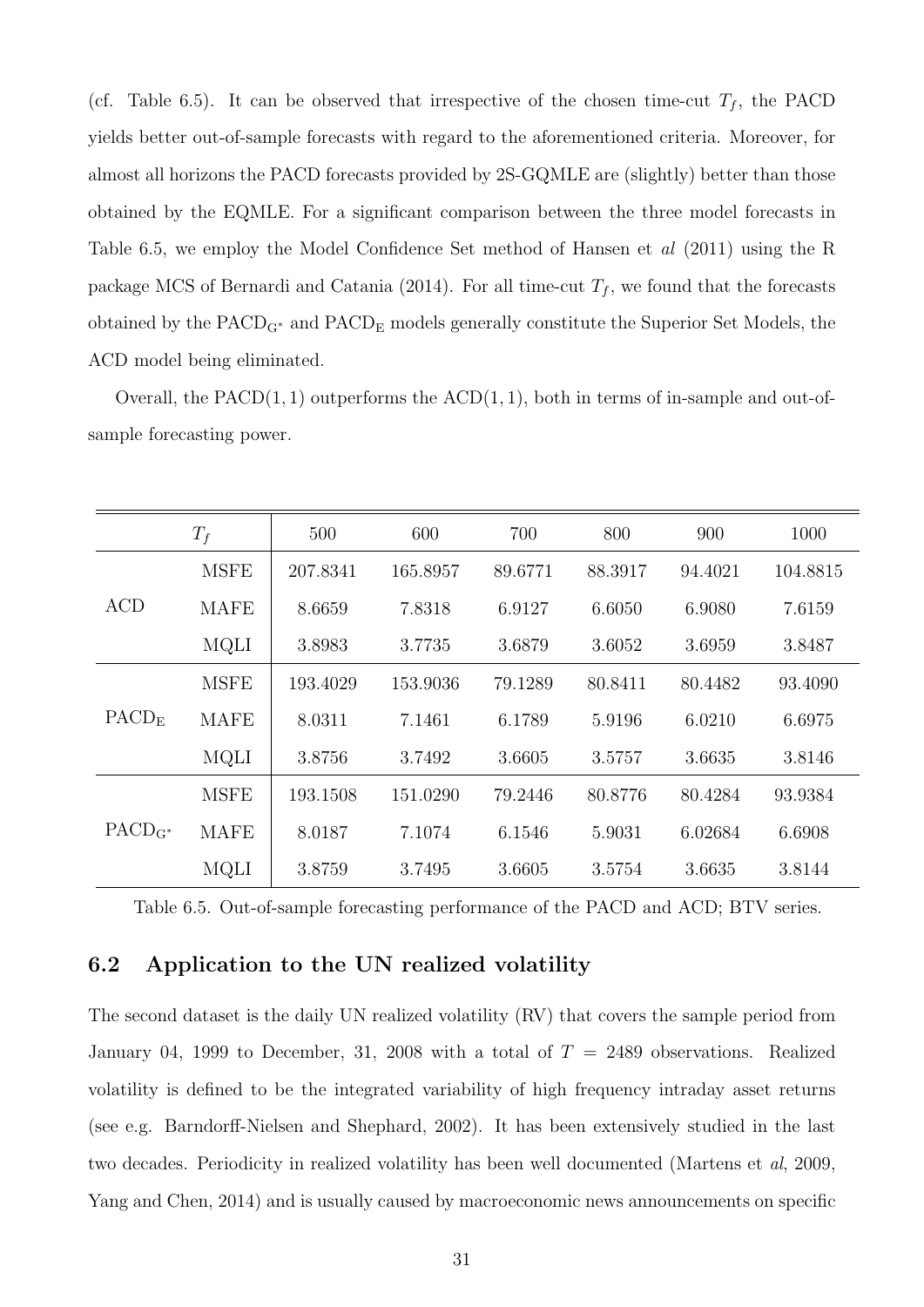

Figure 6.3: Daily realized volatility UN (UN-RV).

weekdays. The plot of the index series is displayed in Figure 6.3.

Table 6.6 reports some descriptive statistics concerning the whole series and the subseries corresponding to the five trading days. It can be easily seen that these statistics strongly indicate that the distributions of realized volatility are significantly different across the trading days. This is also confirmed by the estimated kernel density of each trading day (Supplementary material). These facts suggest using a 5-periodic  $PACD(1, 1)$  model for these data.

| Day             | Full series | Mon     | Tue     | Wed     | Thu     | Fri     |
|-----------------|-------------|---------|---------|---------|---------|---------|
| Sample size     | 2489        | 469     | 511     | 514     | 504     | 491     |
| Mean            | 1.3085      | 1.1674  | 1.2528  | 1.3028  | 1.3631  | 1.4511  |
| StD             | 1.7699      | 1.4919  | 1.4628  | 1.5890  | 1.9073  | 2.2648  |
| Kurtosis        | 47.1196     | 26.3686 | 13.9103 | 23.4364 | 37.6800 | 55.2210 |
| <b>Skewness</b> | 5.1689      | 3.9488  | 2.9500  | 3.7675  | 5.0477  | 6.0455  |

Table 6.6. Day-of-the-week pattern in the UN-RV series.

As a reference model, we first estimate a standard  $ACD(1, 1)$  for the data. Table 6.7 shows the EQML estimates and their asymptotic standard errors in parenthesis. The results signal a high persistence near to instability.

| $\widehat{\omega}$ |          |          | $\hat{\sigma}^2$ | $\hat{\alpha} + \hat{\beta}$ IMSFE IMAFE              |  |
|--------------------|----------|----------|------------------|-------------------------------------------------------|--|
| 0.0109<br>(0.0031) | (0.0157) | (0.0162) | (0.0005)         | $0.2849$ $0.7084$ $0.2841$ $0.9933$ $1.1122$ $0.4842$ |  |

Table 6.7. EQML estimates for the  $ACD(1,1)$ ; UN-RV series.

Table 6.8 displays the 2S-GQML estimates of the PACD(1,1) based on the UN-RV series.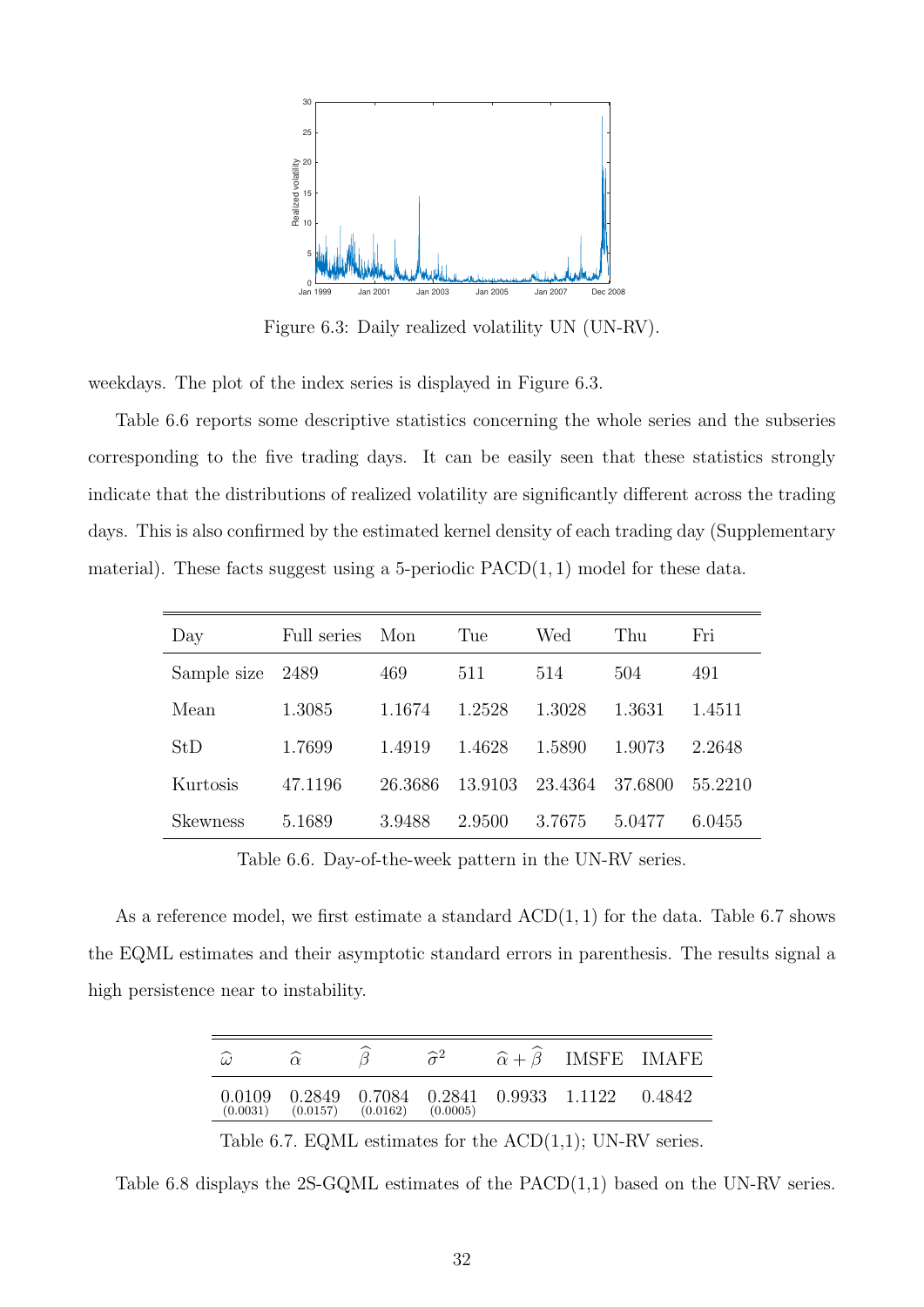These estimates are all significant and are quite different across the days. This is confirmed by the global Wald statistic  $W^{\theta} = 193.9721$  which suggests that the hypothesis  $H_0^{\theta}$  of no periodic variation cannot be accepted at, at least, the level 0.005. Moreover, the pairwise Wald statistics in Table 6.9 are all significant at the level 0.01 except  $W_{24}^{\theta} = 2.4490$ , which only significant at the level 0.1.

| Day          | $\overline{v}$   | $\widehat{\sigma}_{v}^{2}$ | $\widehat{\omega}_v$ | $\widehat{\alpha}_v$ | $\widehat{\beta}_v$ | $\widehat{\alpha}_v + \widehat{\beta}_v$ | <b>IMSFE</b> | <b>IMAFE</b> |
|--------------|------------------|----------------------------|----------------------|----------------------|---------------------|------------------------------------------|--------------|--------------|
| Mon          | 1                | 0.3805<br>(0.0082)         | 0.0164<br>(0.0098)   | 0.2374<br>(0.0390)   | 0.6702<br>(0.0417)  | 0.9076                                   |              |              |
| Tue          | $\overline{2}$   | 0.2597<br>(0.0017)         | 0.0154<br>(0.0084)   | 0.3320<br>(0.0291)   | 0.6903<br>(0.0348)  | 1.0222                                   |              |              |
| Wed          | 3                | 0.2552<br>(0.0012)         | 0.0015<br>(0.0088)   | 0.4023<br>(0.0327)   | 0.6521<br>(0.0354)  | 1.0544                                   |              |              |
| Thu          | $\overline{4}$   | 0.2670<br>(0.0019)         | 0.0126<br>(0.0078)   | 0.3052<br>(0.0359)   | 0.7065<br>(0.0388)  | 1.0117                                   |              |              |
| Fri          | 5                | 0.2682<br>(0.0023)         | 0.0884<br>(0.0132)   | 0.4138<br>(0.0390)   | 0.4851<br>(0.0442)  | 0.8989                                   |              |              |
| All          | $\widehat{\phi}$ |                            |                      |                      |                     | 0.8897                                   | 1.0570       | 0.4757       |
| $W^{\theta}$ |                  | 193.9721                   |                      |                      |                     |                                          |              |              |
| $W^{\sigma}$ |                  | 9.0576                     |                      |                      |                     |                                          |              |              |

Table 6.8. 2S-GQML estimates for the PACD(1,1); UN-RV series.

For the variance parameter, the global Wald statistic  $W^{\sigma} = 193.9721$  is significant at the level 0.06 whereas six pairwise statistics  $W_{vs}^{\sigma}$  from the tenth entail accepting  $H_0^{\sigma, vs}$  $\int_0^{\sigma, vs.}$  On the other hand, the persistence parameter, given by  $\prod_{v=1}^{7}(\hat{\alpha}_v + \hat{\beta}_v) = 0.8897$ , is significantly smaller than that obtained from the the ACD. The ASEs of the estimates for the PACD are smaller than those in the first application, since the series here is quite longer. Moreover, the PACD model outperforms the standard ACD, according to the IMSFE and IMASE criteria.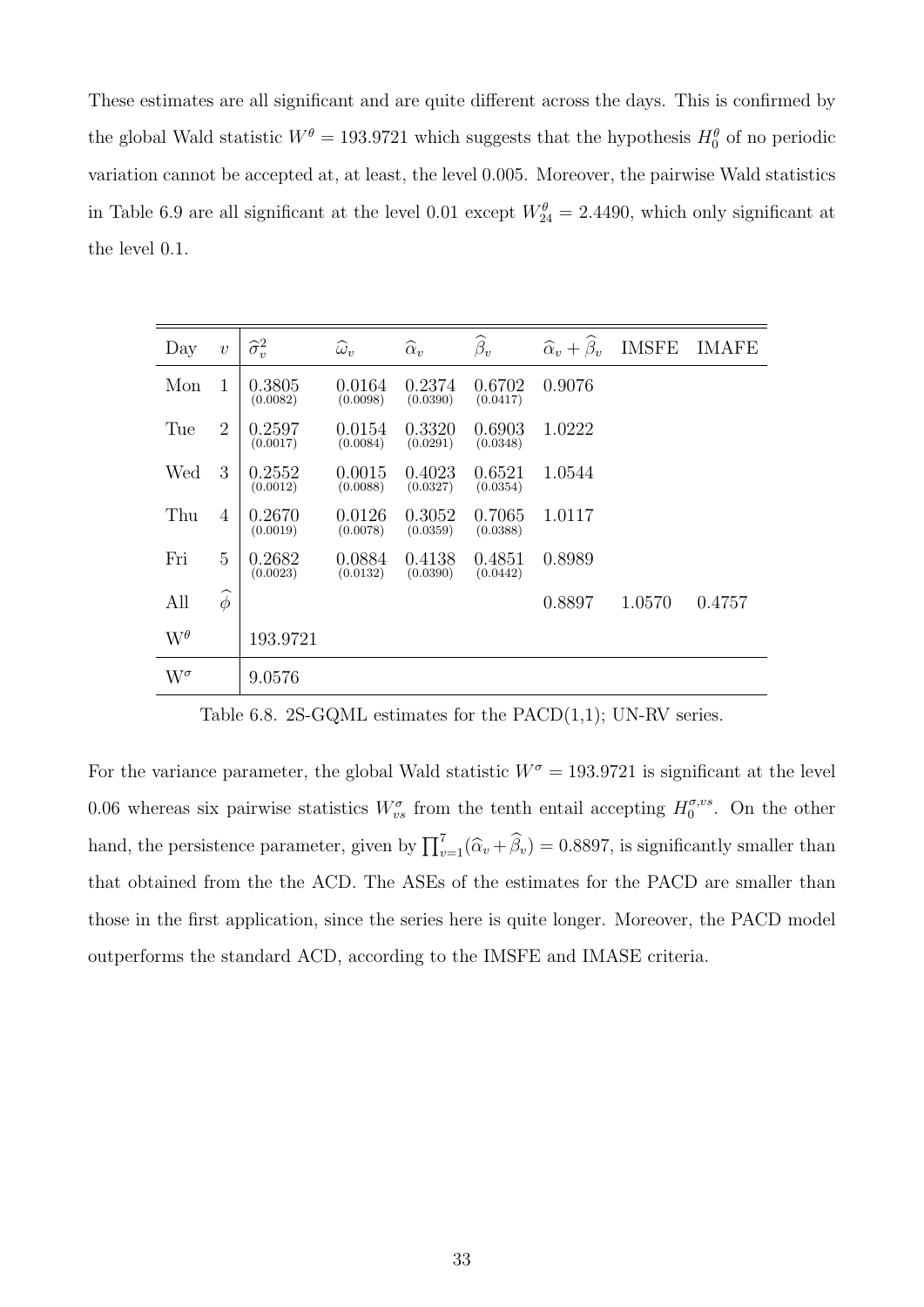

Figure 6.4: PITs of the residuals  $\hat{\xi}_t$  (UN-RV series) for four PACD innovation distributions.

| $\upsilon$<br>$\setminus s$ |          | 2        | 3               | 4       | 5      |
|-----------------------------|----------|----------|-----------------|---------|--------|
| 1                           | 0        | 7.8531   | 8.8510          | 6.7729  | 6.4023 |
| $\overline{2}$              | 123.0932 | $\Omega$ | 0.0330          | 0.0729  | 0.0889 |
| 3                           | 119.6519 | 6.0346   | $\Omega$        | 0.2139  | 0.2315 |
| 4                           | 87.7977  | 2.4490   | 9.5620          | 0       | 0.0016 |
| 5                           | 55.5838  |          | 28.3102 38.6483 | 28.2441 | - ()   |

Table 6.9. Pairwise Wald statistics for UN-RV.

 $W_{vs}^{\theta}$  for  $v > s$ ;  $W_{vs}^{\sigma}$  in the uper triangular part  $(v < s)$ .

In an attempt to identify the distribution of the model, Figure 6.4 displays the PIT of the residuals with respect to the four above models. It can be seen that the residuals are strongly consistent with the BP distribution as the corresponding PIT (Beta prime PACD) is almost a straight line. The residuals fit less better to the Gamma distribution with constant or periodic variance as well. As in the previous application, the exponential distribution is the worst one.

We finally compare the out-of-sample forecasting performance of the two models, using the same devices as before. Since the model with constant variance is also plausible as the variance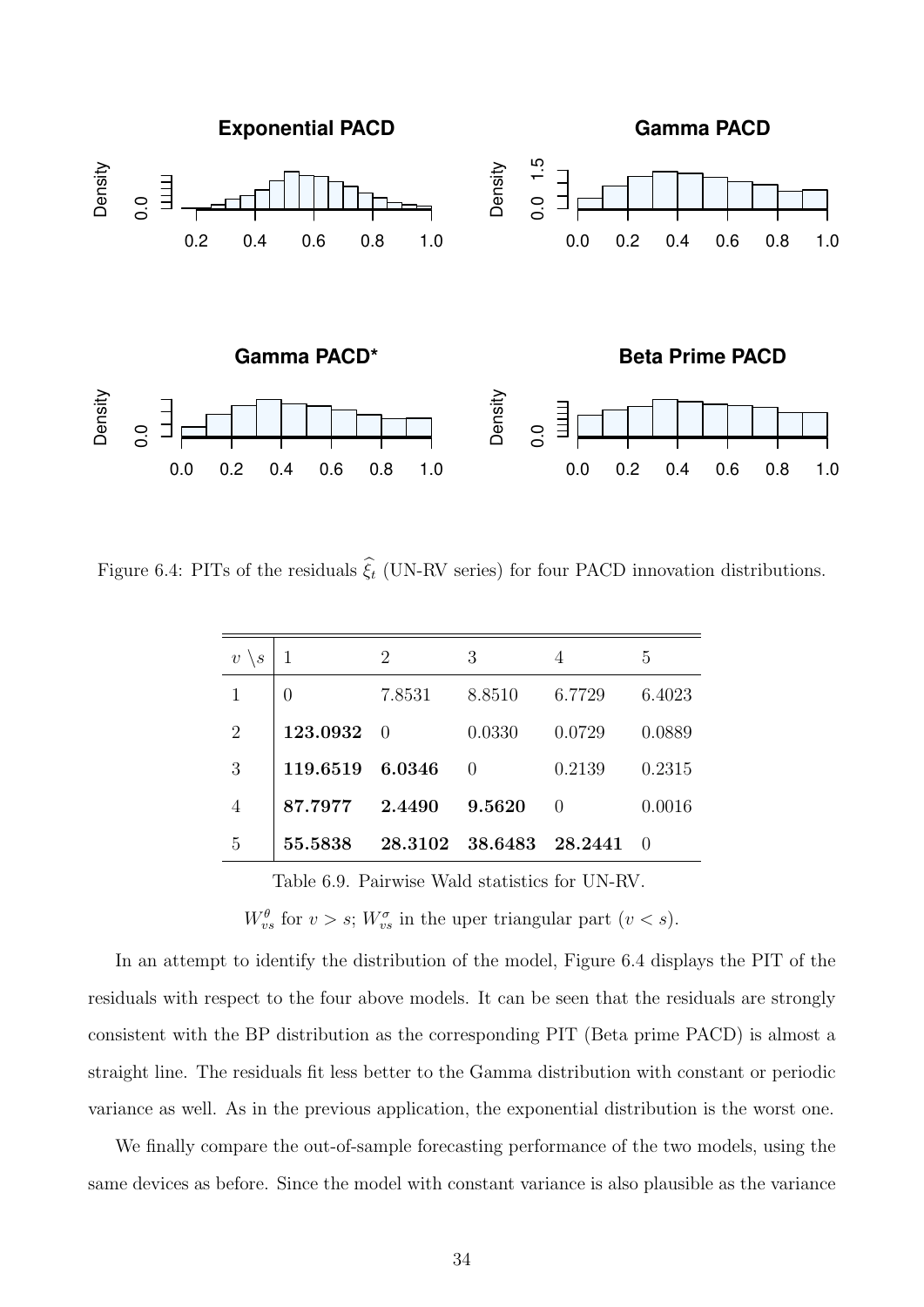Wald statistics show, we also run the EQMLE for the data. From Table 6.10 it can be concluded that for all truncated series (with sample size  $T_f$ ), the PACD computed from both the EQMLE and 2S-GQMLE gives the best accurate forecasts, in terms of the MSFE and MAFE values. Regarding the mean QLIKE criterion, the PACD is clearly the best one (except for  $T_f = 1100$ and  $T_f = 1200$ , where the models are almost comparable). The forecasts obtained by the EQMLE and 2S-GQMLE are in general comparable, where those stemming from  $\theta_G^*$  exhibit a slight superiority. As in the previous application, using again the Model Confidence Set test of Hansen et al (2011), the forecasts obtained by the  $PACD<sub>G</sub>∗$  and  $PACD<sub>E</sub>$  models still constitute the Superior Set of Models for almost all time-cut  $T_f$ .

|                   | $T_f$       | 1100   | 1200   | 1500   | 1600   | 1800   | 2000   |
|-------------------|-------------|--------|--------|--------|--------|--------|--------|
| <b>ACD</b>        | <b>MSFE</b> | 1.0803 | 1.1501 | 1.4973 | 1.6645 | 2.1461 | 2.9891 |
|                   | <b>MAFE</b> | 0.3662 | 0.3644 | 0.4219 | 0.4548 | 0.5509 | 0.6966 |
|                   | <b>MQLI</b> | 0.4485 | 0.4534 | 0.5903 | 0.6690 | 0.9126 | 1.1470 |
| PACD <sub>E</sub> | <b>MSFE</b> | 0.9723 | 1.0230 | 1.3563 | 1.4962 | 1.9310 | 2.7311 |
|                   | <b>MAFE</b> | 0.3652 | 0.3563 | 0.4092 | 0.4351 | 0.5185 | 0.6541 |
|                   | <b>MQLI</b> | 0.4562 | 0.4552 | 0.5892 | 0.6685 | 0.9074 | 1.1406 |
| $PACD_{G^*}$      | <b>MSFE</b> | 0.9729 | 1.0299 | 1.3543 | 1.4932 | 1.9275 | 2.7234 |
|                   | <b>MAFE</b> | 0.3656 | 0.3564 | 0.4094 | 0.4353 | 0.5189 | 0.6536 |
|                   | MQLI        | 0.4564 | 0.4547 | 0.5893 | 0.6686 | 0.9074 | 1.1404 |

Table 6.10. Out-of-sample forecasting values for the PACD and ACD (UN-RV series).

## 7 Conclusion and future research

A GARCH-like model for positive-valued data with seasonal behavior has been proposed. The model consists of an ACD model with parameters evolving periodically over time. In our methodology for studying and building such a model, we considered QML estimates that are distribution free and are consistent and asymptotically Gaussian under general conditions. In particular, our proposed two-stage Gamma QMLE takes into account the periodicity of the innovation sequence, producing more accurate results compared to the exponential QMLE. The proposed estimates are also consistent for more general non-MEM forms.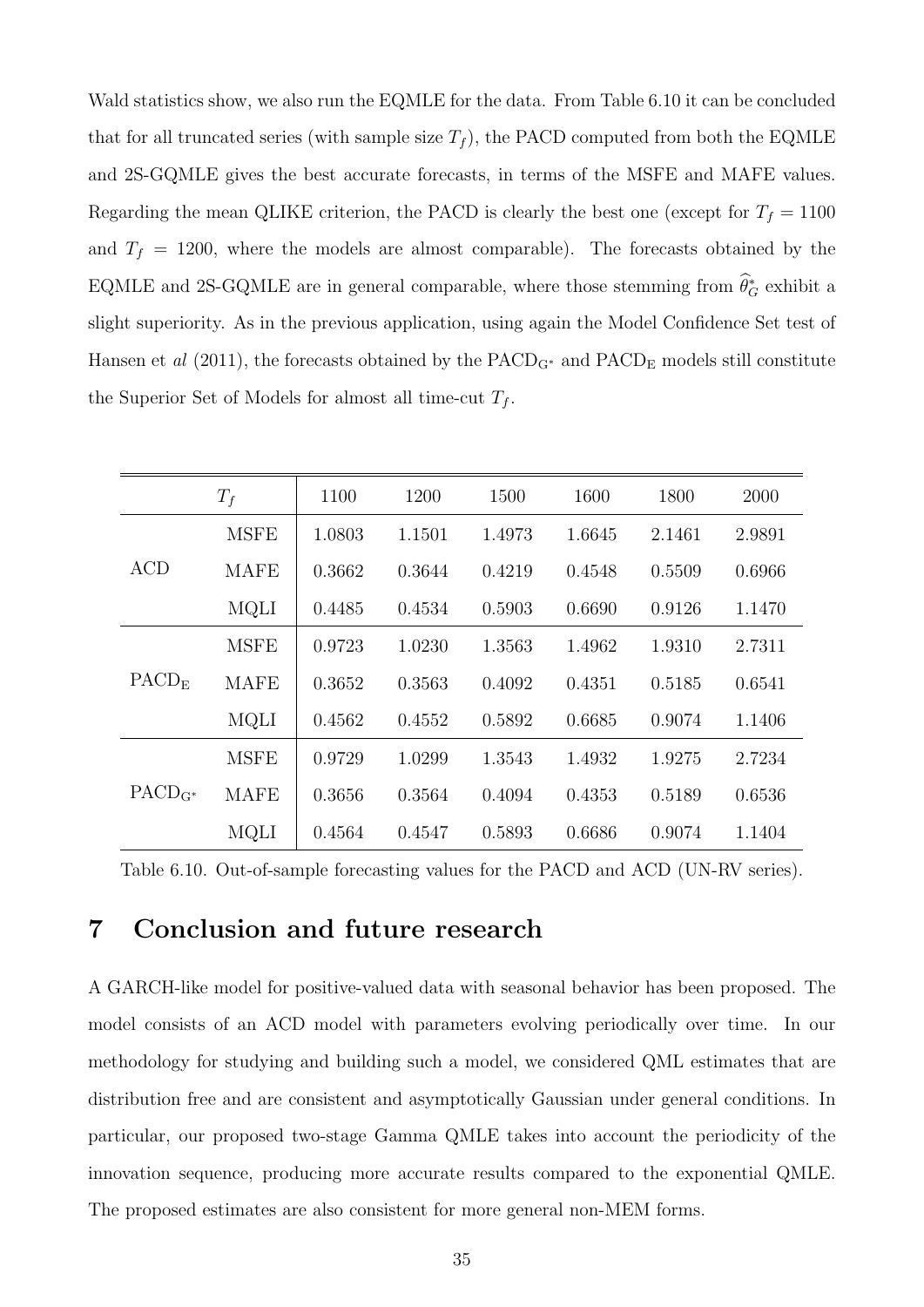The model was applied to two daily financial series with different periods  $(S = 7$  and  $S = 5$ ) in an attempt to capture the day-of-the-week effect. A third application to daily S&P 500 volumes (with  $S = 5$ ) is displayed in the Supplementary material and leads to the same conclusions. The PACD model was used for forecasting in a semi-parametric way without assuming a specific distribution for the innovation. However, the PIT suggests that the beta prime distribution could be a good model for the data.

Our model can be applied to other data frequencies, such as monthly data with  $S = 12$  and quarterly data with  $S = 4$ . Moreover, it may also be utilized as an approximate model for count time series data with large values, such as the daily number of transactions in a market. While we applied our model to specific financial return data, other seasonal positive data coming from various fields such as hydrology (e.g. river flows, rainfall data) and meteorology (e.g. wind speed, wind power) might be represented by the PACD model.

Although our model is named periodic ACD in reference to the ACD proposed by Engle and Russell (1998), it is not recommended to model intraday durations, which are rather characterized by a (stochastic) time-varying period, due to the irregularly-spaced nature of durations. Furthermore, modeling intraday positive-valued series generally requires very large periods for which the estimation of the parameters becomes very challenging.

For models with large periods, some basis functions for reducing the number of parameters, such as Fourier approximation (Bollerslev et al, 2000; Rossi and Fantazani, 2015; Bracher and Held, 2017), periodic B-splines (Ziel et al, 2015) or periodic wavelets (Ziel et al, 2016) could be adapted to our model. As suggested by a referee it would be useful to give an effective method for detecting periodicity in PACD. These issues are left for future research.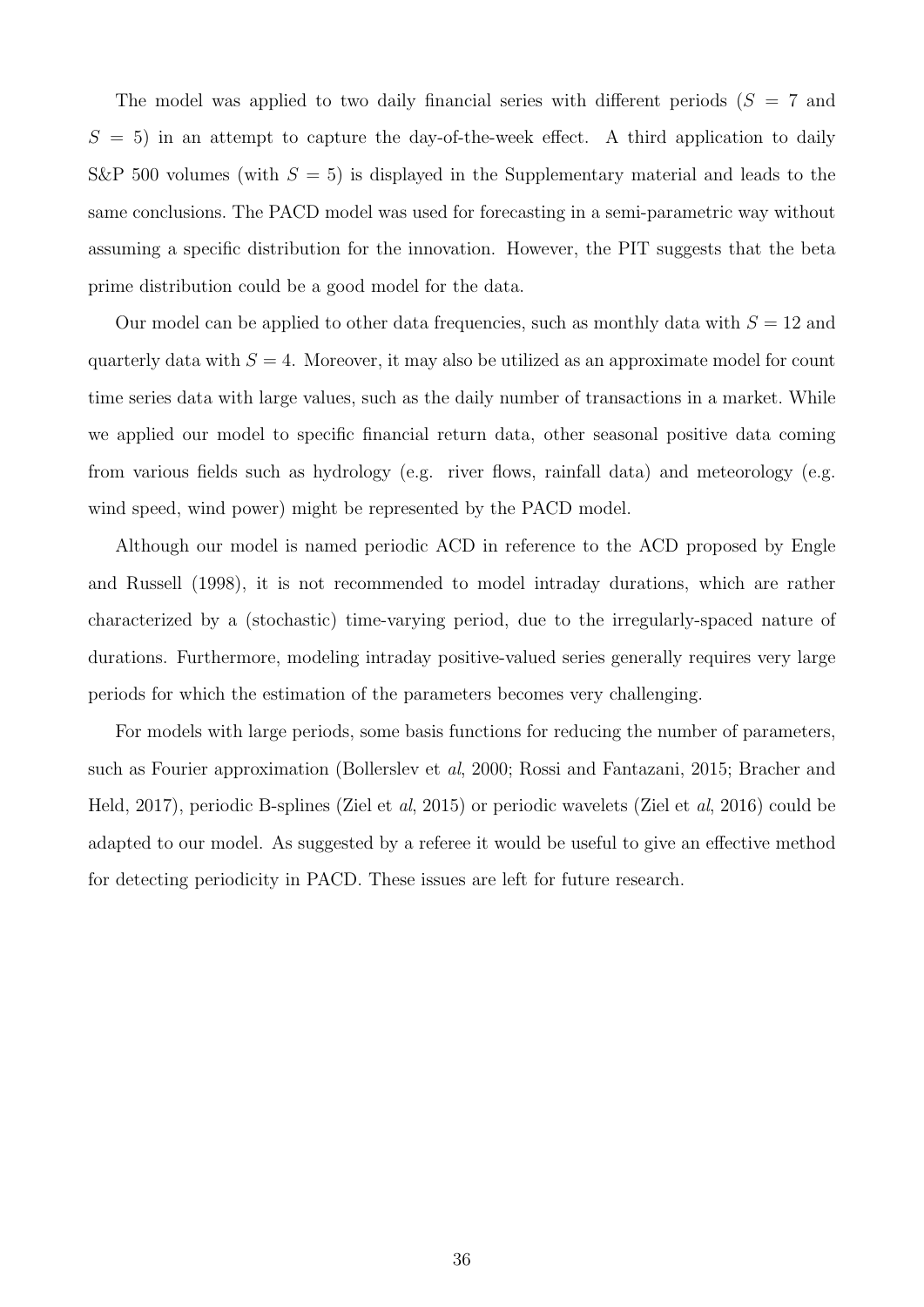## Appendix: Proofs

**Proof of Theorem 3.1** i) The  $ipd<sub>S</sub>$ -driven SRE (3.1) can be embedded in the following system of S SREs

$$
\underline{Y}_{nS+v} = \mathbb{A}_{nS+v}^{0} \underline{Y}_{(n-1)S+v} + \mathbb{B}_{nS+v}^{0}, \quad n \in \mathbb{Z}, \quad v \in \{0, ..., S-1\},
$$
\n(A.1)

where  $\mathbb{A}_{nS+v} = \prod_{i=0}^{S-1} A_{nS+v-i}^0$  and  $\mathbb{B}_{nS+v}^0 = \sum_{j=0}^{S-1} \prod_{i=0}^{j-1} A_{nS+v-i}^0 B_{nS+v-j}^0$  are such that the sequence  $\{(\mathbb{A}_{nS+v}^0, \mathbb{B}_{nS+v}^0), n \in \mathbb{Z}\}\$  is *iid* for all  $v \in \{0, ..., S-1\}$ . The standard top Lyapunov exponent  $\gamma_v^S$  associated with the *iid*-driven SRE  $(A.1)$  is given for all  $v \in \{0, ..., S-1\}$  by (cf. Bougerol and Picard, 1992a)

$$
\gamma_v^S = \inf \left\{ \frac{1}{n} E \log \left\| A_{nS+v}^0 A_{(n-1)S+v}^0 \dots A_{S+v}^0 \right\|, \ n \ge 1 \right\}
$$
  
= 
$$
\lim_{n \to \infty} \frac{1}{n} \log \left\| A_{nS+v}^0 A_{nS+v-1}^0 \dots A_{v+1}^0 \right\| \ a.s.
$$

Since  $E\xi_v < \infty$  it follows that  $E \log^+ \|A_v^0\| < \infty$  and  $E \log^+ \|B_v^0\| < \infty$  for all  $1 \le v \le S$ . Therefore, by Theorem 2.5 of Bougerol and Picard  $(1992a)$ , equation  $(A.1)$  admits a unique nonanticipative strictly stationary and ergodic solution  $\{\underline{Y}_{nS+v}, n \in \mathbb{Z}, 0 \le v \le S-1\}$  under  $\gamma_v^S < 0$ . That solution is given for all  $v \in \{0, ..., S - 1\}$  and  $n \in \mathbb{Z}$  by

$$
\underline{Y}_{nS+v} = \sum_{j=0}^{\infty} \prod_{i=0}^{j-1} \mathbb{A}^0_{(n-i)S+v} \mathbb{B}^0_{(n-j)S+v}
$$
\n(A.2)

which is exactly  $(3.3)$ , where the series in equality  $(A.2)$  converges absolutely a.s. This shows that  $\{\underline{Y}_{nS+v}, n \in \mathbb{Z}, 0 \le v \le S-1\}$  is the unique causal strictly periodically stationary and periodically ergodic solution of (3.1). By a sandwiching argument, it is easily seen that for all  $v \in \{0, ..., S-1\}$ 

$$
\gamma_v^S = \lim_{n \to \infty} \frac{1}{n} \log ||A_{nS+v}^0 A_{nS+v-1}^0 ... A_{v+1}^0|| = \lim_{n \to \infty} \frac{1}{n} \log ||A_{nS}^0 A_{nS-1}^0 ... A_1^0|| := \gamma^S.
$$

ii) If model (3.1) admits a nonanticipative strictly periodically stationary solution  $\{\underline{Y}_{nS+v}, n \in \mathbb{Z}, 0 \le v \le S-1\}$  then from the non-negativity of the coefficients of  $A^0_{nS+v}$  in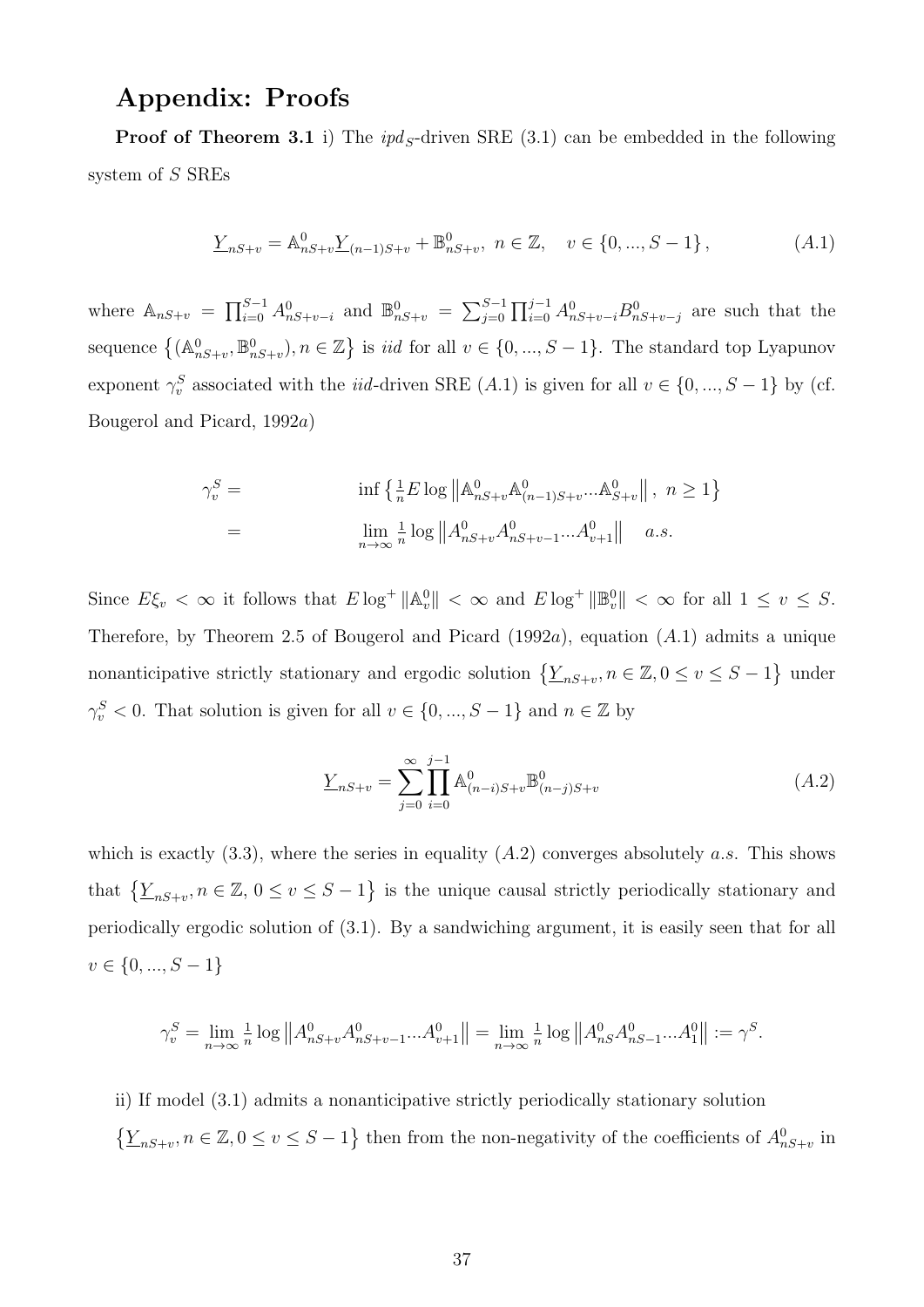$(3.1)$  it follows that for all  $k > 1$ ,

$$
\underline{Y}_v \ge \sum_{j=0}^k \prod_{i=0}^{j-1} A^0_{v-i} B^0_{v-j}, \quad a.s.,
$$

so the series  $\sum_{n=1}^{\infty}$  $j=0$ j−1<br>∏  $i=0$  $A_{v-i}^0B_{v-j}^0$  converges a.s. Therefore j−1<br>∏  $i=0$  $A_{v-i}^0 B_{v-j}^0 \to 0$  a.s. as  $j \to \infty$ , from which we have to show that j−1<br>∏  $i=0$  $A_{v-i}^0 \to 0$  *a.s.* as  $j \to \infty$ . This holds whenever

$$
\lim_{j \to \infty} \prod_{i=0}^{j-1} A_{v-i}^0 e_m = 0, a.s. \text{ for all } 1 \le m \le r,
$$
\n(A.3)

where  $r = p+q$  and  $(e_m)_{1 \leq m \leq r}$  is the canonical basis of  $\mathbb{R}^r$ . Since  $A_t^0$  has the same zero-structure as the matrix  $A_t$  in Bougerol and Picard (1992b), then  $(A.3)$  follows from their results using the same argument.

ii) By the nonnegativity of  $(A_{nS+v}^0)_{n,v}$  we have

$$
\gamma^{S}\left(A^{0}\right) \geq \gamma^{S}\left(\boldsymbol{\beta}^{0}\right) := \log \rho \left(\prod_{v=0}^{S-1} \boldsymbol{\beta}_{S-v}^{0}\right). \tag{A.4}
$$

If (3.1) admits a strictly periodically stationary solution then  $\gamma^S(A^0) < 0$ . In view of (A.4), it follows that

$$
\gamma^S\left(\boldsymbol{\beta}^0\right) < 0\tag{A.5}
$$

which in turn implies  $(3.4)$ .  $\Box$ 

**Proof of Theorem 3.2** Theorem 3.2 is a particular case of Theorem 3.3, ii).  $\Box$ 

Proof of Theorem 3.3 i) The proof is similar to the one of Lemma 2.3 of Berkes et al (2003). See Supplementary material.

ii) Define  $\left\{ \widetilde{Y}_{nS+v}, n \in \mathbb{N}, 0 \le v \le S-1 \right\}$  by

$$
\begin{cases}\n\widetilde{Y}_{nS+v} = A_{nS+v}^0 \widetilde{Y}_{nS+v-1} + B_{nS+v}^0 \quad n \ge 0, \ v > 0 \\
\widetilde{Y}_{nS+v} = 0 \quad n \le -1, \ 0 \le v \le S\n\end{cases} \tag{A.6}
$$

and let  $\underline{Y}^{(v)}$   $(0 \le v \le S - 1)$  be a random variable having the same distribution as the term  $\underline{Y}_{nS+v}$  of the unique periodically stationary solution given by (3.1). By construction  $\widetilde{Y}_{nS+v} \stackrel{\mathscr{L}}{\rightarrow}$  $\rightarrow$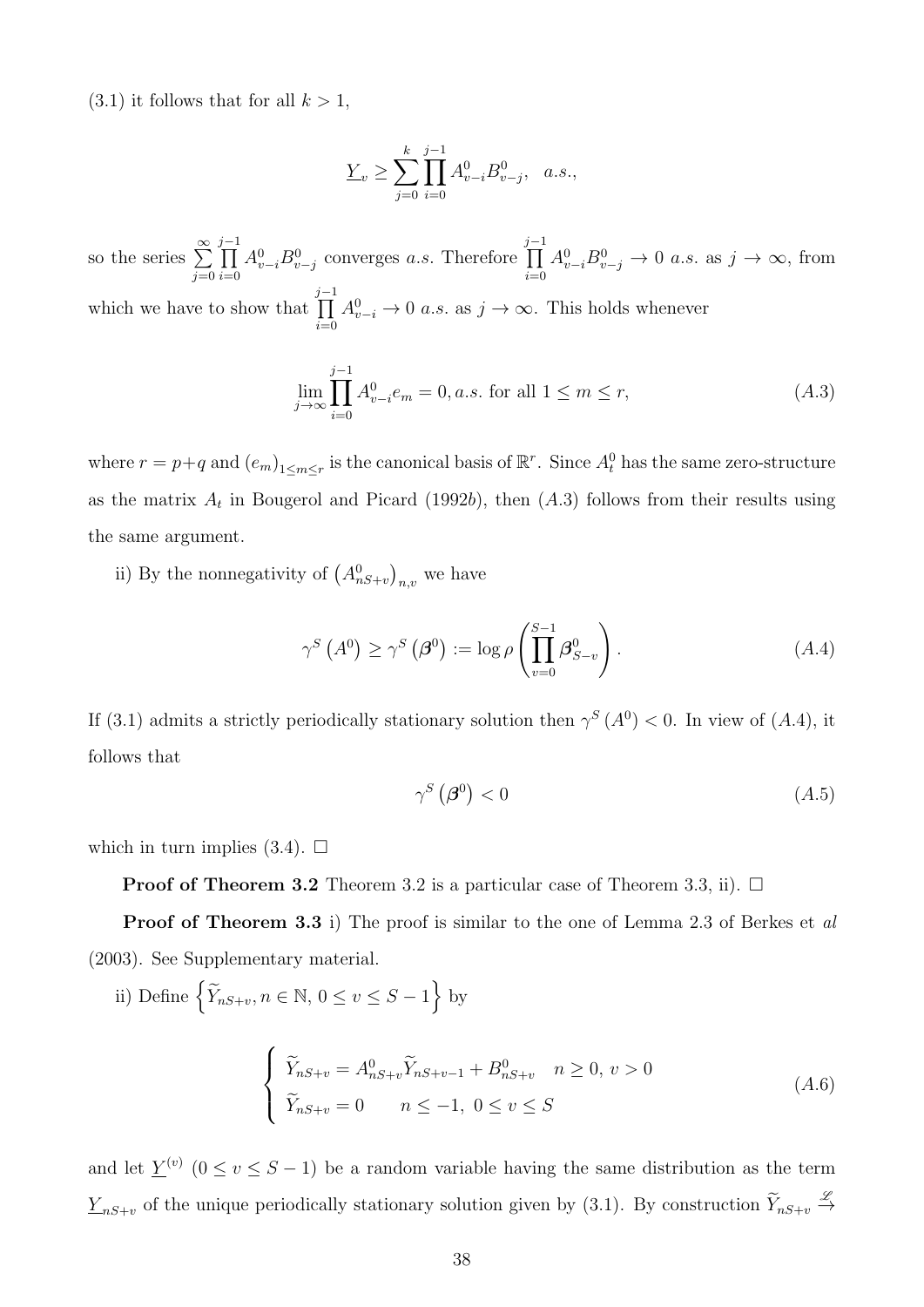$\underline{Y}^{(v)}$  as  $n \to \infty$ . Let  $m = 2$ . From the weak convergence theory (Billingsley, 1999), to show that  $E\left(vec\left(\underline{Y}^{(v)}\underline{Y}^{(v)\prime}\right)\right)$  is finite for all v, it is sufficient to show that lim inf  $n\rightarrow\infty$  $E\left( vec\left( \widetilde{Y}_{nS+v}'\widetilde{Y}_{nS+v} \right) \right) <$  $\infty$  for all v. Set  $V_{nS+v} = E\left( vec\left( \widetilde{Y}'_{nS+v} \widetilde{Y}_{nS+v} \right) \right)$ . From  $(A.6)$  we get the following first-order S-periodic difference equation

$$
V_{nS+v} = E(A_v^{0\otimes 2}) V_{nS+v-1} + [E(A_v^{0} \otimes B_v^{0}) + E(B_v^{0} \otimes A_v^{0})] E(\widetilde{Y}_{nS+v}) + vec(E(B_v^{0} B_v^{0})) .
$$
 (A.7)

The latter result has been obtained while using the fact that  $E(A_t^{(0\otimes 2})$ ,  $E(A_t^0 \otimes B_t^0)$  and  $vec(E(B_t^0 B_t^0))$  are finite S-periodic matrices over t. Since, the last two terms of the righthand side of (A.7) are bounded, it follows that  $\lim_{n\to\infty} V_{nS+v}$  exists for every  $1 \le v \le S$  as long as (3.8) holds, from which follows the proof for  $m = 2$ . For general m, the proof is similar.  $\Box$ 

Before giving the proof of Proposition 3.1, we need to state the following well-known result on linear ordinary periodic difference equations. Let

$$
y_{nS+v} = a_v y_{nS+v-1} + b_v, \quad n \in \mathbb{Z}, \ 0 \le v \le S-1
$$
\n
$$
(A.8)
$$

be an ordinary difference equation with S-periodic positive coefficients  $a_v = a_{nS+v} > 0$  and  $b_v = b_{nS+v} > 0$  for all  $n \in \mathbb{Z}$  and  $0 \le v \le S-1$ .

Lemma 1 The real-valued ordinary difference equation (A.8) admits a unique solution  ${y_{nS+v}, n \in \mathbb{Z}, 0 \le v \le S-1}$  if and only if

$$
\prod_{v=1}^{S} a_v < 1.
$$
\n(A.9)

**Proof of Proposition 3.1** It is well-known that if  $Y_{nS+v}|\mathscr{F}_{nS+v-1} \sim \Gamma\left(\frac{1}{\sigma_0^2}\right)$  $\frac{1}{\sigma_{0v}^{2}}, \frac{1}{\sigma_{0v}^{2}\psi_{v}}$  $\overline{\sigma_{0v}^2 \psi_{nS+v}}$  $\setminus$ then the conditional moments up to the fourth order are given by

$$
E\left(Y_{nS+v}|\mathscr{F}_{nS+v-1}\right) = \psi_{nS+v} \tag{A.10a}
$$

$$
E(Y_{nS+v}^2|\mathscr{F}_{nS+v-1}) = (1 + \sigma_{0v}^2) \psi_{nS+v}^2
$$
 (A.10b)

$$
E(Y_{nS+v}^3|\mathscr{F}_{nS+v-1}) = (1+\sigma_{0v}^2)(1+2\sigma_v^2)\psi_{nS+v}^3
$$
 (A.10c)

$$
E(Y_{nS+v}^4|\mathscr{F}_{nS+v-1}) = (1 + \sigma_{0v}^2) (1 + 2\sigma_{0v}^2) (1 + 3\sigma_{0v}^2) \psi_{nS+v}^4.
$$
 (A.10*d*)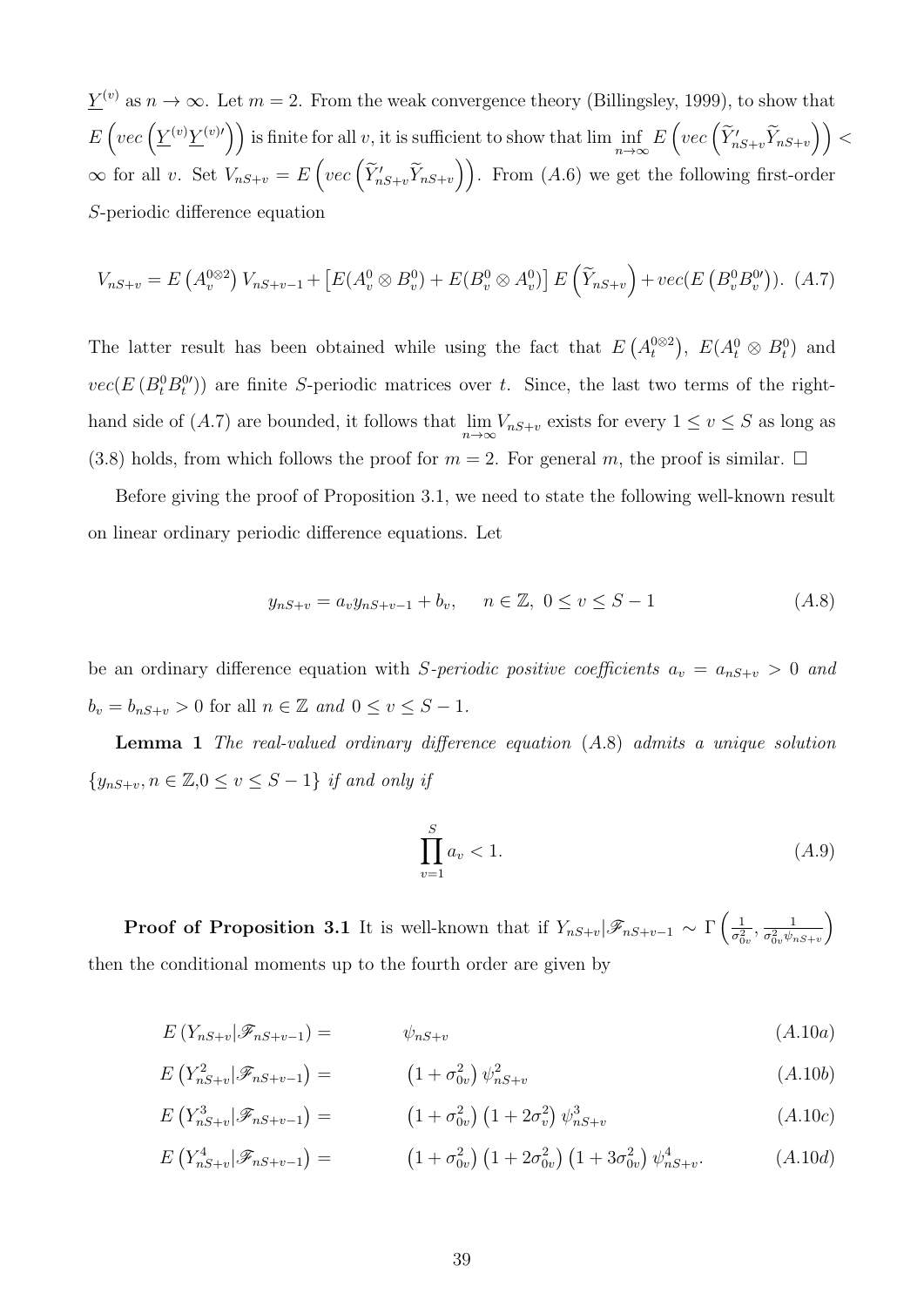In view of  $(A.10)$  it turns out that the conditional moment of  $Y_v$  of order i is a polynomial in  $\psi_{nS+v}$  with degree  $i$   $(i = 1, 2, 3, 4)$ . Hence  $EY_v^i < \infty$  if and only if  $E\psi_v^i < \infty$   $(i = 1, 2, 3, 4)$ ,  $(1 \le v \le S)$ , conditions for which are given as follows.

i) Expanding  $E\psi_{nS+v}$  using (2.1b) with  $p = q = 1$  and (A.10a), we find the following linear S-periodic difference equation

$$
E\psi_{nS+v} = (\alpha_{0v} + \beta_{0v}) E\psi_{nS+v-1} + \omega_{0v}, \quad n \in \mathbb{Z}, \ 0 \le v \le S-1. \tag{A.11}
$$

By Lemma 1, there is a unique solution of  $(A.11)$  if and only if  $(3.6)$  holds.

ii) For the existence of the second moments  $EY_v^2$   $(1 \le v \le S)$ , expanding  $E\psi_{nS+v}^2$  using  $(2.1b)$  and  $(3.10a)$ - $(3.10b)$ , we find the following linear periodic difference equation

$$
E\psi_{nS+v}^2 = \left(\alpha_{0v}^2 E \xi_{nS+v-1}^2 + 2\alpha_{0v}\beta_{0v} + \beta_{0v}^2\right) E\psi_{nS+v-1}^2 + K_v^{(1)}, \ n \in \mathbb{Z}, \ 0 \le v \le S-1, \quad (A.12)
$$

where

$$
K_v^{(1)} = (2\alpha_{0v}\omega_{0v} + 2\beta_{0v}\omega_{0v}) E\psi_{v-1} + \omega_{0v}^2
$$

is finite if and only if  $E\psi_{v-1} < \infty$ , and thus if and only if (3.6) holds. By Lemma 1, there exists a unique solution to  $(A.12)$  if and only if  $(3.6)$  and  $(3.9)$  are satisfied.

iii) Expanding  $E\psi_{nS+v}^3$  using (2.1b) and (A.10a)-(A.10c) we get the following linear periodic difference equation

$$
E\psi_{nS+v}^3 = \left(\alpha_{0v}^3 E \xi_{nS+v-1}^3 + 3\alpha_{0v}^2 \beta_{0v} \left(\sigma_{0,v-1}^2 + 1\right) + \beta_{0v}^3 + 3\alpha_{0v} \beta_{0v}^2\right) E\psi_{nS+v-1}^3 + K_v^{(2)}, \quad (A.13)
$$

where

$$
K_v^{(2)} = \left(3\alpha_{0v}^2\omega_{0v}E\xi_{v-1}^2 + 6\alpha_{0v}\beta_{0v}\omega_{0v} + 3\beta_{0v}^2\omega_{0v}\right)E\psi_{v-1}^2 + \left(3\beta_{0v}\omega_{0v}^2 + 3\alpha_{0v}\omega_{0v}^2\right)E\psi_{v-1} + \omega_{0v}^3
$$

is finite if and only if  $E\psi_{v-1}^2 < \infty$  and  $E\psi_{v-1} < \infty$ . By Lemma 1, equation (A.13) admits a unique solution if and only if  $(3.6)$ ,  $(3.9)$  and  $(3.10)$  hold.

iv) Expanding  $E\psi_{nS+v-1}^4$  using (2.1b) and (A.10a)-(A.10d) we get the following linear peri-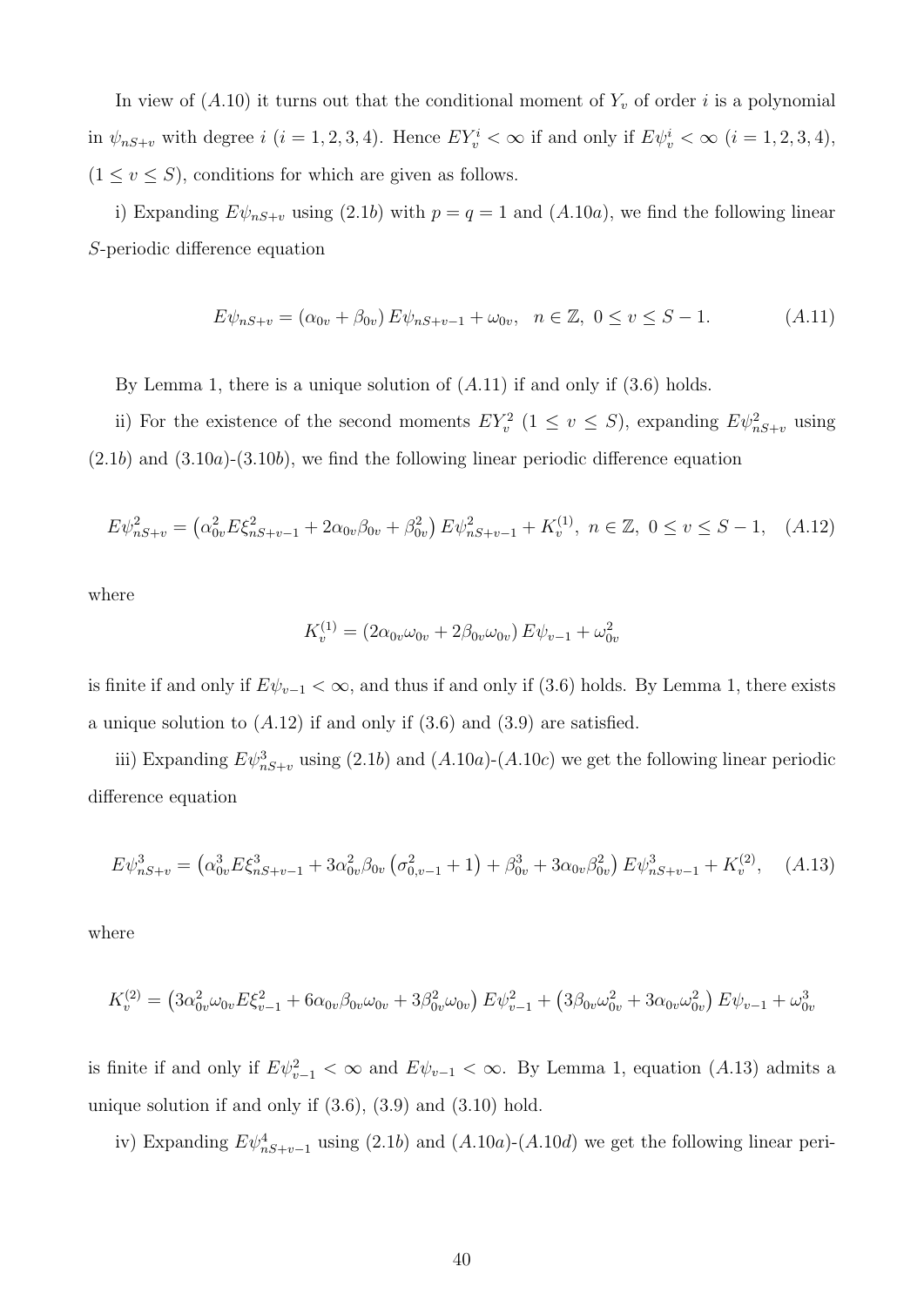odic difference equation

$$
E\psi_{nS+v}^{4} = \left[\alpha_{0v}^{4} E\xi_{v-1}^{4} + 4\alpha_{0v}^{3} \beta_{0v} \left(1 + \sigma_{0,v-1}^{2}\right) \left(1 + 2\sigma_{v-1}^{2}\right) + 6\alpha_{0v}^{2} \beta_{0v}^{2} \left(1 + \sigma_{0,v-1}^{2}\right) + \left(4\alpha_{0v} \beta_{0v}^{3} + \beta_{v}^{4}\right) E\psi_{nS+v-1}^{4} + K_{v}^{(3)},\tag{A.14}
$$

where

$$
K_v^{(3)} = 4\alpha_{0v}^3 \omega_{0v} E Y_{v-1}^3 + 12\alpha_{0v}^2 \beta_{0v} \omega_{0v} E \left(Y_{v-1}^2 \psi_{v-1}\right) + 12\alpha_{0v} \beta_{0v}^2 \omega_{0v} E \left(Y_{v-1} \psi_{v-1}^2\right) + 4\beta_{0v}^3 \omega_{0v} E \psi_{v-1}^3 + 6\alpha_{0v}^2 \omega_{0v}^2 E Y_{v-1}^2 + 12\alpha_{0v} \beta_{0v} \omega_{0v}^2 E \left(Y_{v-1} \psi_{v-1}\right) + 6\beta_{0v}^2 \omega_{0v}^2 E \psi_{v-1}^2 + 4\alpha_{0v} \omega_{0v}^3 E Y_{v-1} + 4\beta_{0v} \omega_{0v}^3 E \psi_{v-1} + \omega_{0v}^4
$$

is finite under  $(3.6)$ ,  $(3.9)$  and  $(3.10)$ . By Lemma 1, equation  $(A.14)$  admits a unique positive solution if and only if (3.6), (3.9), (3.10) and (3.11) hold.

**Proof of Theorem 4.1** Theorem 4.1 will be proved by showing several lemmas below. In what follows  $M > 0$  and  $\rho \in (0, 1)$  stand for constants that are not necessarily the same when appearing in different terms. Let  $L_T(\theta, \sigma^2)$  and  $l_{nS+v}(\theta, \sigma_v^2)$  be defined in the same way as  $\hat{L}_T(\theta, \sigma^2)$  and  $\hat{l}_{nS+v}(\theta, \sigma_v^2)$  in (4.3*a*) and (4.3*b*), respectively, with  $\psi_{nS+v}(\theta)$  in place of  $\widetilde{\psi}_{nS+v}(\theta).$ 

Lemma 1 Under A1 and A2 we have

$$
\sup_{\theta \in \Theta} \left| L_T \left( \theta, \sigma^2 \right) - \widetilde{L}_T \left( \theta, \sigma^2 \right) \right| \to 0 \quad a.s. \text{ as } T \to \infty.
$$

Proof Rewrite (4.2b) in a vector form as follows

$$
\underline{\psi}_{nS+v} = \beta_v \underline{\psi}_{nS+v-1} + \underline{\alpha}_{nS+v}, \ n \in \mathbb{Z}, \ 0 \le v \le S-1,\tag{A.15}
$$

where  $\underline{\psi}_{nS+v} = (\psi_{nS+v}(\theta), ..., \psi_{nS+v-p+1}(\theta))'$  and  $\underline{\alpha}_{nS+v} =$  $\sqrt{ }$  $\omega_v + \sum^q$  $\sum_{i=1} \alpha_{vi} Y_{nS+v-i}, 0, ..., 0$ ′  $1 \times p$ . By A1 and the assumption A2 of compactness of  $\Theta$  it follows that

$$
\sup_{\theta \in \Theta} \rho \left( \prod_{v=0}^{S-1} \beta_{S-v} \right) < 1. \tag{A.16}
$$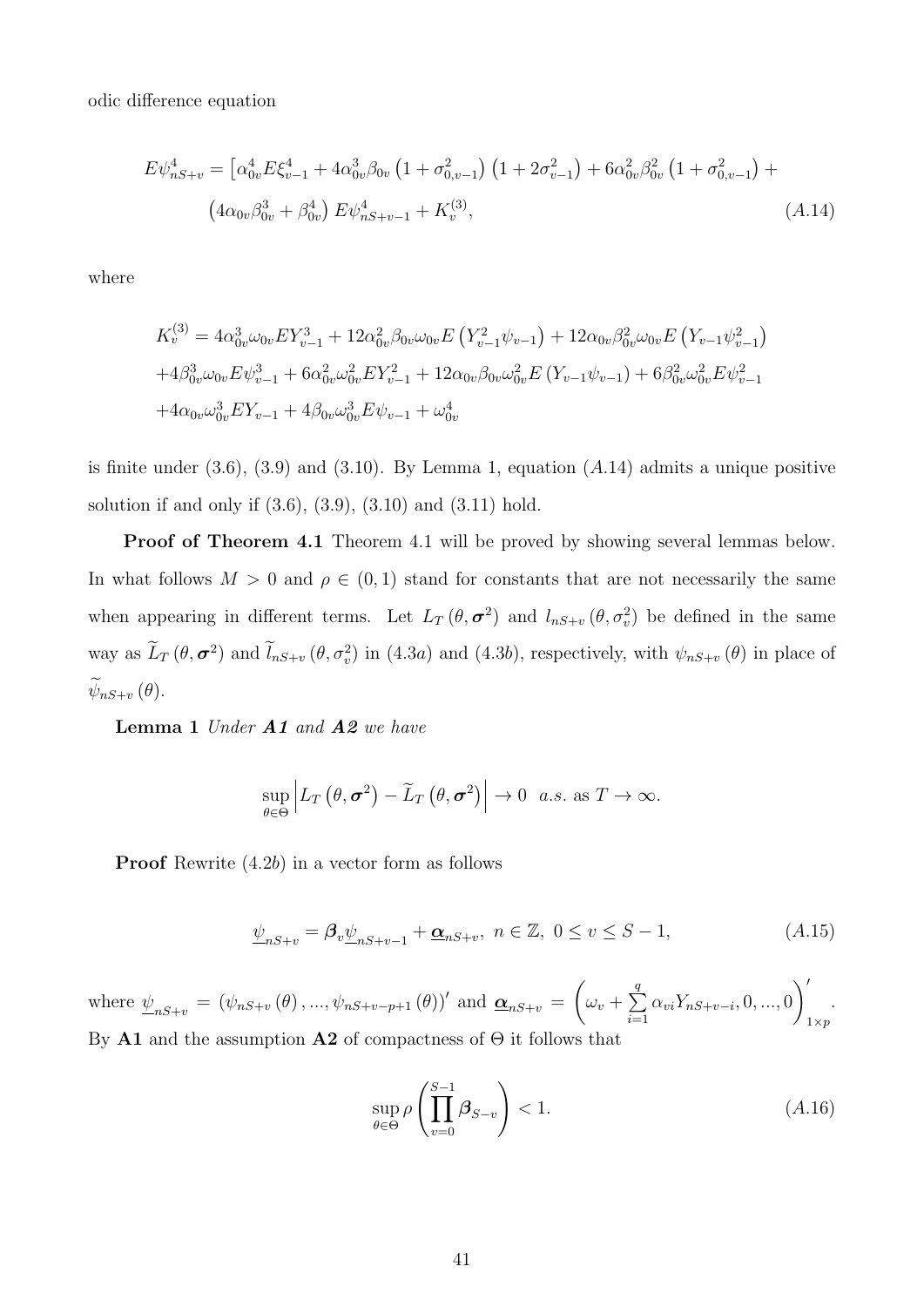Iterating  $(A.15)$  gives

$$
\underline{\psi}_{nS+v} = \sum_{k=0}^{nS+v-1} \prod_{i=0}^{k-1} \beta_{nS+v-i} \underline{\alpha}_{nS+v-k} + \prod_{i=0}^{nS+v} \beta_{nS+v-i} \underline{\psi}_0, \ n \in \mathbb{Z}, \ 0 \le v \le S-1.
$$

Denote by  $\underline{\psi}_{nS+v}$  and  $\underline{\tilde{\alpha}}_{nS+v}$  the vectors obtained from  $\underline{\psi}_{nS+v}$  and  $\underline{\alpha}_{nS+v}$ , respectively, while replacing  $\psi_{nS+v-j}(\theta)$  by  $\widetilde{\psi}_{nS+v-j}$  with fixed initial values. From (A.15) and (A.16) we thus get

$$
\sup_{\theta \in \Theta} \left\| \underline{\psi}_{nS+v} - \widetilde{\underline{\psi}}_{nS+v} \right\|
$$
\n
$$
= \sup_{\theta \in \Theta} \left\| \sum_{k=nS+v-q}^{nS+v-1} \prod_{i=0}^{k-1} \beta_{nS+v-i} \left( \underline{\alpha}_{nS+v-k} - \widetilde{\underline{\alpha}}_{nS+v-k} \right) + \prod_{i=0}^{nS+v-1} \beta_{nS+v-i} \left( \underline{\psi}_{0} - \widetilde{\underline{\psi}}_{0} \right) \right\|
$$
\n
$$
\leq M \rho^{nS+v}.
$$
\n(A.17)

Using the inequality  $\left|\log \frac{y}{x}\right| \leq \frac{|y-x|}{\min(y,x)}$  for positive x and y (cf. Francq and Zakoian, 2019) it follows that

$$
\sup_{\theta \in \Theta} \left| L_T \left( \theta, \sigma^2 \right) - \widetilde{L}_T \left( \theta, \sigma^2 \right) \right| \leq \frac{1}{N_S} \sum_{n=0}^{N-1} \sum_{v=1}^S \sup_{\theta \in \Theta} \frac{1}{\sigma_v^2} \left[ \left| \frac{\widetilde{\psi}_{nS+v} - \psi_{nS+v}(\theta)}{\widetilde{\psi}_{nS+v} \psi_{nS+v}(\theta)} \right| Y_{nS+v} + \left| \log \left( \frac{\psi_{nS+v}(\theta)}{\widetilde{\psi}_{nS+v}(\theta)} \right) \right| \right]
$$
  

$$
\leq \max_{1 \leq v \leq S} \sup_{\theta \in \Theta} \left( \frac{\omega_v^{-2}}{\sigma_v^2} \right) \frac{M}{NS} \sum_{n=0}^{N-1} \sum_{v=1}^S \rho^{nS+v} Y_{nS+v} + \max_{1 \leq v \leq S} \sup_{\theta \in \Theta} \left( \frac{\omega_v^{-2}}{\sigma_v^2} \right) \frac{M}{NS} \sum_{n=0}^{N-1} \sum_{v=1}^S \rho^{nS+v}.
$$

The existence of  $EY_v^{\delta}$  (cf, Theorem 3.3, i)) implies, by the Borel-Cantelli lemma, that  $\rho^{nS+v}Y_{nS+v}\to$ 0 a.s. as  $n \to 0$  and the conclusion follows by Césaro's lemma.  $\Box$ 

**Lemma 2** Under  $A1-A4$  there is  $nS + v \in \mathbb{Z}$  such that  $\psi_{nS+v}(\theta) = \psi_{nS+v}(\theta_0)$  a.s. if and only if  $\theta = \theta_0$ .

**Proof** From the assumption  $\rho$  $\int\prod^{S-1}$  $\prod\limits_{v=0}\boldsymbol{\beta}_{S-v}$  $\lambda$  $< 1$  in A1, the polynomials  $(\beta_v(L))_v$  are invertible for all  $1 \le v \le S$  and all  $\theta \in \Theta$ . Assume  $\psi_{nS+v}(\theta) = \psi_{nS+v}(\theta_0)$  a.s. for some  $n \in \mathbb{Z}$ ,  $0 \le v \le S - 1$ . Using the second equality in (4.1) and (4.2b) we have

$$
\left(\frac{\alpha_v(L)}{\beta_v(L)} - \frac{\alpha_v^0(L)}{\beta_v^0(L)}\right) Y_{nS+v} = \left(\frac{\omega_v^0}{\beta_v^0(1)} - \frac{\omega_v}{\beta_v(1)}\right) \text{ for all } 1 \le v \le S.
$$

If  $\frac{\alpha_v(L)}{\beta_v(L)} \neq \frac{\alpha_v^0(L)}{\beta_v^0(L)}$  $\frac{\partial v_{v}(L)}{\partial v}(L)}$  for some  $0 \le v \le S-1$  then there exists a deterministic periodic time-varying combination of  $Y_{nS+v-j}$ ,  $j \ge 1$ . This contradicts **A4** which assumes  $(\xi_{nS+v})_{n,v}$  non-degenerate, since by (2.6) we have  $Y_{nS+v} - E(Y_{nS+v}|\mathscr{F}_{nS+v-1}) = \psi_{nS+v}(\xi_{nS+v} - 1) \neq 0$  with positive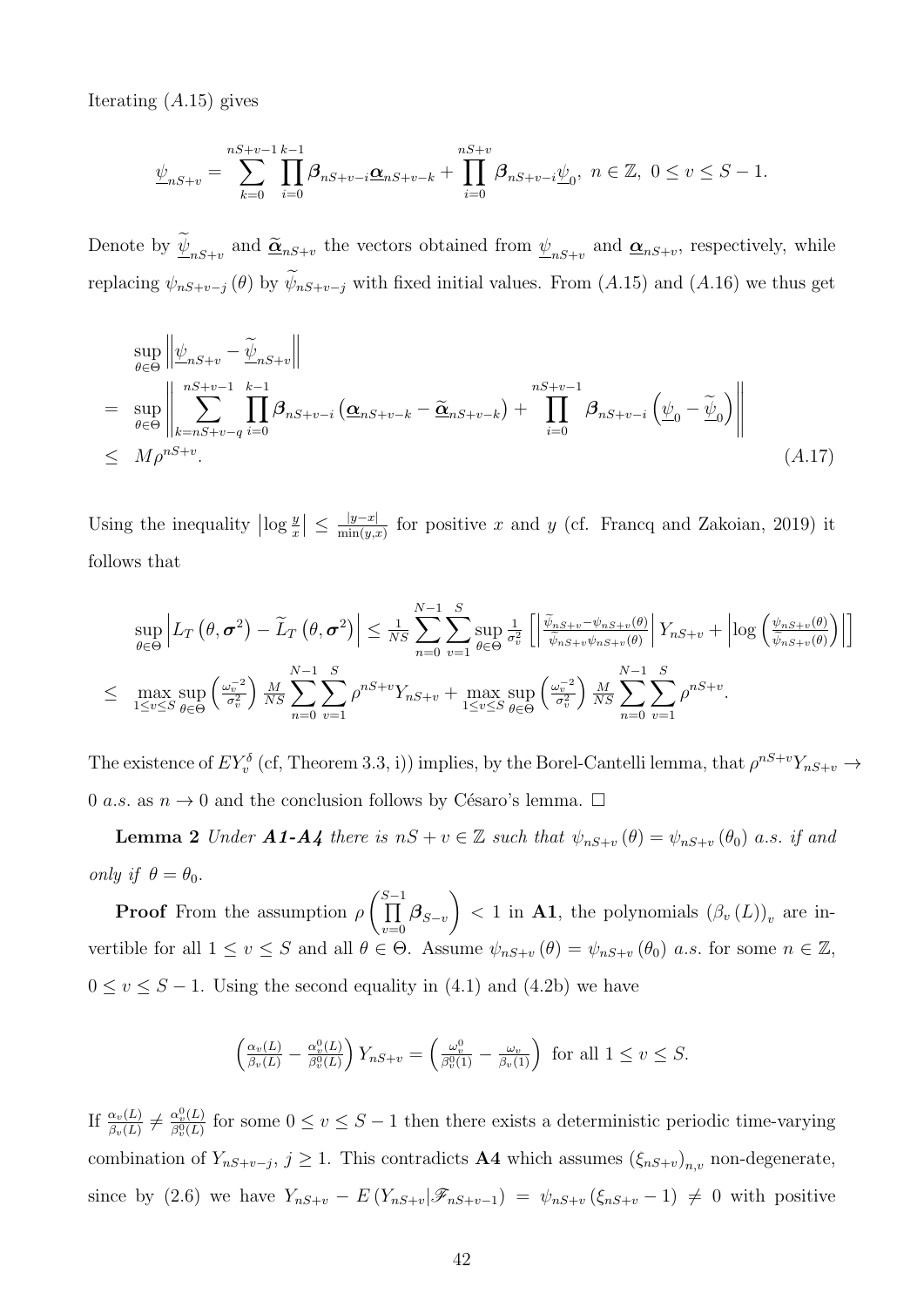probability. Therefore,

$$
\frac{\alpha_v(z)}{\beta_v(z)} = \frac{\alpha_v^0(z)}{\beta_v^0(z)} \ \forall \ |z| \le 1 \ \text{and} \ \frac{\omega_v^0}{\beta_v^0(1)} - \frac{\omega_v}{\beta_v(1)} \ \text{for all} \ 1 \le v \le S,
$$

and, by the assumption **A3** of no common roots between  $\alpha_v^0(z)$  and  $\beta_v^0(z)$ , it follows that  $\alpha_v(z) = \alpha_v^0(z), \beta_v(z) = \beta_v^0(z)$  and  $\omega_v = \omega_v^0$  for all  $1 \le v \le S$ .  $\Box$ 

**Lemma 3** Under **A1** for all  $\sigma^2 > 0$ 

$$
\sum_{v=1}^{S} E\left(l_v\left(\theta_0, \sigma_v^2\right)\right) < \infty,
$$

and  $\sum_{v=1}^{S} E(l_v(\theta, \sigma_v^2))$  is minimized at  $\theta = \theta_0$ .

Proof By Jensen's inequality and Theorem 3.3, i) we have

$$
\sum_{v=1}^{S} E\left(\log \psi_v\left(\theta_0\right)\right) = \frac{1}{\delta} \sum_{v=1}^{S} E\left(\log \psi_v\left(\theta_0\right)^{\delta}\right) \leq \frac{1}{\delta} \sum_{v=1}^{S} \log E\left(\psi_v\left(\theta_0\right)^{\delta}\right) < \infty.
$$

Hence

$$
\sum_{v=1}^{S} E\left(l_v\left(\theta_0, \sigma_v^2\right)\right) = \sum_{v=1}^{S} \frac{1}{\sigma_v^2} E\left[\xi_v + \log \psi_v\left(\theta_0\right)\right] = \sum_{v=1}^{S} \frac{1}{\sigma_v^2} + \sum_{v=1}^{S} \frac{1}{\sigma_v^2} E\left(\log \psi_v\left(\theta_0\right)\right) < \infty.
$$

Using the inequality log  $(x) \leq x - 1$  we have for all  $\theta \in \Theta$ 

$$
\sum_{v=1}^{S} E\left(l_v\left(\theta, \sigma_v^2\right)\right) - \sum_{v=1}^{S} E\left(l_v\left(\theta_0, \sigma_v^2\right)\right) = \sum_{v=1}^{S} \frac{1}{\sigma_v^2} E\left[\log\left(\frac{\psi_v(\theta)}{\psi_v(\theta_0)}\right) + \frac{\psi_v(\theta_0)}{\psi_v(\theta)} - 1\right]
$$
  

$$
\geq \sum_{v=1}^{S} \frac{1}{\sigma_v^2} E\left[\log\frac{\psi_v(\theta)}{\psi_v(\theta_0)} + \log\frac{\psi_v(\theta_0)}{\psi_v(\theta)}\right] = 0, \quad (A.18)
$$

showing that  $\sum_{v=1}^{S} E(l_v(\theta, \sigma_v^2))$  is minimized at  $\theta_0$  for all  $\sigma^2 > 0$ .

**Lemma 4** For any  $\theta \neq \theta_0$  there exists a neighborhood  $\mathcal{V}(\theta)$  such that

$$
\lim_{N\to\infty}\inf\inf_{\overline{\theta}\in\mathscr{V}(\theta)}\widetilde{L}_{NS}\left(\overline{\theta},\boldsymbol{\sigma}^2\right)>\tfrac{1}{S}\sum_{v=1}^S E\left(l_v\left(\theta_0,\sigma_v^2\right)\right).
$$

**Proof** For all  $\theta \in \Theta$  and any positive integer k, let  $\mathcal{V}_k(\theta)$  be the open ball of center  $\theta$  and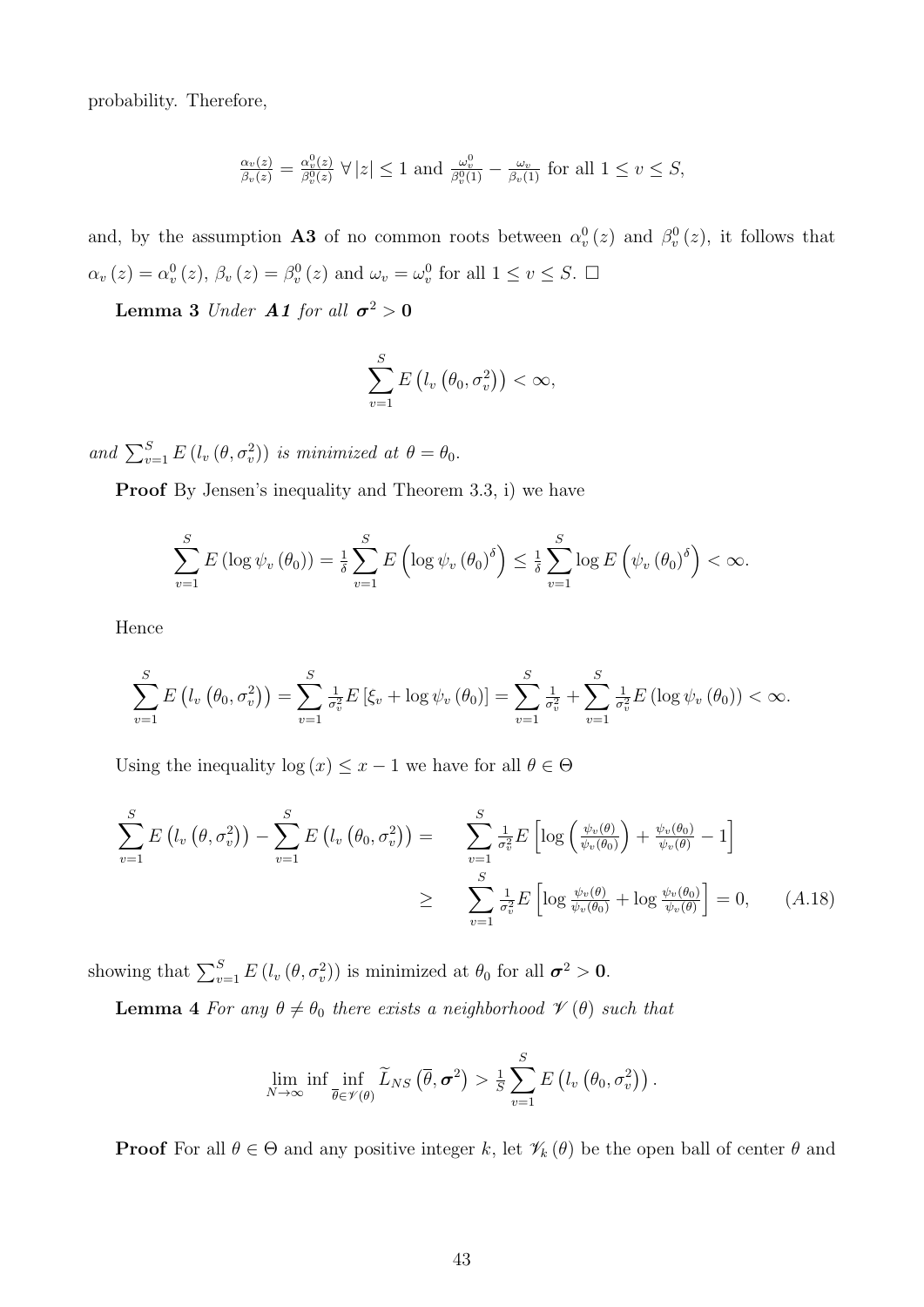radius  $1/k$ . In view of Lemma 1 we have

$$
\lim_{N \to \infty} \inf \inf_{\overline{\theta} \in \mathscr{V}_k(\theta) \cap \Theta} \widetilde{L}_T(\overline{\theta}, \sigma^2) \geq \lim_{N \to \infty} \inf \inf_{\overline{\theta} \in \mathscr{V}_k(\theta) \cap \Theta} L_T(\overline{\theta}, \sigma^2) - \lim_{N \to \infty} \inf \inf_{\theta \in \Theta} \left| L_T(\theta, \sigma^2) - \widetilde{L}_T(\theta, \sigma^2) \right|
$$
\n
$$
\geq \lim_{N \to \infty} \inf \frac{1}{N} \sum_{n=0}^{N-1} \frac{1}{\overline{\theta}} \sum_{v=1}^{S} \inf_{\overline{\theta} \in \mathscr{V}_k(\theta) \cap \Theta} l_{nS+v}(\overline{\theta}, \sigma_v^2).
$$

By the ergodic theorem for the stationary sequence  $\left\{\sum_{v=1}^S l_{nS+v} (\overline{\theta}, \sigma_v^2)\right\}$ n with  $E\left(\sum_{v=1}^S l_{nS+v}(\overline{\theta}, \sigma_v^2)\right) \in \mathbb{R} \cup \{\infty\}$  (cf, Billingsley 1995, p. 495), it follows that

$$
\lim_{N \to \infty} \inf \frac{1}{N} \sum_{n=0}^{N-1} \frac{1}{S} \sum_{v=1}^{S} \inf_{\overline{\theta} \in \mathscr{V}_k(\theta) \cap \Theta} l_{nS+v} \left( \overline{\theta}, \sigma_v^2 \right) = \frac{1}{S} \sum_{v=1}^{S} E \left( \inf_{\overline{\theta} \in \mathscr{V}_k(\theta) \cap \Theta} l_v \left( \overline{\theta}, \sigma_v^2 \right) \right).
$$

Beppo-Levi's theorem (e.g. Billingsley, 1995, p. 219) yields

$$
\frac{1}{S} \sum_{v=1}^{S} E\left(\inf_{\overline{\theta} \in \mathscr{V}_k(\theta) \cap \Theta} l_{nS+v} \left(\overline{\theta}, \sigma_v^2\right)\right) \to \frac{1}{S} \sum_{v=1}^{S} E\left(l_v \left(\theta, \sigma_v^2\right)\right) \text{ as } k \to \infty,
$$

and by  $(A.18)$  the result follows.  $\square$ 

Finally, the proof of Theorem 4.1 is completed by standard compactness arguments using Lemmas 2-4.  $\Box$ 

Proof of Theorem 4.2 The proof of Theorem 4.2 is based on a Taylor expansion of  $\frac{\partial \tilde{L}_T(\theta, \sigma^2)}{\partial \theta}$  at  $\theta_0$  which, by **A5** and the strong consistency of  $\hat{\theta}_G$ , yields

$$
0 = \sqrt{N} \frac{\partial \tilde{L}_T(\hat{\theta}_G, \sigma^2)}{\partial \theta} = \sqrt{N} \frac{\partial L_T(\theta_0, \sigma^2)}{\partial \theta} + \sqrt{N} \frac{\partial^2 L_T(\theta^*, \sigma^2)}{\partial \theta \partial \theta'} \left(\hat{\theta}_G - \theta_0\right) + \sqrt{N} \left(\frac{\partial \tilde{L}_T(\hat{\theta}_G, \sigma^2)}{\partial \theta} - \frac{\partial L_T(\hat{\theta}_G, \sigma^2)}{\partial \theta}\right)
$$

where  $\theta^*$  is between  $\widehat{\theta}_G$  and  $\theta_0$ . The derivatives  $\frac{\partial L_T(\theta, \sigma^2)}{\partial \theta}$  and  $\frac{\partial^2 L_T(\theta, \sigma^2)}{\partial \theta \partial \theta'}$  are given by

$$
\frac{\partial L_T(\theta, \sigma^2)}{\partial \theta} = \frac{1}{NS} \sum_{n=0}^{N-1} \sum_{v=1}^{S} \frac{\partial l_{nS+v}(\theta, \sigma_v^2)}{\partial \theta} = \frac{1}{T} \sum_{n=0}^{N-1} \sum_{v=1}^{S} \left(1 - \frac{Y_{nS+v}}{\psi_{nS+v}(\theta)}\right) \frac{1}{\sigma_v^2 \psi_{nS+v}(\theta)} \frac{\partial \psi_{nS+v}(\theta)}{\partial \theta}
$$

$$
\frac{\partial^2 L_T(\theta, \sigma^2)}{\partial \theta \partial \theta'} = \frac{1}{NS} \sum_{n=0}^{N-1} \sum_{v=1}^{S} \left[ \left(1 - \frac{Y_{nS+v}}{\psi_{nS+v}(\theta)}\right) \frac{1}{\sigma_v^2 \psi_{nS+v}(\theta)} \frac{\partial^2 \psi_{nS+v}(\theta)}{\partial \theta \partial \theta'} + \left(\frac{2Y_{nS+v}}{\psi_{nS+v}(\theta)} - 1\right) \frac{1}{\sigma_v^2 \psi_{nS+v}^2(\theta)} \frac{\partial \psi_{nS+v}(\theta)}{\partial \theta} \frac{\partial \psi_{nS+v}(\theta)}{\partial \theta'} \right].
$$

Therefore, the asymptotic normality result (4.6) follows whenever the following lemmas are established.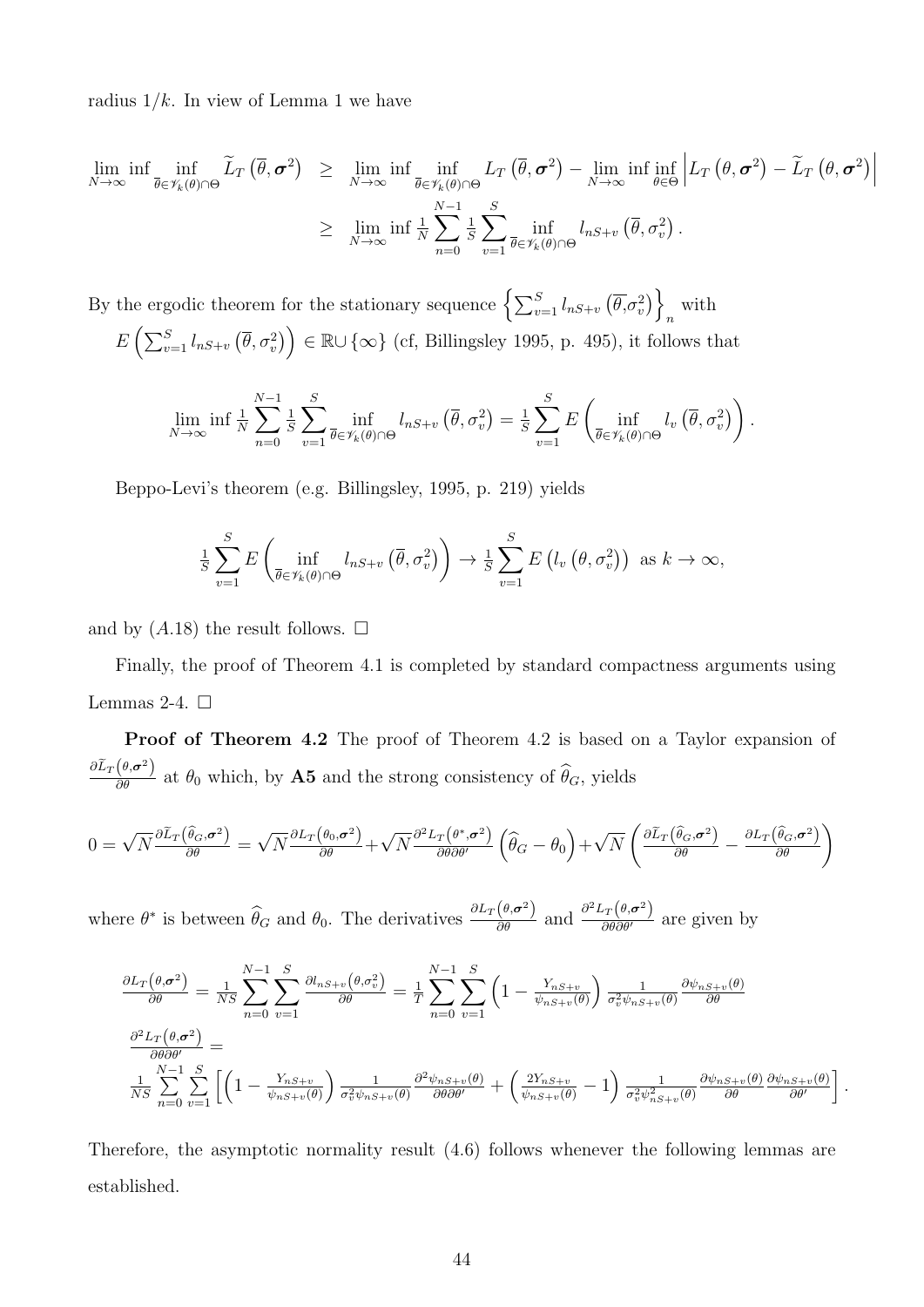Lemma 5 Under A1-A2

$$
i) \sup_{\theta \in \mathcal{V}(\theta_0)} \sqrt{N} \left\| \frac{\partial L_T(\theta, \sigma^2)}{\partial \theta} - \frac{\partial \tilde{L}_T(\theta, \sigma^2)}{\partial \theta} \right\| \xrightarrow[N \to \infty]{p} 0, \quad ii) \sup_{\theta \in \mathcal{V}(\theta_0)} \sqrt{N} \left\| \frac{\partial^2 L_T(\theta, \sigma^2)}{\partial \theta \partial \theta'} - \frac{\partial^2 \tilde{L}_T(\theta, \sigma^2)}{\partial \theta \partial \theta'} \right\| \xrightarrow[N \to \infty]{p} 0
$$

for some neighborhood  $\mathscr V\left(\theta_0\right)$  of  $\theta_0$ .

Proof Following the same lines of Francq and Zakoian (2019, Section 7.4), it is easily seen that under A1,

$$
E_{\theta_0} \left\| \frac{1}{\sigma_v^2 \psi_v(\theta)} \frac{\partial \psi_v(\theta_0)}{\partial \theta} \right\| < 1, \ E_{\theta_0} \left\| \frac{1}{\sigma_v^2 \psi_v^2(\theta)} \frac{\partial^2 \psi_v(\theta_0)}{\partial \theta \partial \theta'} \right\| < 1, \ E_{\theta_0} \left\| \frac{1}{\sigma_v^2 \psi_v^2(\theta)} \frac{\partial \psi_v(\theta_0)}{\partial \theta} \frac{\partial \psi_v(\theta_0)}{\partial \theta'} \right\| < 1. \tag{A.19}
$$

By  $(A.17)$ , the compactness of  $\Theta$  (cf. **A2**) and the fact that  $\rho$  $\int\prod^{S-1}$  $\prod\limits_{v=0}\boldsymbol{\beta}_{S-v}$  $\lambda$  $< 1$  (cf. **A1**) we have

$$
\left| \frac{1}{\tilde{\psi}_{nS+v}(\theta)} - \frac{1}{\psi_{nS+v}(\theta)} \right| \leq \frac{M\rho^{nS+v}}{\psi_{nS+v}(\theta)} \frac{\psi_{nS+v}(\theta)}{\tilde{\psi}_{nS+v}(\theta)} (1+M) \rho^{nS+v},
$$
  
\n
$$
\sup_{\theta \in \Theta} \left| \frac{\partial \psi_{nS+v}(\theta)}{\partial \theta} - \frac{\partial \tilde{\psi}_{nS+v}(\theta)}{\partial \theta} \right| \leq M\rho^{nS+v}, \sup_{\theta \in \Theta} \left| \frac{\partial^2 \psi_{nS+v}(\theta)}{\partial \theta \partial \theta'} - \frac{\partial^2 \tilde{\psi}_{nS+v}(\theta)}{\partial \theta \partial \theta'} \right| \leq M\rho^{nS+v},
$$

and

$$
\sup_{\theta \in \mathcal{V}(\theta_0)} \sqrt{N} \left\| \frac{\partial L_T(\theta, \sigma^2)}{\partial \theta} - \frac{\partial \tilde{L}_T(\theta, \sigma^2)}{\partial \theta} \right\| =
$$
\n
$$
\sup_{\theta \in \mathcal{V}(\theta_0)} \frac{1}{S\sqrt{N}} \left\| \sum_{n=0}^{N-1} \sum_{v=1}^{S} \left[ \left( \frac{1}{\tilde{\psi}_{nS+v}(\theta)} - \frac{1}{\psi_{nS+v}(\theta)} \right) \frac{Y_{nS+v}}{\sigma_v^2 \psi_{nS+v}(\theta)} \frac{\partial \psi_{nS+v}(\theta)}{\partial \theta} \right. \right.
$$
\n
$$
+ \frac{1}{\sigma_v^2} \left( 1 - \frac{Y_{nS+v}}{\psi_{nS+v}(\theta)} \right) \left( \frac{1}{\tilde{\psi}_{nS+v}(\theta)} - \frac{1}{\psi_{nS+v}(\theta)} \right) \frac{\partial \psi_{nS+v}(\theta)}{\partial \theta} \right.
$$
\n
$$
+ \left( 1 - \frac{Y_{nS+v}}{\psi_{nS+v}(\theta)} \right) \frac{1}{\sigma_v^2 \tilde{\psi}_{nS+v}(\theta)} \left( \frac{\partial \psi_{nS+v}(\theta)}{\partial \theta} - \frac{\partial \tilde{\psi}_{nS+v}(\theta)}{\partial \theta} \right) \right) ||
$$
\n
$$
\leq \frac{N}{S\sqrt{N}} \sum_{n=0}^{N-1} \sum_{v=1}^{S} \rho^n \left( 1 + \xi_{nS+v} \right) ||1 + \frac{1}{\psi_{nS+v}(\theta_0)} \frac{\partial \psi_{nS+v}(\theta_0)}{\partial \theta} ||.
$$
\n(A.20)

Therefore, (A.20) and the Markov inequality implies that for all  $\varepsilon > 0$ ,

$$
P\left(\frac{1}{\sqrt{N}}\sum_{n=0}^{N-1}\sum_{v=1}^{S}\rho^{n}\left(1+\xi_{nS+v}\right)\left\|1+\frac{1}{\psi_{nS+v}(\theta_{0})}\frac{\partial\psi_{nS+v}(\theta_{0})}{\partial\theta}\right\|>\varepsilon\right)
$$
  

$$
\leq \frac{2}{\varepsilon}\left(1+E_{\theta_{0}}\left\|1+\frac{1}{\psi_{nS+v}(\theta_{0})}\frac{\partial\psi_{nS+v}(\theta_{0})}{\partial\theta}\right\|\right)\frac{1}{\sqrt{N}}\sum_{n=0}^{N-1}\rho^{n}\to 0 \text{ as } N\to 0,
$$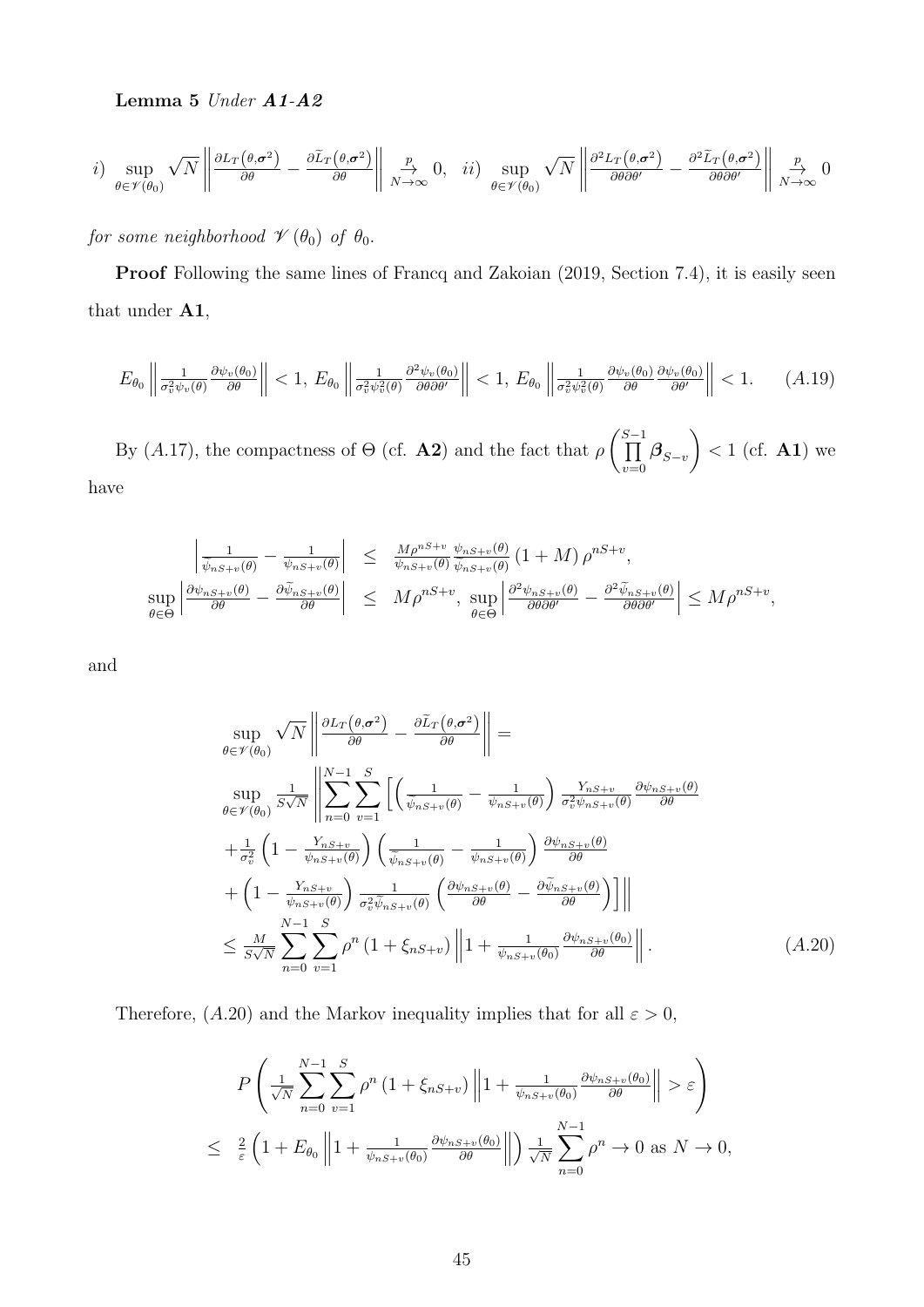from which the result i) follows. The same argument shows result ii).  $\Box$ 

Lemma 6  $Under \, A1-A6,$ 

$$
\frac{\partial^2 L_T(\theta^*, \sigma^2)}{\partial \theta \partial \theta'} \underset{N \to \infty}{\overset{p}{\to}} \frac{1}{S} J(\theta_0, \sigma^2)
$$

for any  $\theta^*$  between  $\theta_G$  and  $\theta_0$ .

**Proof** Let  $\mathscr{V}_k(\theta_0)$   $(k \in \mathbb{N}^*)$  be the open ball with center  $\theta_0$  and radius  $1/k$ . Assume that n is large enough so that  $\theta^*$  belongs to  $\mathcal{V}_k(\theta_0)$ . By periodic stationarity and periodic ergodicity of  $\left\{\sup_{\theta \in \mathscr{V}_k(\theta_0)}\right.$   $\partial^{2} l_{nS+v}\big(\theta,\!\sigma^{2}_{v}\big)$  $\frac{\partial \partial \theta_i \partial \theta_j}{\partial \theta_i \partial \theta_j} - E$  $\int \partial^2 l_{nS+v} \left( \theta_0, \sigma_v^2 \right)$  $\partial\theta_i\partial\theta_j$  $\bigg) \bigg|$  $\mathcal{L}$ we have

$$
\begin{split}\n\left| \frac{\partial^2 L_T(\theta^*, \sigma^2)}{\partial \theta_i \partial \theta_j} - J(\theta_0, \sigma^2)_{i,j} \right| &= \left| \frac{\partial^2 L_T(\theta^*, \sigma^2)}{\partial \theta_i \partial \theta_j} - E\left(\frac{\partial^2 L_T(\theta_0, \sigma^2)}{\partial \theta_i \partial \theta_j}\right) \right| \\
&= \frac{1}{N S} \left| \sum_{n=0}^{N-1} \sum_{v=1}^S \frac{\partial^2 l_{nS+v}(\theta^*, \sigma_v^2)}{\partial \theta_i \partial \theta_j} - E\left(\frac{\partial^2 l_{nS+v}(\theta_0, \sigma_v^2)}{\partial \theta_i \partial \theta_j}\right) \right| \\
&\leq \frac{1}{N S} \sum_{n=0}^{N-1} \sum_{v=1}^S \sup_{\theta \in \mathscr{V}_k(\theta_0)} \left| \frac{\partial^2 l_{nS+v}(\theta, \sigma_v^2)}{\partial \theta_i \partial \theta_j} - E\left(\frac{\partial^2 l_{nS+v}(\theta_0, \sigma_v^2)}{\partial \theta_i \partial \theta_j}\right) \right| \\
&\xrightarrow[\theta \to \infty]{a.s.} \frac{1}{S} \sum_{v=1}^S E\left(\sup_{\theta \in \mathscr{V}_k(\theta_0)} \left| \frac{\partial^2 l_v(\theta, \sigma_v^2)}{\partial \theta_i \partial \theta_j} - E\left(\frac{\partial^2 l_v(\theta_0, \sigma_v^2)}{\partial \theta_i \partial \theta_j}\right) \right| \right).\n\end{split}
$$

The Lebesgue dominated convergence theorem yields

$$
\lim_{k \to \infty} E \sup_{\theta \in \mathscr{V}_k(\theta_0)} \left| \frac{\partial^2 l_v(\theta, \sigma_v^2)}{\partial \theta_i \partial \theta_j} - E \left( \frac{\partial^2 l_v(\theta_0, \sigma_v^2)}{\partial \theta_i \partial \theta_j} \right) \right| = E \lim_{k \to \infty} \sup_{\theta \in \mathscr{V}_k(\theta_0)} \left| \frac{\partial^2 l_v(\theta, \sigma_v^2)}{\partial \theta_i \partial \theta_j} - E \left( \frac{\partial^2 l_v(\theta_0, \sigma_v^2)}{\partial \theta_i \partial \theta_j} \right) \right| = 0,
$$

from which the proof of the lemma follows.  $\square$ 

Lemma 7 Under A1-A6

$$
\sqrt{N} \frac{\partial L_T(\theta_0, \sigma^2)}{\partial \theta} \underset{N \to \infty}{\overset{\mathscr{L}}{\rightarrow}} N\left(0, \tfrac{1}{S^2} I\left(\theta_0, \sigma_0^2, \sigma^2\right)\right).
$$

**Proof** It is clear that  $\sqrt{N} \frac{\partial L_T(\theta_0, \sigma^2)}{\partial \theta} =$  $\sum_{n=1}^{N-1}$  $n=0$  $\sum_{i=1}^{S}$  $v=1$ 1  $S\sqrt{N}$  $\frac{\partial l_{nS+v}(\theta_0,\sigma_v^2)}{\partial \theta}$  is a term of a square integrable periodically ergodic Martingale. Since by the periodic ergodic theorem (cf. Supplementary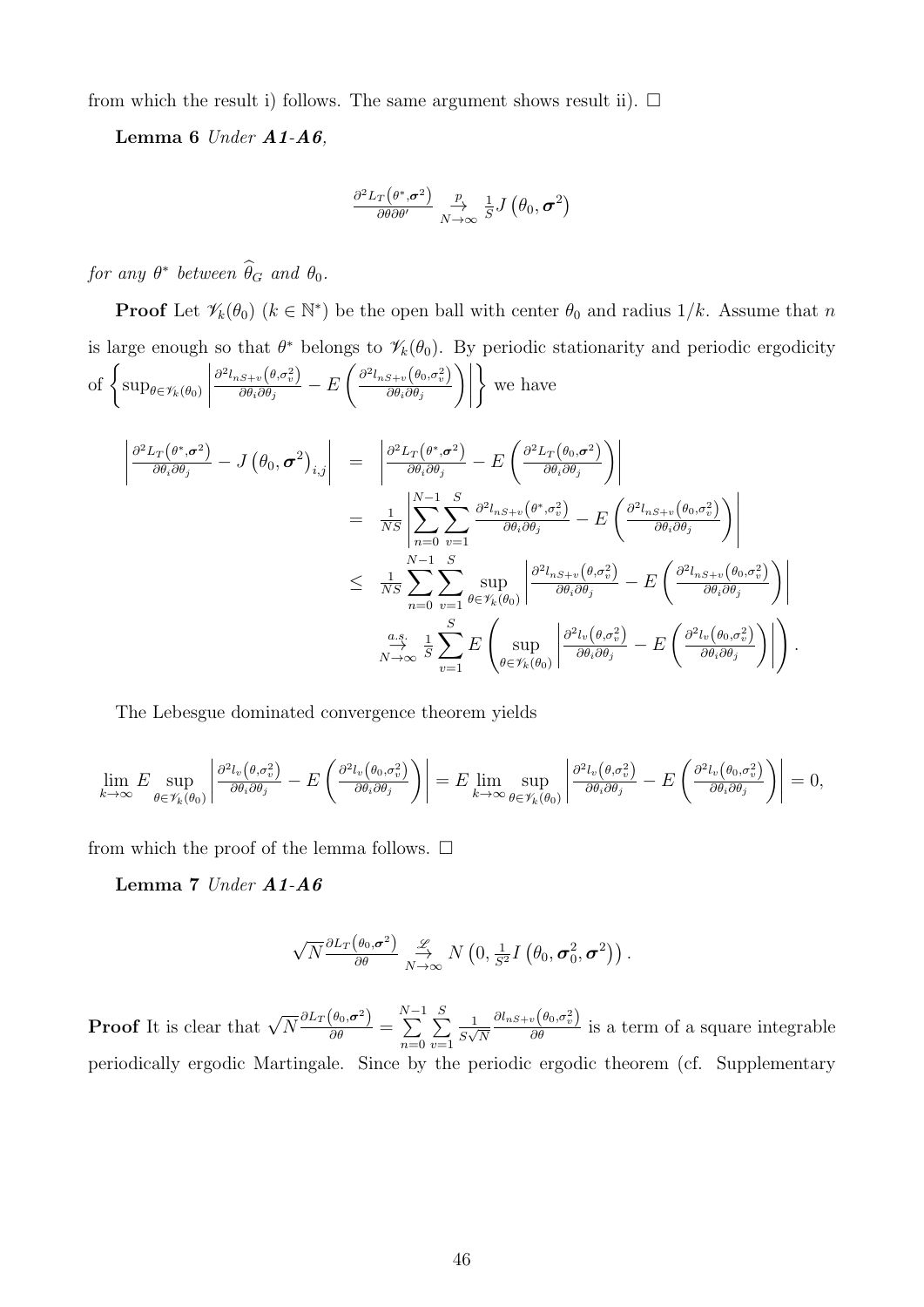material)

$$
\frac{1}{N} \sum_{n=0}^{N-1} \sum_{v=1}^{S} \frac{\partial l_{nS+v}(\theta_0, \sigma_v^2)}{\partial \theta} \frac{\partial l_{nS+v}(\theta_0, \sigma_v^2)}{\partial \theta'}
$$
\n
$$
= \frac{1}{N} \sum_{n=0}^{N-1} \sum_{v=1}^{S} (1 - \xi_{nS+v})^2 \frac{1}{\sigma_v^4 \psi_{nS+v}^2(\theta_0)} \frac{\partial \psi_{nS+v}(\theta)}{\partial \theta} \frac{\partial \psi_{nS+v}(\theta)}{\partial \theta'} \frac{a.s.}{N \to \infty} I(\theta_0, \sigma_0^2, \sigma^2),
$$

the result thus follows from the martingale central limit theorem (e.g. Billingsley, 1995).  $\Box$ 

**Proof of Theorem 4.3** Set  $U_{v,n}(\theta) = \frac{(Y_{nS+v}-\psi_{nS+v}(\theta))^2}{\psi_{nS+v}^2(\theta)}$ , and denote by  $o_{a.s.}(1)$  a term converging almost surely to 0 as  $N\to\infty.$  If we show

$$
\hat{\sigma}_v^2 = \frac{1}{N} \sum_{n=0}^{N-1} U_{v,n}(\theta_0) + o_{a.s.}(1)
$$
\n(A.21)

then the result (4.9a) would follow from standard arguments.

Now a Taylor expansion of  $U_{v,n}(\widehat{\theta}_G)$  around  $\theta_0$  yields

$$
\widehat{\sigma}_{v}^{2} = \frac{1}{N} \sum_{n=0}^{N-1} U_{v,n} \left( \widehat{\theta}_{G} \right) = \frac{1}{N} \sum_{n=0}^{N-1} U_{v,n} \left( \theta_{0} \right) + \left( \widehat{\theta}_{G} - \theta_{0} \right) \frac{1}{N} \sum_{n=0}^{N-1} \frac{\partial U_{v,n}(\theta^{*})}{\partial \theta} \tag{A.22}
$$

where  $\theta^*$  is between  $\theta_G$  and  $\theta_0$ . Note that

$$
\frac{\partial U_{v,n}(\theta)}{\partial \theta} = 2 \left( \frac{Y_{nS+v}^2}{\psi_{nS+v}^2(\theta)} - \frac{Y_{nS+v}}{\psi_{nS+v}(\theta)} \right) \frac{1}{\psi_{nS+v}(\theta)} \frac{\partial \psi_{nS+v}(\theta)}{\partial \theta}.
$$

Following the same lines of Francq and Zakoian (2019, p. 197) it can be easily seen that

$$
E\left(\sup_{\theta\in\mathscr{V}(\theta_0)}\tfrac{Y_{nS+v}^2}{\psi_{nS+v}^2(\theta)}\right)<\infty,\ E\left(\sup_{\theta\in\mathscr{V}(\theta_0)}\tfrac{Y_{nS+v}}{\psi_{nS+v}(\theta)}\right)<\infty,\ E\left(\sup_{\theta\in\mathscr{V}(\theta_0)}\left\|\tfrac{1}{\psi_{nS+v}(\theta)}\tfrac{\partial\psi_{nS+v}(\theta)}{\partial\theta}\right\|\right)<\infty
$$

for some neighborhood  $\mathcal{V}(\theta_0)$  of  $\theta_0$ . Hence, by the ergodic theorem and the consistency of  $\widehat{\theta}_G$ we get

$$
\limsup_{N \to \infty} \left\| N^{-1} \sum_{n=0}^{N-1} \frac{\partial U_{v,n}(\theta^*)}{\partial \theta} \right\| \leq \limsup_{N \to \infty} N^{-1} \sum_{n=0}^{N-1} \sup_{\theta \in \mathcal{V}(\theta_0)} \left\| \frac{\partial U_{v,n}(\theta)}{\partial \theta} \right\|
$$

$$
= E \left( \sup_{\theta \in \mathcal{V}(\theta_0)} \left\| \frac{\partial U_{v,n}(\theta)}{\partial \theta} \right\| \right) < \infty.
$$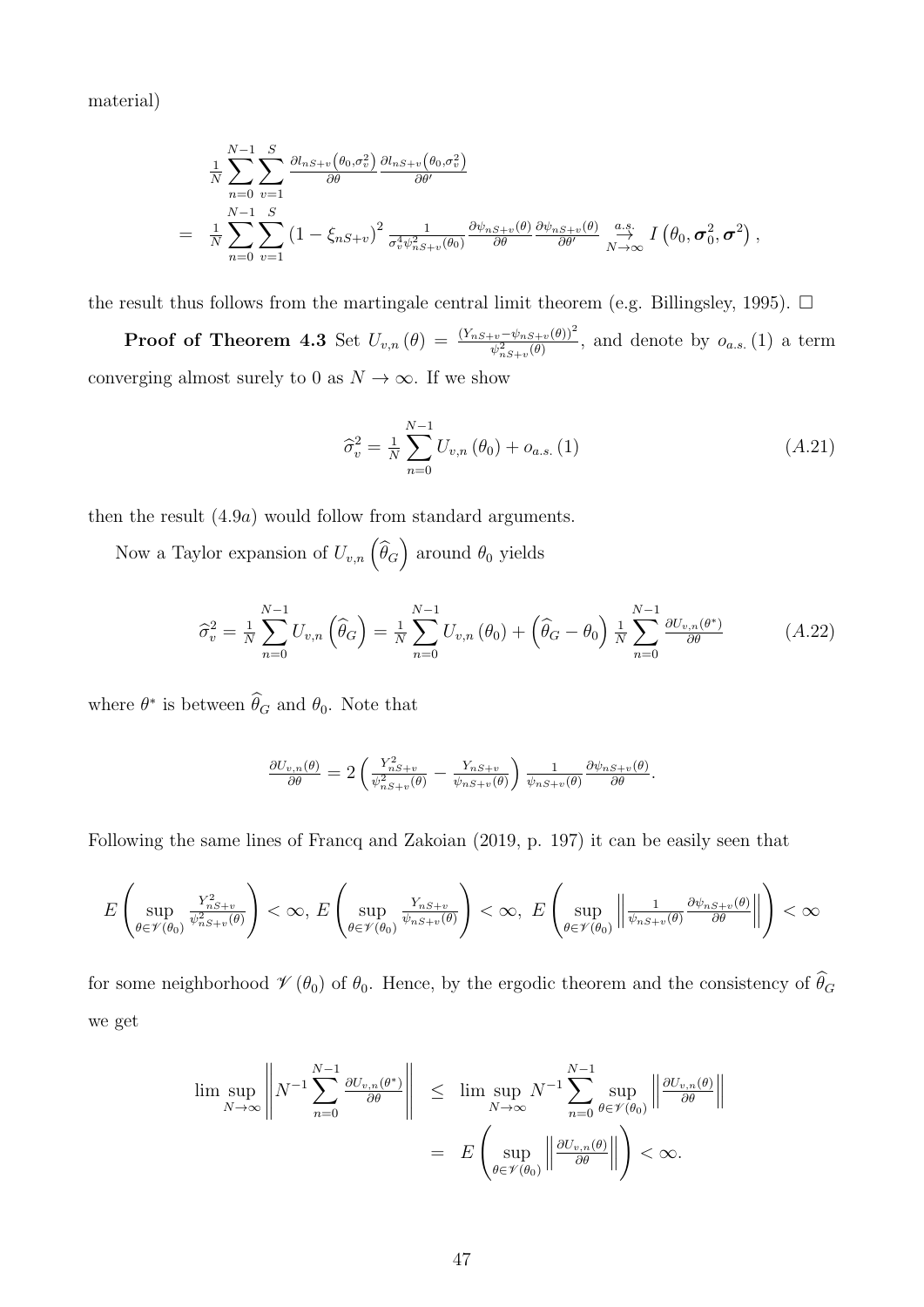Thus

$$
\left(\widehat{\theta}_G - \theta_0\right) \frac{1}{N} \sum_{n=0}^{N-1} \frac{\partial U_{v,n}(\theta^*)}{\partial \theta} = o_{a.s.} (1) ,
$$

and in view of  $(A.22)$  we obtain  $(A.21)$ . Result  $(4.9b)$  follows by a similar argument.  $\Box$ 

Acknowledgements The authors are deeply grateful to Prof. Shiqing Ling the Co-Editor and two referees for their careful reading, very useful comments and constructive suggestions that have led to considerable improvements in the revision. The authors are also grateful to Prof. Christian Francq for providing the UN realized volatility series.

### References

Aknouche A. 2015. Explosive strong periodic autoregression with multiplicity one. Journal of Statistical Planning and Inference 161: 50-72.

Aknouche A, Francq C. 2019. Two-stage weighted least squares estimator of the conditional mean of observation-driven time series models. MPRA paper 97382.

Aknouche A, Francq C. 2020. Count and duration time series with equal conditional stochastic and mean orders. Econometric Theory. forthcoming, DOI: https://doi.org/10.1017 /S0266466620000134.

Aknouche A, Demmouche N, Dimitrakopoulos S, Touche N. 2020. Bayesian analysis of periodic asymmetric power GARCH models. Studies in Nonlinear Dynamics and Econometrics 24: 1–24.

Ambach D., Croonenbroeck C. 2015. Obtaining Superior Wind Power Predictions from a Periodic and Heteroscedastic Wind Power Prediction Tool. In: Steland A., Rafajkowicz E., Szajowski K. (eds) Stochastic Models, Statistics and Their Applications (pp. 225-232). Springer Proceedings in Mathematics & Statistics, vol 122. Springer, Cham.

Ambach D, Schmid W. 2015. Periodic and long range dependent models for high frequency wind speed data. Energy 82: 277–293.

Andersen T, Bollerslev T. 1997. Intraday periodicity and volatility persistence in financial markets. Journal of Empirical Finance 4: 115–158.

Barndorff-Nielsen OE, Shephard N. 2002. Econometric analysis of realized volatility and its use in estimating stochastic volatility models. Journal of the Royal Statistical Society B64: 253-280.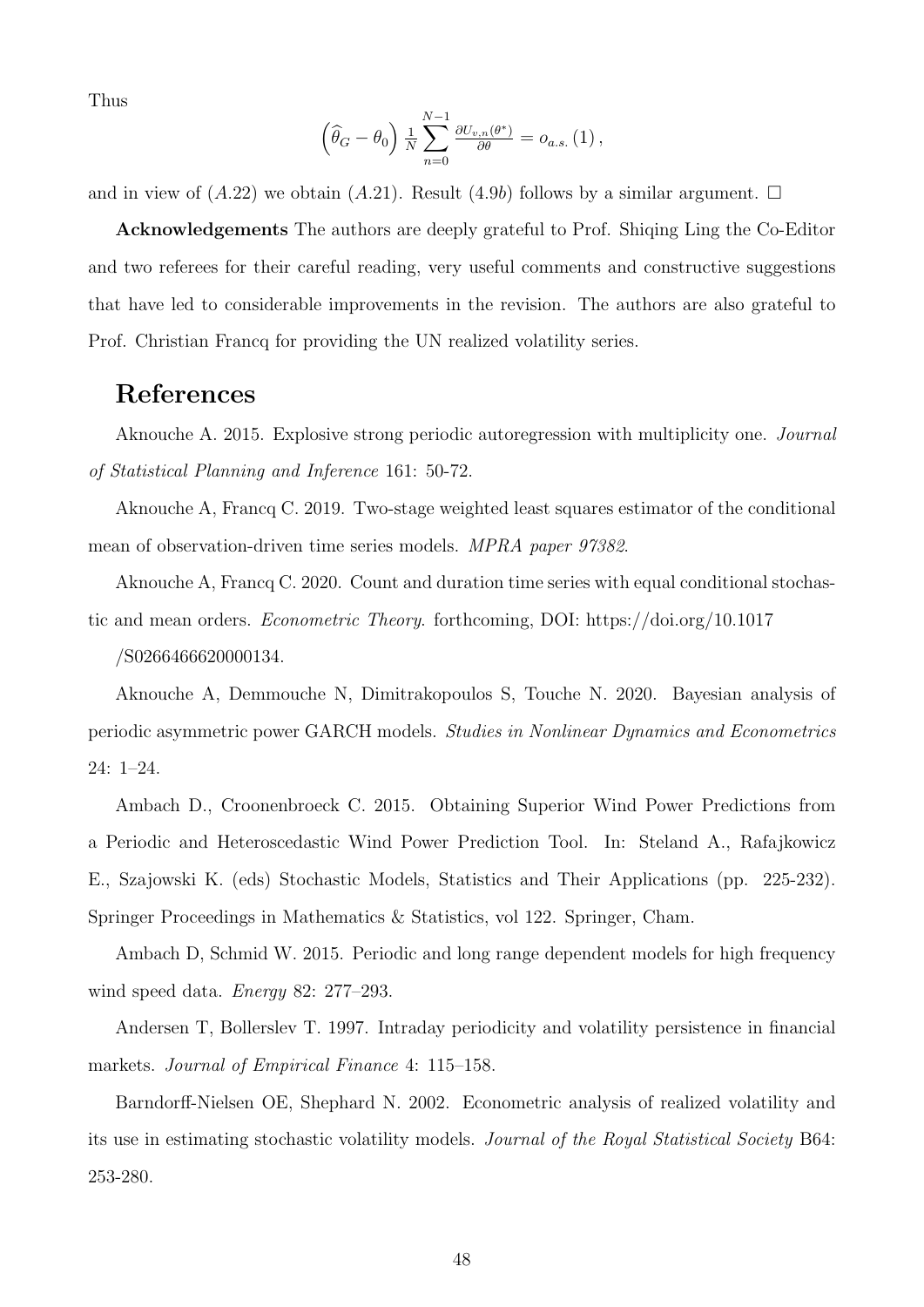Baur D, Cahill D, Godfrey K, Liu Z. 2019. Bitcoin time-of-day, day-of-week and month-ofyear effects in returns and trading volume. Finance Research Letters 31: 78–92.

Bernardi M, Catania L. 2014. The model confidence set package for R.  $ArXiv:1410. 8504v1$ . Bhogal SK, Variyam RT. 2019. Conditional duration models for high-frequency data: A review on recent developments. Journal of Economic Surveys 33: 252–273.

Billingsley P. 1995. Probability and measure. 3rd edition, Wiley, New York.

Billingsley P. 1999. Convergence of probability measures. 2nd edition, Wiley, New York.

Bollerslev T, Cai J, Song FM. 2000. Intraday periodicity, long memory volatility, and macroeconomic announcement effects in the US Treasury bond market. Journal of Empirical Finance 7: 37–55.

Bollerslev T, Ghysels E. 1996. Periodic autoregressive conditional heteroskedasticity. Journal of Business & Economic Statistics 14: 139–152.

Bortoluzzo AB, Morettin PA, Toloi CM. 2010. Time-varying autoregressive conditional duration model. Journal of Applied Statistics 37: 847–864.

Boswijk HP, Franses PH. 1995. Testing for periodic integration. Economics Letters 48: 241-248.

Boswijk HP, Franses PH. 1996. Unit roots in periodic autoregressions. Journal of Time Series Analysis 17: 221-245.

Bougerol P, Picard N. 1992a. Strict stationarity of generalised autoregressive processes. Annals of Probability 20: 1714–1730.

Bougerol P, Picard N. 1992b. Stationarity of GARCH processes and some nonnegative time series. Journal of Econometrics 52: 115–127.

Boynton W, Oppenheimer HR, Reid SF. 2009. Japanese day-of-the-week return patterns: New results. Global Finance Journal 20: 1–12.

Bracher J, Held L. 2017. Periodically stationary multivariate autoregressive models. arXiv preprint, arXiv:1707.04635.

Caporin M, Rossi E, Santucci De Magistris P. 2017. Chasing volatility: a persistent multiplicative error model with jumps. Journal of Econometrics 198: 122–145.

Charles A. 2010. The day-of-the-week effects on the volatility: The role of the asymmetry. European Journal of Operational Research 202: 143–152.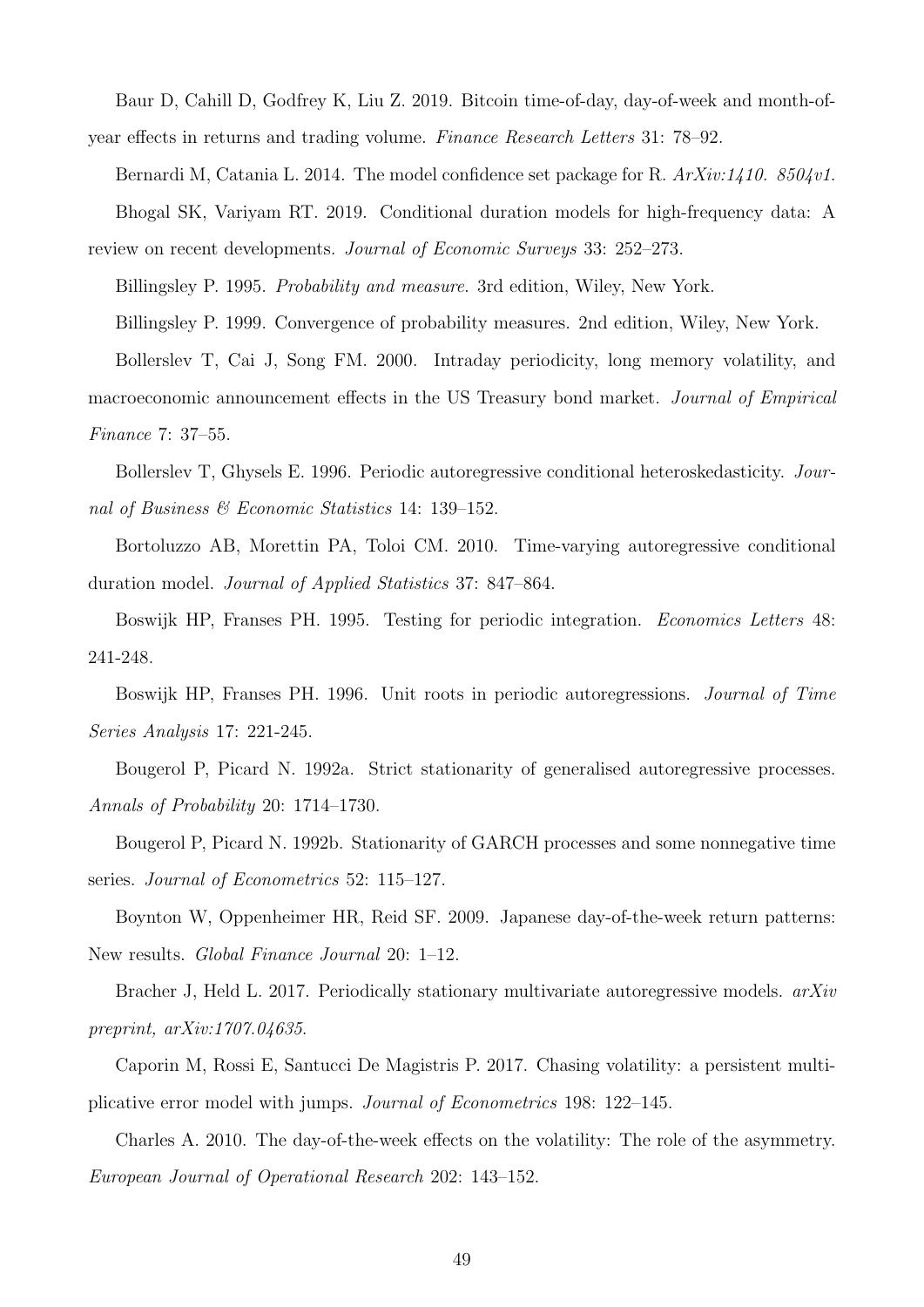Chen M, An HZ. 1998. A note on the stationarity and the existence of moments of the GARCH model. Statistica Sinica 8: 505-510.

Chou RY. 2005. Forecasting financial volatilities with extreme values: The conditional autoregressive range (CARR) Model. Journal of Money, Credit, and Banking 37: 561–582.

Dahlhaus, R. 1997. Fitting time series models to nonstationary Processes. Annals of Statistics 25: 1–37.

Dahlhaus R, Subba Rao S. 2006. Statistical Inference for Time-Varying ARCH Processes. Annals of Statistics 34: 1075–1114.

Diebold F. 1986. Modeling the persistence of conditional variances: A comment. *Econo*metric Reviews 5: 51–56.

Engle R. 2002. New frontiers for Arch models. Journal of Applied Econometrics 17: 425– 446.

Engle R, Russell J. 1998. Autoregressive conditional duration: A new model for irregular spaced transaction data. Econometrica 66: 1127–1162.

Francq C, Zakoian J.-M. 2019. GARCH models: structure, statistical inference and financial applications. John Wiley & Sons, 2nd edt.

Francq C, Roy R, Saidi A. 2011. Asymptotic Properties of Weighted Least Squares Estimation in Weak PARMA Models. Journal of Time Series Analysis 32: 699–723

Franses PH, Paap R. 2000. Modeling day-of-the-week seasonality in the S&P 500 Index. Applied Financial Economics 10: 483–488.

Franses PH, Paap R. 2004. Periodic time series models. Oxford University Press.

Gallo GM, Otranto E. 2018. Combining sharp and smooth transitions in volatility dynamics:

a fuzzy regime approach. Journal of the Royal Statistical Society C67: 549-573.

Gouriéroux C, Monfort A, Trognon A. 1984. Pseudo maximum likelihood methods: Theory. Econometrica 52: 681-700.

Hallin M. 1984. Spectral Factorization of Nonstationary Moving Average Processes. Annals of Statistics 12: 172-192.

Hautsch N. 2012. Econometrics of Financial High-Frequency Data. Berlin, Heidelberg: Springer.

Hujer R, Vuletic S. 2007. Econometric analysis of financial trade processes by discrete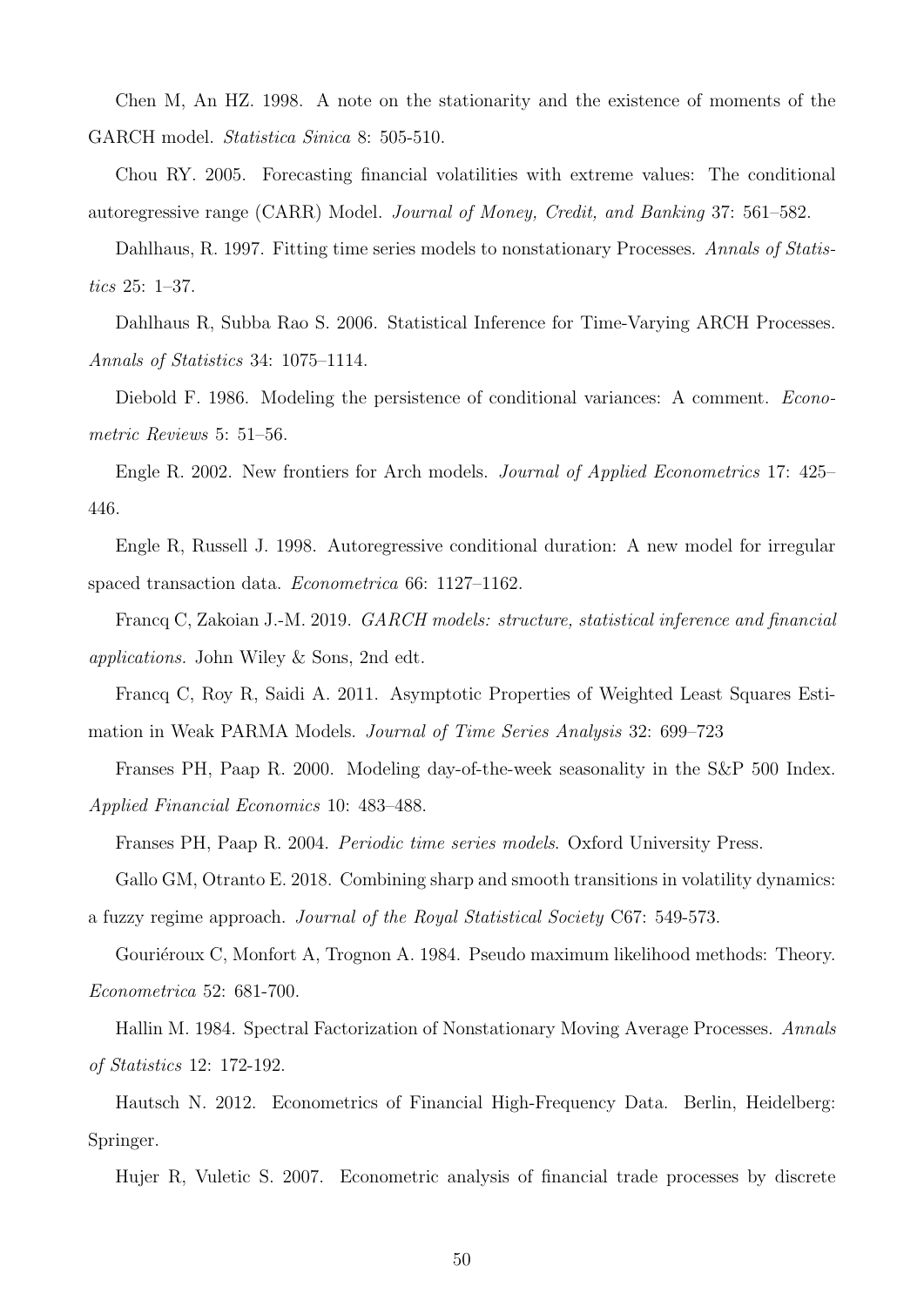mixture duration models. Journal of Economic Dynamics and Control 31: 635–667.

Johnson NL, Kotz S, Balakrishnan N. 1995. Continuous univariate distributions. Wiley, 2nd Edition.

Lanne M. 2006. A mixture multiplicative error model for realized volatility. *Journal of* Financial Econometrics 4: 594–616.

Li Q. 2020. Location multiplicative error models with quasi maximum likelihood estimation. Journal of Time Series Analysis 41: 387–405.

Lund R, Basawa IV. 2000. Recursive prediction and likelihood evaluation for periodic ARMA models. Journal of Time Series Analysis 21: 75–93.

Martens M, Van Dijk D, De Pooter M. 2009. Forecasting S&P 500 volatility: Long memory, level shifts, leverage effects, day-of-the-week seasonality, and macroeconomic announcements. International Journal of Forecasting 25: 282–303.

Mbanga CL. 2019. The day-of-the-week pattern of price clustering in Bitcoin. Applied Economics Letters 26: 1-6.

McCullagh P, Nelder JA. 1989. Generalized Linear Models, 2nd edn. Chapman and Hall, London.

Mikosch T, Starica C. 2004. Nonstationarities in Financial Time Series, the Long-Range Dependence, and the IGARCH Effects. *Review of Economics and Statistics* 86: 378–390.

Miller KS. 1968. *Linear Difference Equations*. Benjamin.

Mishra A, Ramanathan TV. 2017. Nonstationary autoregressive conditional duration models. Studies in Nonlinear Dynamics and Econometrics 21: 1-22.

Moghaddam MD, Liu J, Serota RA. 2019. Implied and realized volatility: A study of distributions and the distribution of difference.  $ArXiv:1906.02306$ .

Pacurar M. 2008. Autoregressive Conditional Duration (ACD) Models in Finance: A Survey of the Theoretical and Empirical Literature. Journal of Economic Surveys 22: 711–751.

Patton AJ. 2011. Volatility forecast comparison using imperfect volatility proxies. Journal of Econometrics 160:, 246–256.

Rossi E, Fantazzini D. 2015. Long memory and periodicity in intraday volatility. Journal of Financial Econometrics 13: 922–961.

Tsiakas I. 2006. Periodic stochastic volatility and fat tails. Journal of Financial Economet-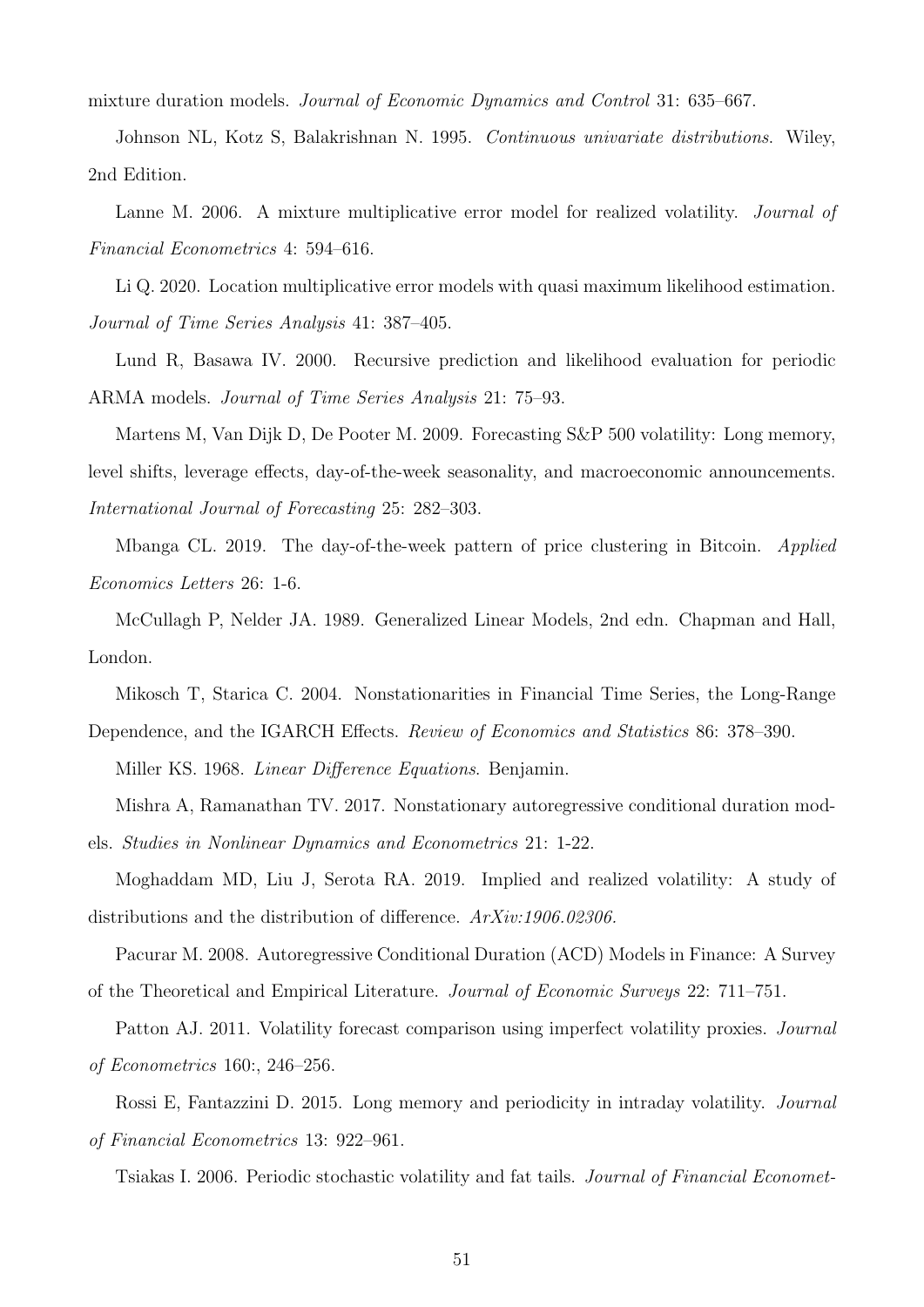rics 4: 90–135.

Wang JN, Liu HC, Hsu YT. 2020. Time-of-day periodicities of trading volume and volatility in Bitcoin exchange: Does the stock market matter?. Finance Research Letters 34: 1-8.

Wooldridge JM. 1999. Quasi-likelihood methods for count data. In M.H. Pesaran and P. Schmidt (ed.), Handbook of Applied Econometrics, Volume 2: Microeconomics, (pp. 35–406). Oxford: Blackwell.

Yang K, Chen L. 2014. Realized volatility forecast: structural breaks, long memory, asymmetry, and day-of-the-week effect. International Review of Finance 14: 345–392.

Ziel F, Croonenbroeck C, Ambach D. 2016. Forecasting wind power- Modeling periodic and non-linear effects under conditional heteroscedasticity. Applied Energy 177: 285–297.

Ziel F, Steinert R, Husmann S. 2015. Efficient modeling and forecasting of electricity spot prices. Energy Economics 47: 98–111.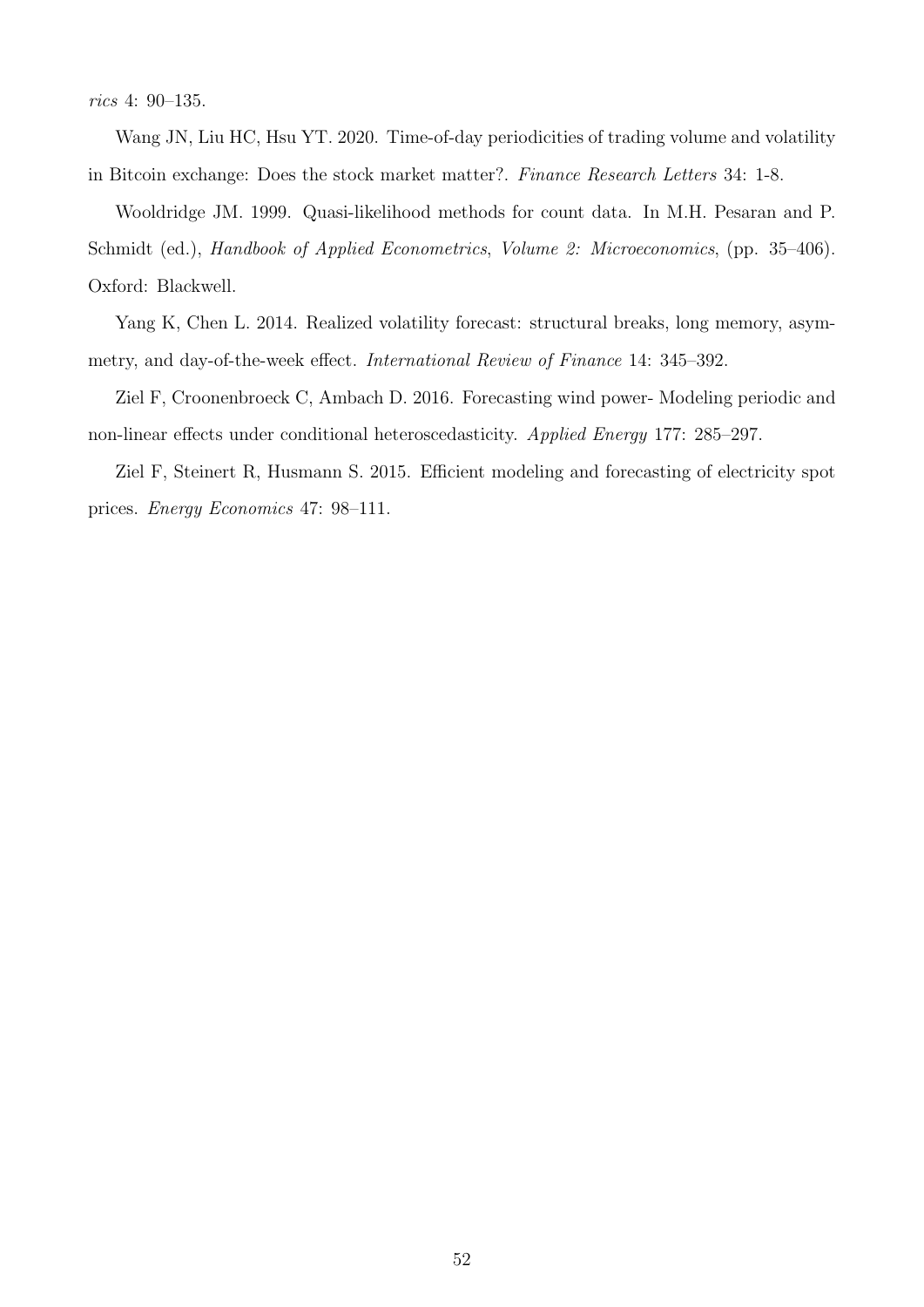# Supplementary material for: "Periodic Autoregressive Conditional Duration"

Abdelhakim Aknouche, Bader Almohaimeed and Stefanos Dimitrakopoulos

# 1 Definitions of periodic stationarity and periodic ergodicity

A positive real-valued stochastic process  $\{Y_t, t \in \mathbb{Z}\}\)$  defined on a probability space  $(\Omega, \mathcal{F}, P)$ is said to be *strictly periodically stationary* with period  $S \in \mathbb{N}^*$  (henceforth sps<sub>S</sub>) iff each one of its S corresponding "sub-processes"  ${Y_{nS+v}, n \in \mathbb{Z}}$  ( $1 \le v \le S$ ) is strictly stationary in the standard sense. The simplest  $sp_{SS}$  process is an  $ipd_S$  sequence. The periodic analog of the ergodic theorem for  $sps_S$  processes (e.g. Boyles and Gardener, 1983) can be stated as follows. If  $\{Y_t, t \in \mathbb{Z}\}\$ is spss with  $E(Y_v) < \infty$  for all  $1 \le v \le S$  then

$$
\frac{1}{n}\sum_{t=1}^{n}Y_t \underset{n\to\infty}{\overset{a.s.}{\to}} \frac{1}{S}\sum_{v=1}^{S}Y_v^*,\tag{S.1}
$$

for some random variables  $(Y_v^*)_{1 \le v \le S}$  defined on  $(\Omega, \mathcal{F}, P)$  and satisfying

$$
Y_v^* = \lim_{n \to \infty} \frac{1}{n} \sum_{k=0}^{n-1} Y_{kS+v}, \ a.s.
$$

When for a given season  $v_0 \in \{1, ..., S\}$  the sub-process  $\{Y_{nS+v_0}, n \in \mathbb{Z}\}\$  is ergodic, the limiting random variable  $Y_{v_0}^*$  is almost surely constant and then  $Y_{v_0}^* = E(Y_{v_0})$ , almost surely. The process  $\{Y_t, t \in \mathbb{Z}\}\$ is said to be *periodically ergodic* with period S (pes) iff all subprocesses  $\{Y_{nS+v}, n \in \mathbb{Z}\}\ (v \in \{1, ..., S\})$  are ergodic in the usual sense. The simplest  $pe_S$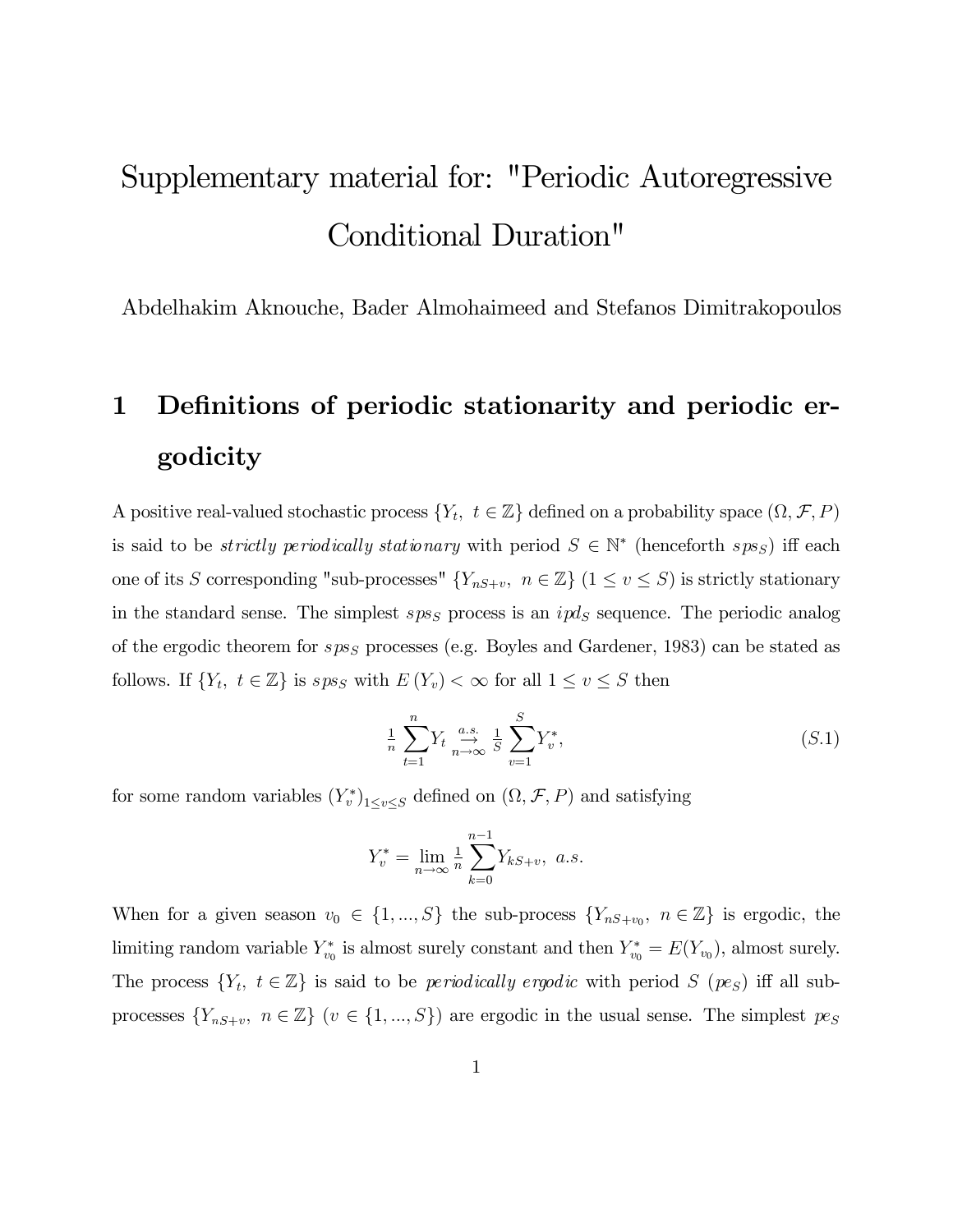process is an  $ipd_S$  sequence. It follows that the limiting variable in  $(S.1)$  simplifies to

$$
\frac{1}{n}\sum_{t=1}^{n}Y_t \stackrel{a.s.}{\to} \frac{1}{S}\sum_{v=1}^{S}E(Y_v),
$$

the mean of the seasonal means. Like strict stationarity and ergodicity (see e.g. Billingsley, 1995, Theorem 36:4), strict periodic stationarity and periodic ergodicity are preserved under certain periodic transformations. Indeed, if  $\{Y_t, t \in \mathbb{Z}\}\$ is  $sys_S$  and periodically ergodic and if  $\{Z_t, t \in \mathbb{Z}\}$  is given by  $Z_t = f_t(..., Y_{t-1}, Y_t, Y_{t+1}, ...)$ , where  $f_t$  is a function from  $\mathbb{R}^{\mathbb{Z}}$  into  $\mathbb{R}$ , which is measurable, S-periodic over  $t$   $(f_t = f_{t+nS}$  for all n and t) then so is  $\{Z_t, t \in \mathbb{Z}\}\.$ 

### 2 Proof of Theorem 3.3, i)

The proof is similar to that of Lemma 2.3 of Berkes et  $al$  (2003). Let us first show that if  $\gamma^S(A^0)$  < 0 then there exists  $\delta > 0$  and  $n_0$  such that

$$
E\left(\left\|A_{n_0S}^0 A_{n_0S-1}^0 \dots A_1^0\right\|^{\delta}\right) < 1. \tag{S.2}
$$

Since  $\gamma^S(A^0) = \inf_{n \in \mathbb{N}^*} \left\{ \frac{1}{n} E\left( \log \left\| A_{nS}^0 A_{nS-1}^0 \ldots A_1^0 \right\| \right) \right\}$  is strictly negative, there exists a positive integer  $n_0$  such that

$$
E\left(\log\left\|A_{n_0S}^0 A_{n_0S-1}^0...A_1^0\right\|\right) < 0.
$$

Using a multiplicative norm and by the  $ipd_S$  property of the sequence  $\{A_t^0, t \in \mathbb{Z}\}\$  we have

$$
E\left(\left\|A_{n_0S}^0 A_{n_0S-1}^0 \dots A_1^0\right\|\right) = \left\|E\left(A_{n_0S}^0 A_{n_0S-1}^0 \dots A_1^0\right)\right\| \le \left\|E\left(A_S^0 A_{S-1}^0 \dots A_1^0\right)\right\|^{n_0} < \infty.
$$

Let  $f(x) = E(||A_{n_0S}^0 A_{n_0S-1}^0 ... A_1^0||^x)$ . Since under (3.2) in the main paper

$$
f'(0) = E\left(\log \left\| A_{n_0S}^0 A_{n_0S-1}^0 \dots A_1^0 \right\| \right) \le \gamma^S < 0,
$$

the function  $f(x)$  decreases in a neighborhood of 0 and as  $f(0) = 1$ , it follows that there exists  $0 < \delta < 1$  such that  $(S.2)$  holds. Now from  $(3.3)$  in the main paper we have for some  $v \in \{1, ..., S\}$ 

$$
\|\underline{Y}_{v}\| \leq \sum_{k=1}^{\infty} \left\|\prod_{j=0}^{k-1} A_{v-j}^{0}\right\| \left\|B_{v-k}^{0}\right\| + \left\|B_{v}^{0}\right\|.
$$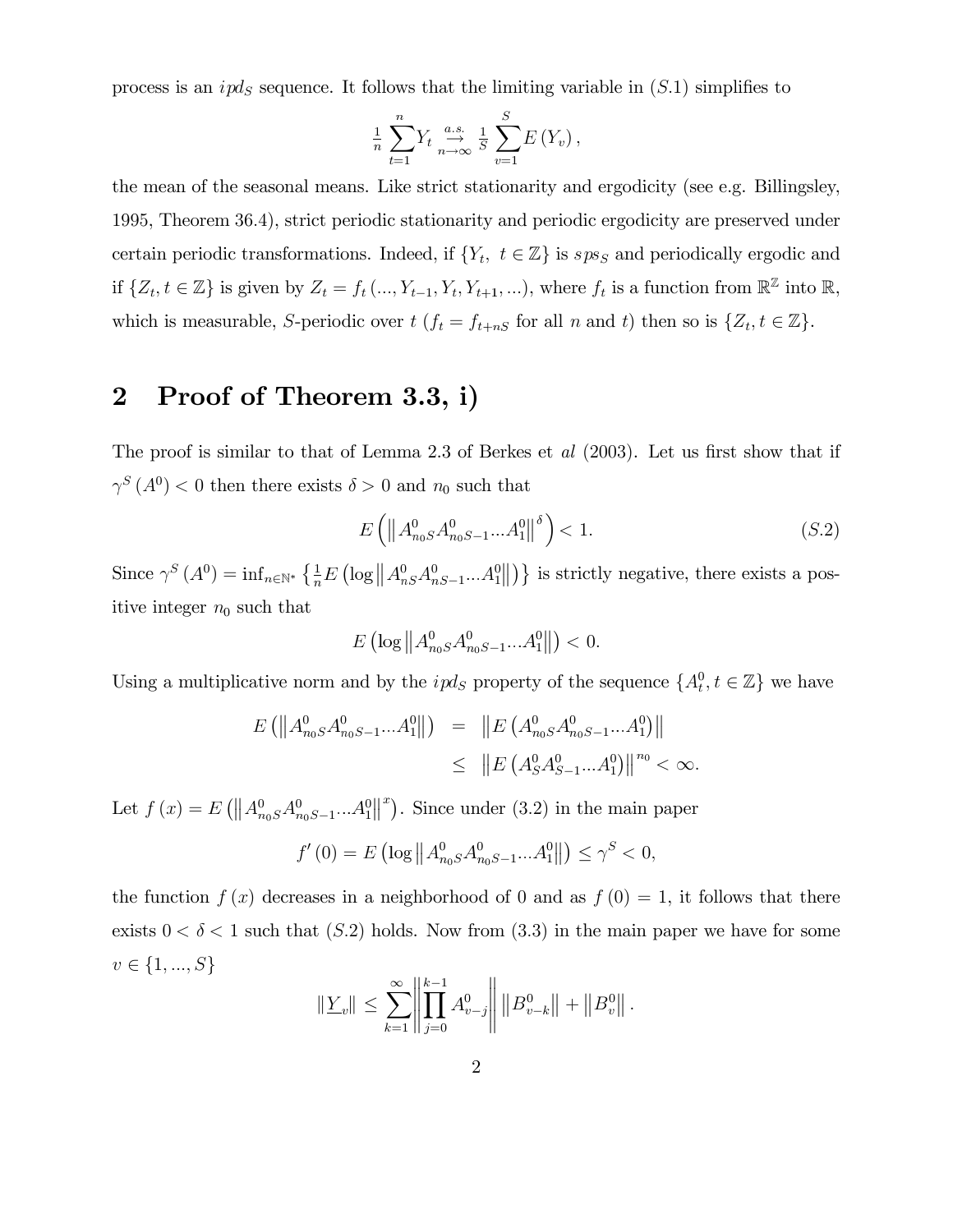Since  $0 < \kappa < 1$ , it follows that

$$
\|\underline{Y}_{v}\|^{\kappa} \leq \sum_{k=1}^{\infty} \left\|\prod_{j=0}^{k-1} A_{v-j}^{0}\right\|^{\kappa} \left\|B_{v-k}^{0}\right\|^{\kappa} + \left\|B_{v}^{0}\right\|^{\kappa},
$$

and then by the independence of  $\{\xi_t, t \in \mathbb{Z}\}\$ 

$$
E || \underline{Y}_{v} ||^{\kappa} \leq \sum_{k=1}^{\infty} E \left( \left\| \prod_{j=0}^{k-1} A_{v-j}^{0} \right\|^{k} \right) E \left( \left\| B_{v-k}^{0} \right\|^{k} \right) + E \left( \left\| B_{v}^{0} \right\|^{k} \right)
$$
  

$$
\leq B^{0} (\kappa) \sum_{k=1}^{\infty} E \left( \left\| \prod_{j=0}^{k-1} A_{v-j}^{0} \right\|^{k} \right) + E \left( \left\| B_{v}^{0} \right\|^{k} \right),
$$

where  $B^0(\kappa) = \max_{0 \le v \le S-1} E(|B_{v-J}^0|)$  $E\left(\left\|B_{v-k}^0\right\|^{\kappa}\right)$ . In view of  $(S.2)$  there exists  $a_v > 0$  and  $0 < b_v < 1$ such that

$$
E\left(\left\|\prod_{j=0}^{k-1} A_{v-j}^0\right\|^{\kappa}\right) \le a_v b_v^k \le c,
$$

where  $c = \max_{0 \le v \le S-1} \{a_v b_v^k\}$ .  ${a_v b_v^k}$ . This proves that  $E \|\underline{Y}_v\|^{\kappa} < \infty$  establishing the results.

# 3 Kernel densities of the Bitcoin trade volume across days

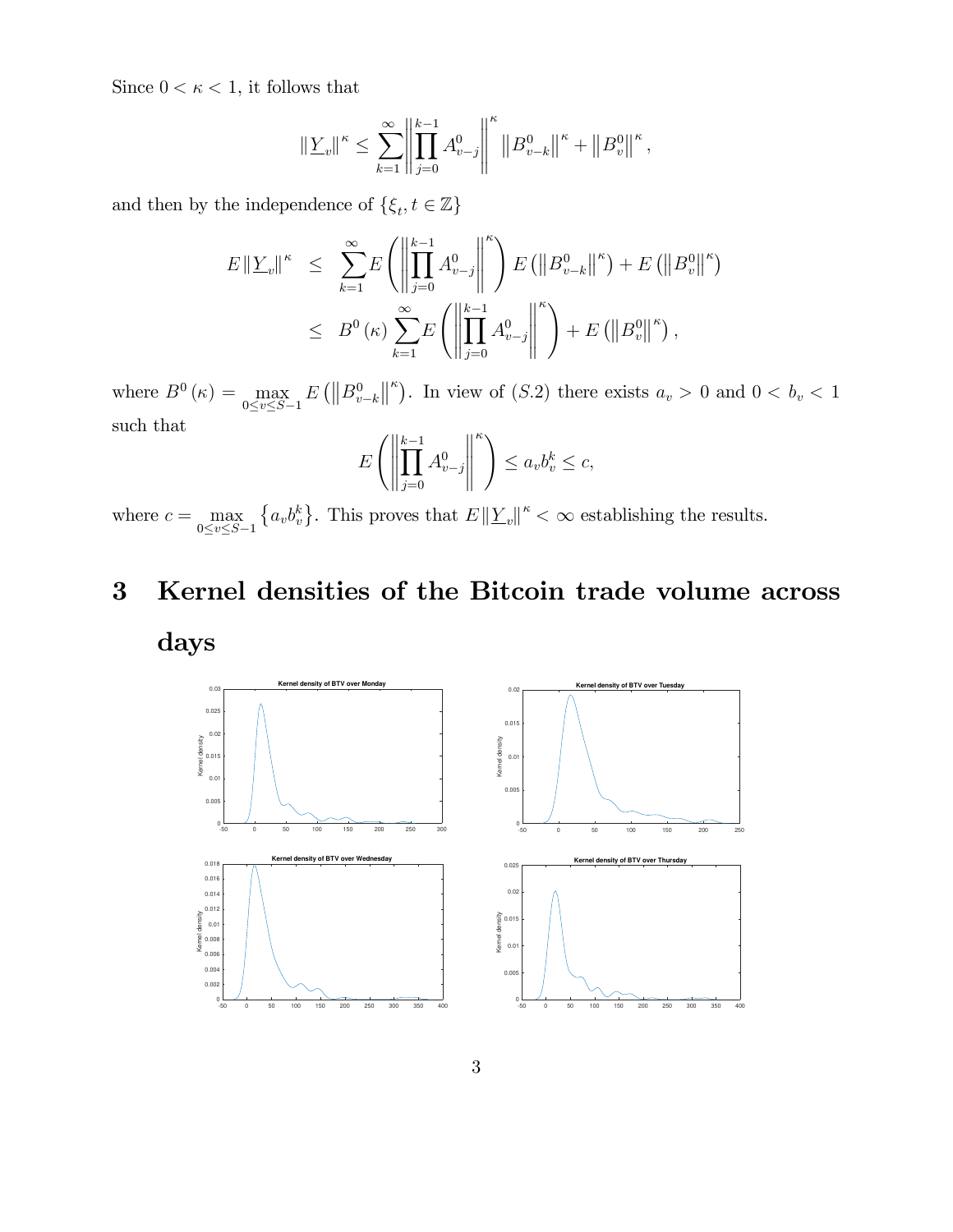

Figure S.1. Kernel densities of Bitcoin Trade Volume across days.

# 4 Kernel densities of the UN realized volatility across days

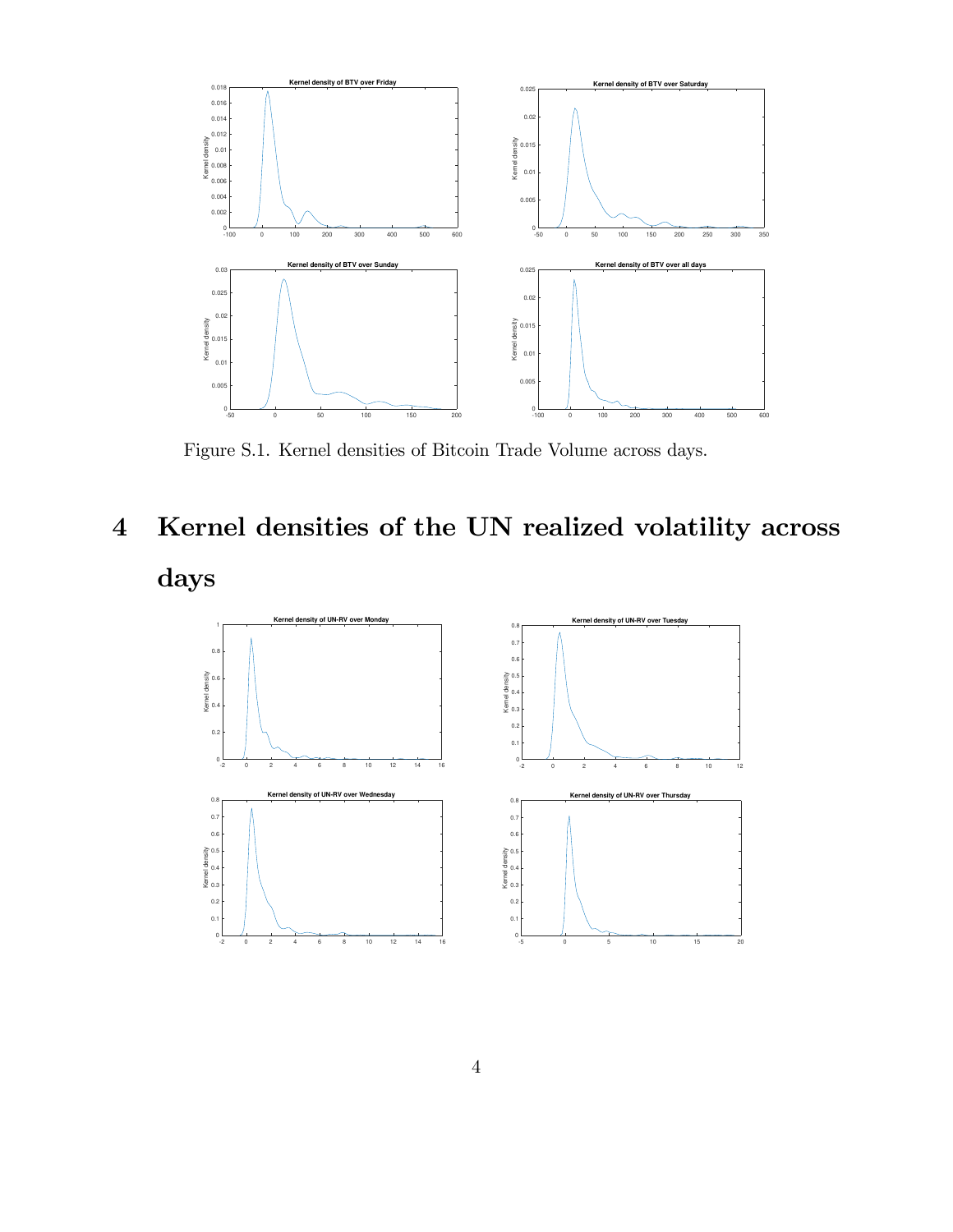

Figure S.2. Kernel densities of UN Realized Volatility across days.

## 5 Application to the S&P 500 volume

The third dataset is the daily S&P 500 volume (S&PV) over the sample period from January 03, 2011 to June, 19, 2020 with a total of  $T = 2382$  observations. The time series plot of the index series is displayed in Figure S.3.



Figure S.3. S&P 500 volume series (S&PV).

We followed the same scheme as in the applications of the main paper. The conclusions were similar. The PACD dominates the ACD both in terms of the in-sample and out-of-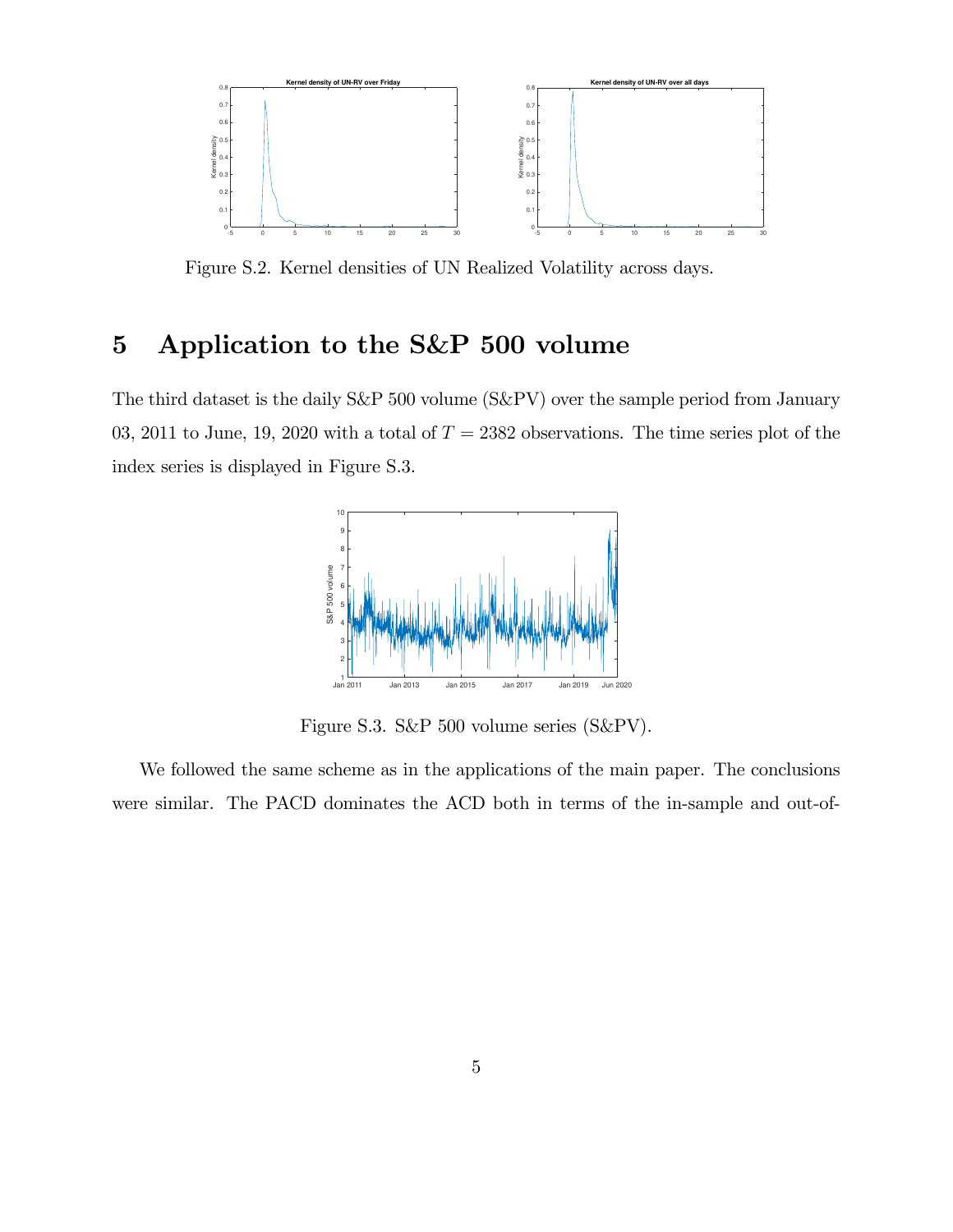sample forecasting criteria. So we only reports the results on Tables S.1-S.4.

| Day         | Full series | Mon     | Tue    | Wed    | Thu     | Fri    |
|-------------|-------------|---------|--------|--------|---------|--------|
| Sample size | 2382        | 446     | 488    | 487    | 481     | 480    |
| Mean        | 3.7125      | 2.2519  | 1.5130 | 1.5333 | 1.8267  | 1.4538 |
| StD         | 0.8718      | 0.8128  | 0.7704 | 0.8133 | 0.8349  | 1.0651 |
| Kurtosis    | 9.4152      | 12.2353 | 9.7505 | 9.5183 | 10.0866 | 7.1056 |
| Skewness    | 1.7019      | 2.2519  | 1.5130 | 1.5333 | 1.8267  | 1.4538 |

Table S.1. Day-of-the-week pattern in daily S&PV series.



Figure S.4. Kernel densities of S&P 500 volume across days.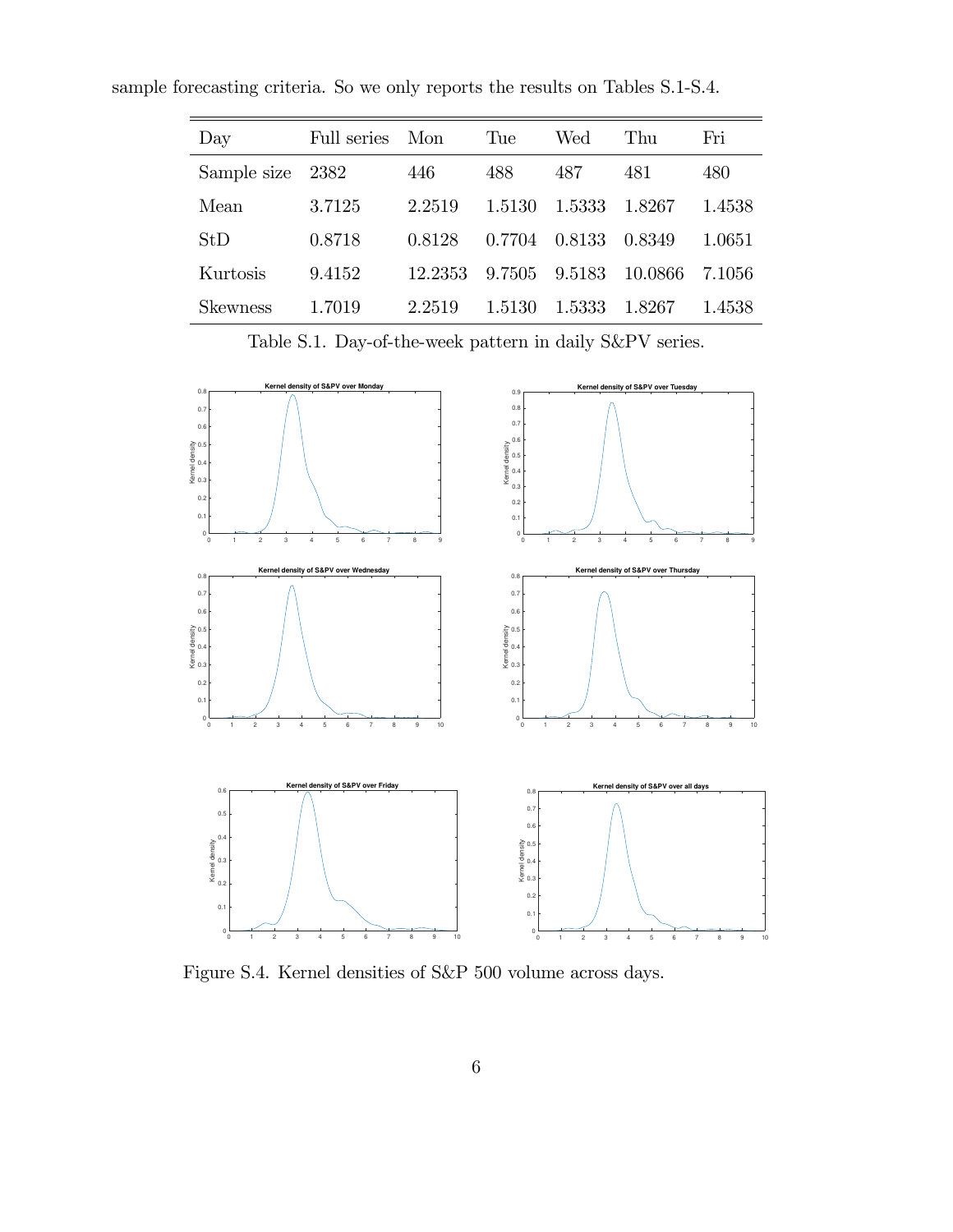|          |          | ∼        | $\mathord{\sim}2$                                                                |  | $\hat{\alpha} + \beta$ IMSFE IMAFE |
|----------|----------|----------|----------------------------------------------------------------------------------|--|------------------------------------|
| (0.0521) | (0.0192) | (0.0264) | $0.4822$ $0.4574$ $0.4123$ $0.02515$ $0.8698$ $0.3522$ $0.4004$<br>$(2.8e{-06})$ |  |                                    |

Table S.2.  $\text{ACD}(1, 1)$  EQML estimates for the S&PV series.

| Day                 | $\upsilon$       | $\widehat{\sigma}_{v}^{2}$ | $\widehat{\omega}_v$ | $\widehat{\alpha}_v$ | $\widehat{\boldsymbol{\beta}}_v$ | $\widehat{\alpha}_v + \widehat{\beta}_v$ | <b>IMSFE</b> | IMAFE  |
|---------------------|------------------|----------------------------|----------------------|----------------------|----------------------------------|------------------------------------------|--------------|--------|
| Mon                 | 1                | 0.02327<br>$(8.8e - 06)$   | 0.1633<br>(0.0542)   | 0.0211<br>(0.0288)   | 0.8538<br>(0.0388)               | 0.8748                                   |              |        |
| Tue                 | $\overline{2}$   | 0.0132<br>$(2.3e{-06})$    | 0.2731<br>(0.0991)   | 0.6348<br>(0.0234)   | 0.3446<br>(0.0366)               | 0.9794                                   |              |        |
| Wed                 | 3                | 0.0156<br>$(4.0e{-06})$    | 0.0684<br>(0.1067)   | 0.5904<br>(0.0363)   | 0.4081<br>(0.0529)               | 0.9985                                   |              |        |
| Thu                 | 4                | 0.0178<br>$(2.5e{-05})$    | 0.7527<br>(0.1046)   | 0.4756<br>(0.0544)   | 0.3290<br>(0.0609)               | 0.8046                                   |              |        |
| Fri                 | 5                | 0.0463<br>$(3.6e{-05})$    | 0.5609<br>(0.1770)   | 0.5713<br>(0.0782)   | 0.2861<br>(0.0961)               | 0.8574                                   |              |        |
| All                 | $\widehat{\phi}$ |                            |                      |                      |                                  | 0.5902                                   | 0.3141       | 0.3744 |
| $\mathrm{W}^\theta$ |                  | 2571.9260                  |                      |                      |                                  |                                          |              |        |
| $\mathrm{W}^\sigma$ |                  | 181.1893                   |                      |                      |                                  |                                          |              |        |

Table S.3. PACD $(1,1)$  2S-GQML estimates for the S&PV series.

| $\upsilon$<br>$\mathcal{S}_{0}$ |                                 | 2        | 3      | 4        | 5          |
|---------------------------------|---------------------------------|----------|--------|----------|------------|
|                                 | 0                               | 10.0809  | 5.1459 | 0.9666   | 13.1797    |
| $\overline{2}$                  | 173.9991                        | $\Box$ 0 | 0.8794 | 0.7592   | 29.0089    |
| 3                               | 70.8388                         | 57.2316  | - 0    | 0.1705   | 24.0420    |
| $\overline{4}$                  | 508.4607 86.3930 25.1698        |          |        | $\Box$ 0 | 13.5993    |
| 5                               | 202.3575 34.8974 6.34912 2.0026 |          |        |          | $\bigcirc$ |

Table S.4. Pairwise Wald statistics for S&PV.

 $W_{vs}^{\theta}$  for  $v > s$ ;  $W_{vs}^{\sigma}$  in the upper triangular part  $(v < s)$ .